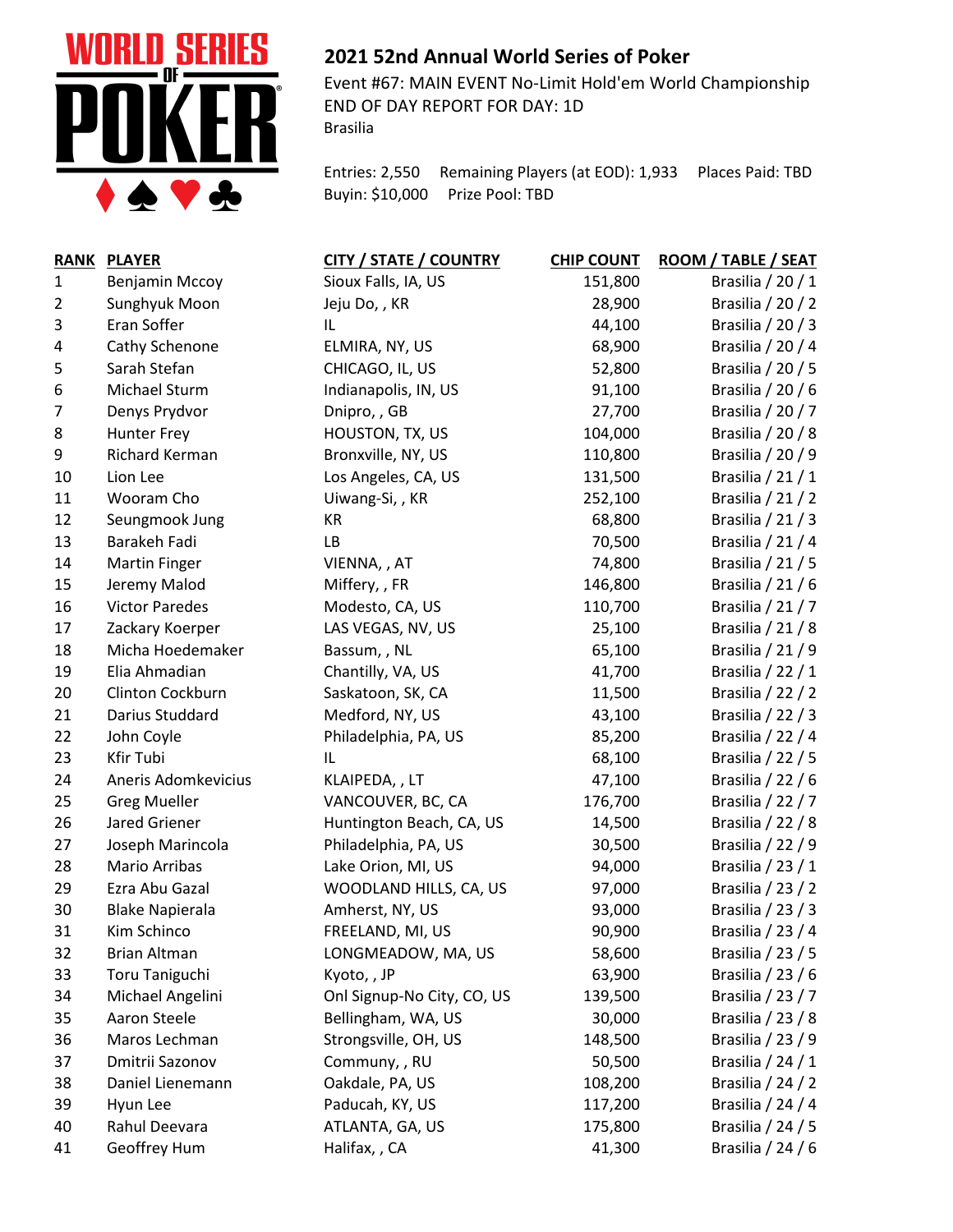| 42 | Vadim Shlez            | UA                          | 67,300  | Brasilia / 24 / 7                      |
|----|------------------------|-----------------------------|---------|----------------------------------------|
| 43 | Peter Suni             | Brownstown Twp, MI, US      | 1       | Brasilia / 24 / 8                      |
| 44 | <b>Brett Levitzke</b>  | <b>BROOKLYN, NY, US</b>     | 97,800  | Brasilia / 24 / 9                      |
| 45 | James Morgan (CAN)     | Toronto, ON, CA             | 76,600  | Brasilia / 25 / 1                      |
| 46 | Raymond Rife           | OMAHA, NE, US               | 59,600  | Brasilia / 25 / 2                      |
| 47 | Marcel Mcgray          | Lantana, FL, US             | 78,400  | Brasilia / 25 / 3                      |
| 48 | Wayne Gibson           | Grapevine, AR, US           | 78,000  | Brasilia / 25 / 4                      |
| 49 | <b>Matthew Gawel</b>   | Portland, ME, US            | 193,500 | Brasilia / 25 / 5                      |
| 50 | Ap Garza               | San Antonio, TX, US         | 23,100  | Brasilia / 25 / 6                      |
| 51 | Aaron Mermelstein      | Miami, FL, US               | 50,400  | Brasilia / 25 / 7                      |
| 52 | Matthew Romero         | Plantation, FL, US          | 24,200  | Brasilia / 25 / 8                      |
| 53 | Christopher Weber      | CHICAGO, IL, US             | 63,000  | Brasilia / 25 / 9                      |
| 54 | DJ MacKinnon           | East Amherst, NY, US        | 42,000  | Brasilia / 26 / 1                      |
| 55 | Bogdan Munteanu        | <b>RO</b>                   | 114,700 | Brasilia / 26 / 2                      |
| 56 | Samuel Gagnon          | Grand-Mere, , CA            | 80,000  | Brasilia / 26 / 3                      |
| 57 | Vic Peppe              | Corcoran, MN, US            | 168,000 | Brasilia / 26 / 4                      |
| 58 | Dale Mace              | Casa Grande, AZ, US         | 61,400  | Brasilia / 26 / 5                      |
| 59 | Gediminas Uselis       | LT                          | 19,200  | Brasilia / 26 / 6                      |
| 60 | Matt Waxman            | Fort Lauderdale, FL, US     | 115,500 | Brasilia / 26 / 7                      |
| 61 | Lariena Garrett        | Shreveport, LA, US          | 137,900 | Brasilia / 26 / 9                      |
| 62 | Mike Gao               | Roslyn, NY, US              | 210,000 | Brasilia / 27 / 1                      |
| 63 | Jack Oliver            | Markyate, , GB              | 205,800 | Brasilia / 27 / 2                      |
| 64 | Omri Moga              | Dollard-Des-Ormeaux, QC, CA | 81,800  | Brasilia / 27 / 3                      |
| 65 | Yulia Lisichkina       | Las Vegas, NV, US           | 44,000  | Brasilia / 27 / 4                      |
| 66 | <b>Paul Douglass</b>   | OMAHA, NE, US               | 24,000  | Brasilia / 27 / 5                      |
| 67 | <b>Daniel Couzens</b>  | WEST HARTFORD, CT, US       | 155,000 | Brasilia / 27 / 6                      |
| 68 | Adam Smith             | Exton, PA, US               | 62,600  | Brasilia / 27 / 7                      |
| 69 | Travis Jansen          | SALEM, OR, US               | 69,100  | Brasilia / 27 / 8                      |
| 70 | Jeff Banghart          | Omaha, NE, US               | 100,000 | Brasilia / 27 / 9                      |
| 71 | Nikita Kuznetcov       | <b>RU</b>                   | 42,700  | Brasilia / 28 / 1                      |
| 72 | <b>William Nichols</b> | Beaverton, OR, US           | 73,800  | Brasilia / 28 / 2                      |
| 73 | Eli Frenkel            | LOS ANGELES, CA, US         | 89,300  | Brasilia / 28 / 3                      |
| 74 | Mark Sullivan          | Arlington, MA, US           | 96,500  | Brasilia / 28 / 4                      |
| 75 | Scott Mckenzie         | Onl Signup-No City, GA, US  | 80,800  | Brasilia / 28 / 5                      |
| 76 | JJ DeLaGarza           | Whittier, CA, US            | 123,900 | Brasilia / 28 / 6                      |
| 77 | Nicholas Howard        | Las Vegas, NV, US           | 101,800 | Brasilia / 28 / 7                      |
| 78 | Donny Carlton          | WOODSTOCK, IL, US           | 48,200  | Brasilia / 28 / 8                      |
| 79 | Josue Navarro          | Houston, TX, US             | 54,200  | Brasilia / 28 / 9                      |
| 80 | Jim Collopy            | WASHINGTON, MD, US          | 104,600 | Brasilia / 29 / 1                      |
|    |                        |                             | 79,700  |                                        |
| 81 | Bryan Ngo              | Richmond, VA, US            |         | Brasilia / 29 / 2<br>Brasilia / 29 / 3 |
| 82 | Tom Koral              | Skokie, IL, US              | 48,100  |                                        |
| 83 | Dominique Mosley       | MIAMI, FL, US               | 26,200  | Brasilia / 29 / 4                      |
| 84 | Cory Petruny           | Cape Coral, FL, US          | 94,200  | Brasilia / 29 / 5                      |
| 85 | Paul Arnautoff         | San Francisco, CA, US       | 59,900  | Brasilia / 29 / 6                      |
| 86 | Jason Welch            | FORT COLLINS, CO, US        | 113,000 | Brasilia / 29 / 7                      |
| 87 | <b>Wally Smith</b>     | Onl Signup-No City, CA, US  | 48,600  | Brasilia / 29 / 8                      |
| 88 | Alex Muscarella        | BRONX, NY, US               | 71,600  | Brasilia / 29 / 9                      |
| 89 | David Gu               | Arcadia, CA, US             | 67,700  | Brasilia / 30 / 1                      |
| 90 | William Klein          | LAGUNA HILLS, CA, US        | 31,200  | Brasilia / 30 / 2                      |
| 91 | Gene Quinn             | Las Vegas, NV, US           | 39,900  | Brasilia / 30 / 3                      |
| 92 | Liina Vark             | SAN FRANCISCO, CA, US       | 23,500  | Brasilia / 30 / 4                      |
| 93 | Rafael Jarufe Farah    | Lima, PE                    | 40,000  | Brasilia / 30 / 5                      |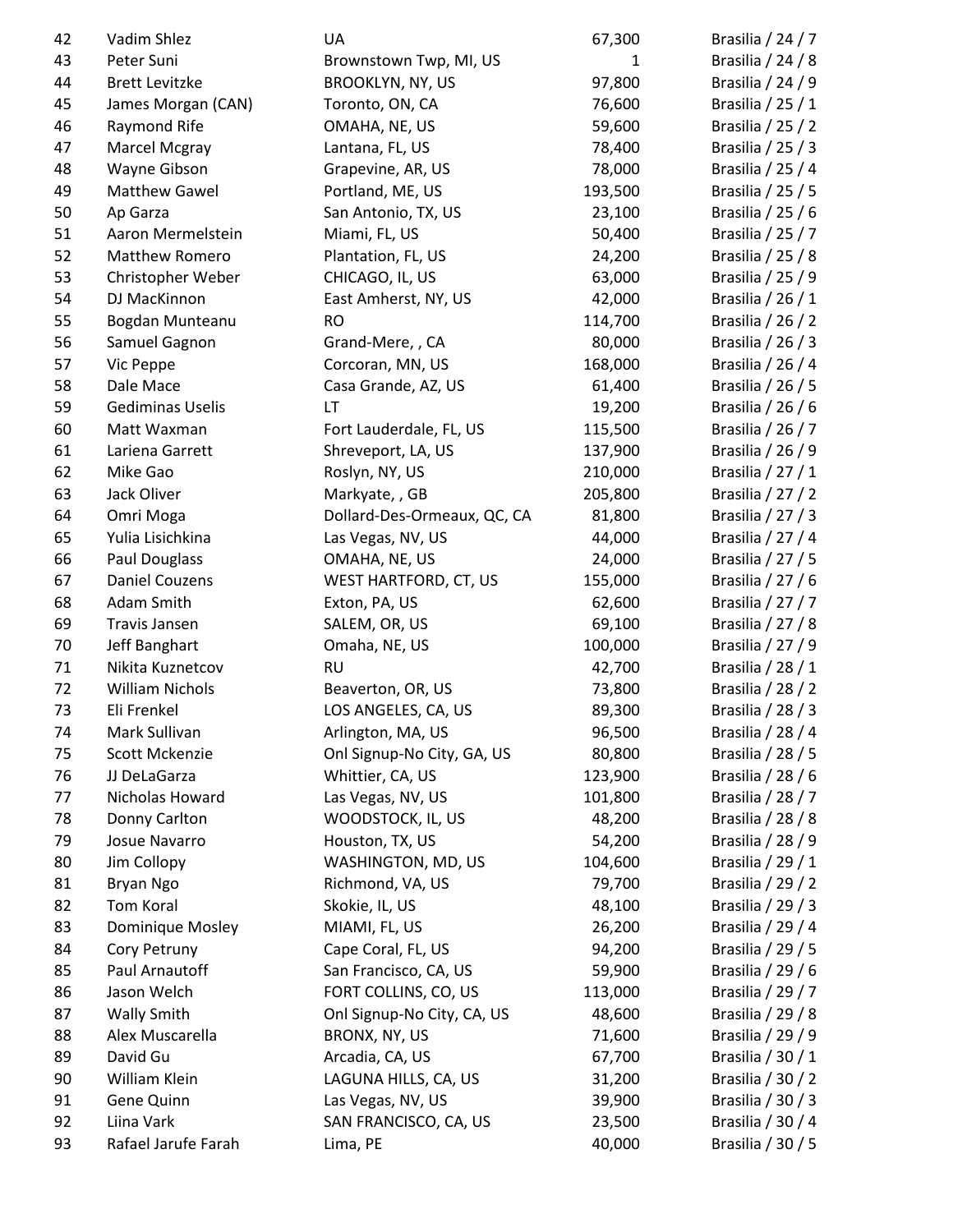| 94  | Michael Killory             | Brockton, MA, US          | 58,600  | Brasilia / 30 / 6 |
|-----|-----------------------------|---------------------------|---------|-------------------|
| 95  | Neil Webber                 | AUSTIN, TX, US            | 59,600  | Brasilia / 30 / 7 |
| 96  | Seanpatrick Ohern           | Bainbridge Island, WA, US | 65,500  | Brasilia / 30 / 8 |
| 97  | Luis Pinho                  | PT                        | 66,300  | Brasilia / 30 / 9 |
| 98  | William Llewellyn           | Terre Haute, IN, US       | 27,000  | Brasilia / 31 / 1 |
| 99  | Lisa Fong                   | S Pasadena, CA, US        | 26,200  | Brasilia / 31 / 2 |
| 100 | <b>Ralph Massey</b>         | Chicago, IL, US           | 60,300  | Brasilia / 31 / 3 |
| 101 | Chairud Vangchailued        | CHANDLER, AZ, US          | 97,000  | Brasilia / 31 / 4 |
| 102 | <b>Benson Tang</b>          | San Jose, CA, US          | 26,200  | Brasilia / 31 / 5 |
| 103 | Thomas Conway               | PALATINE, IL, US          | 80,500  | Brasilia / 31 / 6 |
| 104 | Kevin Pitstock              | Walpole, ME, US           | 99,400  | Brasilia / 31 / 7 |
| 105 | Colin McHugh                | Las Vegas, NV, US         | 137,600 | Brasilia / 31 / 8 |
| 106 | Jarrett Hlavaty             | Martinez, GA, US          | 92,600  | Brasilia / 31 / 9 |
| 107 | Jacek Pustula               | Brzeszcze, , PL           | 32,800  | Brasilia / 32 / 1 |
| 108 | Jeffrey Smith               | INDIANAPOLIS, IN, US      | 83,600  | Brasilia / 32 / 2 |
| 109 | John Leonhirth              | Moseley, VA, US           | 30,500  | Brasilia / 32 / 3 |
| 110 | Paul Radochia               | Middleton, MA, US         | 14,300  | Brasilia / 32 / 4 |
| 111 | Daniel Roitman              | WESTFIELD, NJ, US         | 41,000  | Brasilia / 32 / 5 |
| 112 | Mark Ellefson               | VALLEY VILLAGE, CA, US    | 13,800  | Brasilia / 32 / 6 |
| 113 | <b>Michael Price</b>        | Santa Barbara, CA, US     | 53,300  | Brasilia / 32 / 7 |
| 114 | Yuhei Sanada                | Saitama, , JP             | 122,200 | Brasilia / 32 / 8 |
| 115 | Jerrol Sigsworth            | Fife, WA, US              | 70,300  | Brasilia / 32 / 9 |
| 116 | Wadih Kaawar                | SAN DIEGO, CA, US         | 29,300  | Brasilia / 33 / 1 |
| 117 | Ronald Peterson             | ORLANDO, FL, US           | 71,500  | Brasilia / 33 / 2 |
| 118 | Jun Obara                   | Morioka, , JP             | 169,400 | Brasilia / 33 / 3 |
| 119 | lan Bott                    | AUSTIN, TX, US            | 55,400  | Brasilia / 33 / 4 |
| 120 | Mark Gallagher              | KINGWOOD, TX, US          | 44,800  | Brasilia / 33 / 5 |
| 121 | Chase Bianchi               | Columbia, MD, US          | 152,700 | Brasilia / 33 / 6 |
| 122 | Gary Patanjo                | EAST PATCHOGUE, NY, US    | 21,200  | Brasilia / 33 / 7 |
| 123 | Dario Marinelli             | Las Vegas, NV, US         | 70,400  | Brasilia / 33 / 8 |
| 124 | Roger Naughton              | Austin, TX, US            | 78,600  | Brasilia / 33 / 9 |
| 125 | <b>Oliver Biles</b>         | Christchurch, , GB        | 89,600  | Brasilia / 34 / 1 |
| 126 | Tamon Nakamura              | Tokyo,, JP                | 193,900 | Brasilia / 34 / 2 |
| 127 | Christopher Conrad          | Peachtree City, GA, US    | 104,700 | Brasilia / 34 / 3 |
| 128 | Glenn Cozen                 | South Pasadena, CA, US    | 62,800  | Brasilia / 34 / 4 |
| 129 | Thomas Abbas                | Enola, PA, US             | 90,100  | Brasilia / $34/5$ |
| 130 | Jonathan Avne               | Corona, CA, US            | 70,100  | Brasilia / 34 / 6 |
| 131 | <b>Thomas Drivas</b>        | LAS VEGAS, NV, US         | 35,000  | Brasilia / 34 / 7 |
| 132 | Jason James                 | Mississauga, ON, CA       | 38,300  | Brasilia / 34 / 8 |
| 133 | Ryan Torgersen              | Lindenwold, NJ, US        | 39,500  | Brasilia / 34 / 9 |
| 134 | Michael Stokey              | Dover, OH, US             | 38,100  | Brasilia / 35 / 1 |
| 135 | <b>Kostantinos Gennaios</b> | Seattle, WA, US           | 48,800  | Brasilia / 35 / 2 |
| 136 | Rene Acosta                 | TUCSON, AZ, US            | 13,400  | Brasilia / 35 / 3 |
| 137 | Brady Hinnegan              | Niagara Falls, ON, CA     | 25,800  | Brasilia / 35 / 4 |
| 138 | Dean Kerl                   | Vancouver, CA             | 94,100  | Brasilia / 35 / 5 |
| 139 | James Battenberg            | Issaquah, WA, US          | 71,300  | Brasilia / 35 / 6 |
| 140 | Joseph Deforca              | Commack, NY, US           | 21,500  | Brasilia / 35 / 7 |
| 141 | John Owen                   | ROSWELL, GA, US           | 58,900  | Brasilia / 35 / 8 |
| 142 | DID NOT REPORT 9            | US                        | 88,600  | Brasilia / 35 / 9 |
| 143 | <b>Gregory Robbins</b>      | Fresno, CA, US            | 127,500 | Brasilia / 36 / 1 |
| 144 | Alex Goulder                | Nottingham, GB            | 218,500 | Brasilia / 36 / 2 |
| 145 | Rumen Nanev                 | VARNA, , BG               | 122,400 | Brasilia / 36 / 3 |
|     |                             |                           |         |                   |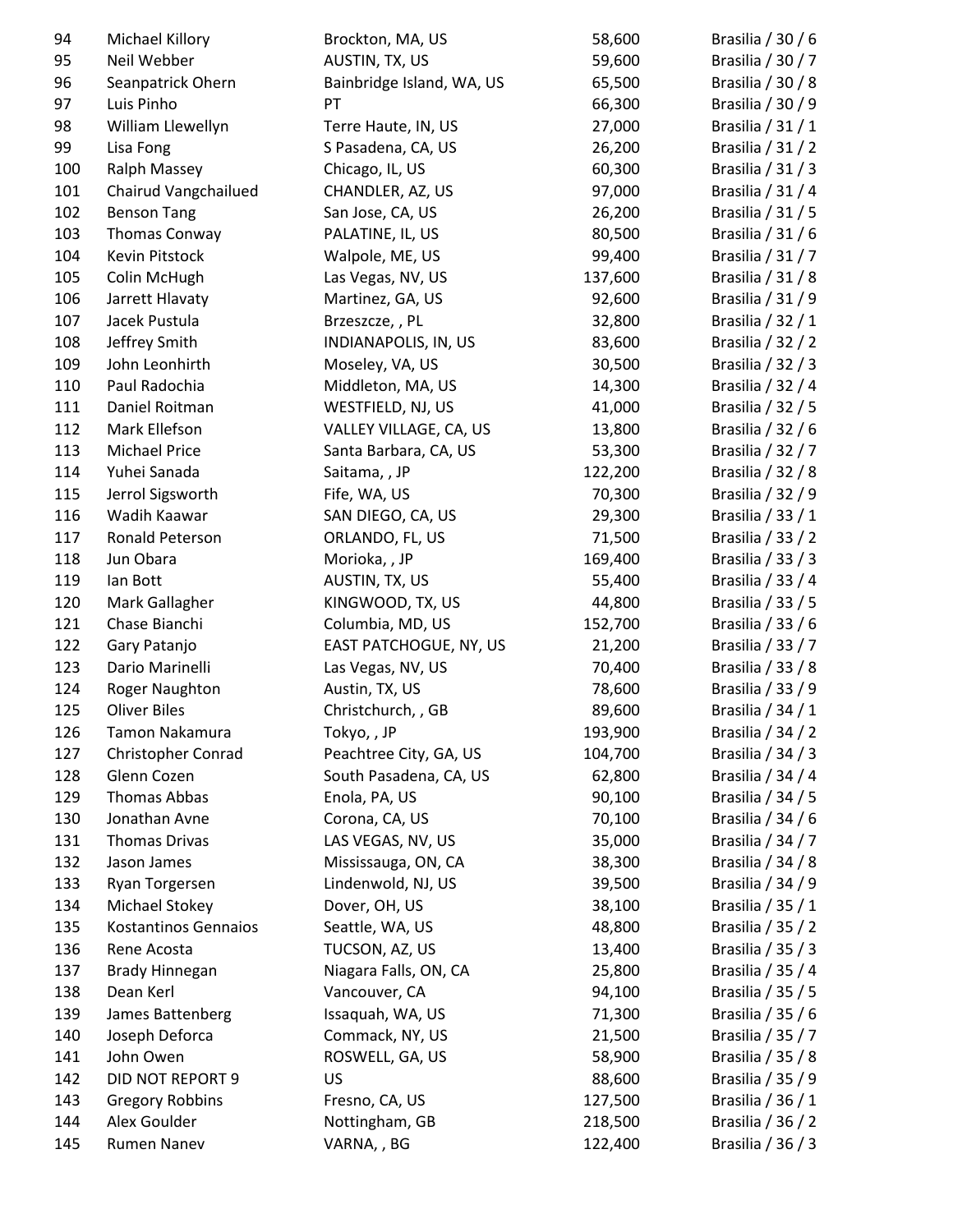| 146 | <b>Adrian State</b>    | GB                           | 110,000 | Brasilia / 36 / 4     |
|-----|------------------------|------------------------------|---------|-----------------------|
| 147 | Vladimir Bozinovic     | Belgrade, , RS               | 98,200  | Brasilia / 36 / 5     |
| 148 | Hamza Firdawcy         | Montreal, QC, CA             | 34,100  | Brasilia / 36 / 6     |
| 149 | Herbert Karp           | Los Angeles, CA, US          | 33,900  | Brasilia / 36 / 7     |
| 150 | <b>Scott Davis</b>     | Belford, NJ, US              | 14,700  | Brasilia / 36 / 8     |
| 151 | Scott Fitzhugh         | Chagrin Falls, OH, US        | 106,600 | Brasilia / 36 / 9     |
| 152 | Andy Wagner            | DANVILLE, IL, US             | 151,700 | Brasilia / 37 / 1     |
| 153 | David Baldwin          | CRYSTAL LAKE, IL, US         | 198,600 | Brasilia / 37 / 2     |
| 154 | Jose Ruiz              | <b>MX</b>                    | 82,200  | Brasilia / 37 / 3     |
| 155 | Tom Midena             | <b>BROOKLYN, MI, US</b>      | 102,000 | Brasilia / 37 / 4     |
| 156 | Robert Olmsted         | SIERRA VISTA, AZ, US         | 117,600 | Brasilia $/37/5$      |
| 157 | Robert Lofaso          | STATEN ISLAND, NY, US        | 61,300  | Brasilia / 37 / 6     |
| 158 | Joel Lynn              | Lillington, NC, US           | 91,700  | Brasilia / 37 / 7     |
| 159 | <b>Edward Ludwig</b>   | METAIRIE, LA, US             | 74,500  | Brasilia / 37 / 8     |
| 160 | <b>Brian Kirchhoff</b> | Las Vegas, NV, US            | 48,800  | Brasilia / 37 / 9     |
| 161 | Steven Rivero          | Hialeah, FL, US              | 197,000 | Brasilia / 38 / 1     |
| 162 | lan Tang               | Toronto, ON, CA              | 134,800 | Brasilia / 38 / 2     |
| 163 | Benjamin Bauer         | Old Saybrook, CT, US         | 41,500  | Brasilia / 38 / 3     |
| 164 | Michael Leick          | Prescott Valley, AZ, US      | 72,800  | Brasilia / 38 / 4     |
| 165 | <b>Brett Halan</b>     | Bartlett, IL, US             | 27,500  | Brasilia / 38 / 5     |
| 166 | DID NOT REPORT 12      | US                           | 23,700  | Brasilia / 38 / 6     |
| 167 | Aladin Reskallah       | Montreal, QC, CA             | 24,300  | Brasilia / 38 / 7     |
| 168 | Rudolph Dirubbo        | Liverpool, NY, US            | 15,200  | Brasilia / 38 / 8     |
| 169 | Anthony Ajlouny        | Saratoga, CA, US             | 69,100  | Brasilia / 38 / 9     |
| 170 | Thomas Zanot           | Phoenix, AZ, US              | 96,100  | Brasilia / 39 / 1     |
| 171 | Mark Liedtke           | Manassas, VA, US             | 93,800  | Brasilia / 39 / 2     |
| 172 | Joshua Paige Remitio   | Gilbert, AZ, US              | 133,000 | Brasilia / 39 / 3     |
| 173 | Ivan Zarate            | RENO, NV, US                 | 102,900 | Brasilia / 39 / 4     |
| 174 | <b>Brian Yee</b>       | MANCHESTER, NH, US           | 70,600  | Brasilia / 39 / 5     |
| 175 | Abhishek Goindi        | IN                           | 39,800  | Brasilia / 39 / 6     |
| 176 | <b>Breyer Calvert</b>  | Woodstock, GA, US            | 100,700 | Brasilia / 39 / 7     |
| 177 | Rene Van Krevelen      | Rotterdam, , NL              | 112,000 | Brasilia / 39 / 8     |
| 178 | Hrayr Grigoryan        | Yerevan, AM                  | 161,400 | Brasilia / 39 / 9     |
| 179 | Michael Jensen         | <b>OVERLAND PARK, KS, US</b> | 92,500  | Brasilia / 40 / 1     |
| 180 | Haven Werner           | Calgary, , CA                | 57,600  | Brasilia / 40 / 2     |
| 181 | Dillon Lefler          | Onl Signup-No City, MA, US   | 51,600  | Brasilia / 40 / 3     |
| 182 | Pheng Vang             | Green Bay, WI, US            | 70,700  | Brasilia / 40 / 4     |
| 183 | William Joyner         | Jackson, TN, US              | 74,900  | Brasilia / $40/5$     |
| 184 | <b>Bill Germanis</b>   | Toronto, ON, CA              | 3,500   | Brasilia / 40 / 6     |
| 185 | Marcos Exterkotter     | PORTA ALEGRE, BR             | 173,600 | Brasilia / 40 / 7     |
| 186 | Ferenc Szuchopa        | Antioch, CA, US              | 67,700  | Brasilia / 40 / 8     |
| 187 | Mike Jacob             | Hollister, CA, US            | 88,600  | Brasilia / 40 / 9     |
| 188 | Michael Womack         | Onl Signup-No City, KS, US   |         | Brasilia / 41 / 1     |
|     |                        |                              | 133,600 |                       |
| 189 | <b>Ben Hamnett</b>     | HOLBROOK, PA, US             | 145,800 | Brasilia / 41 / 2     |
| 190 | Gary Friedlander       | HOUSTON, TX, US              | 57,800  | Brasilia $/$ 41 $/$ 3 |
| 191 | <b>Wallace Dawkins</b> | Ashland, NE, US              | 40,700  | Brasilia / 41 / 4     |
| 192 | <b>Tobias Anttila</b>  | Vienna, , AT                 | 113,000 | Brasilia / 41 / 5     |
| 193 | Joshua Gottesman       | ENCINO, CA, US               | 55,500  | Brasilia / 41 / 6     |
| 194 | Hiroki Nawa            | Tokyo,, JP                   | 46,200  | Brasilia / 41 / 7     |
| 195 | <b>Taylor Black</b>    | Santa Cruz, CA, US           | 106,500 | Brasilia / 41 / 8     |
| 196 | Josue Aguirre          | Tijuana, , MX                | 163,200 | Brasilia / 41 / 9     |
| 197 | Yoongwon Woo           | Deagn, , KR                  | 14,500  | Brasilia / 42 / 2     |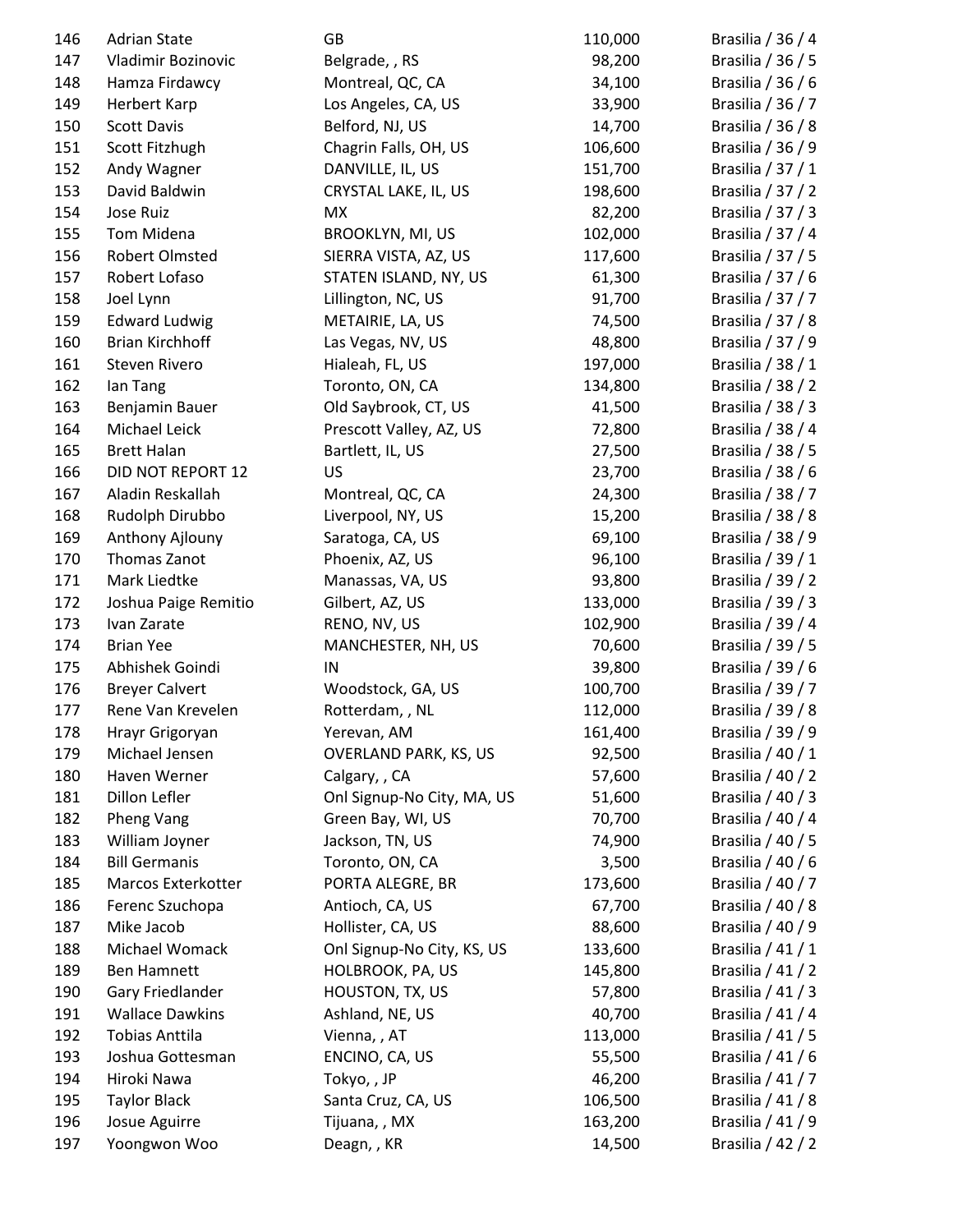| 198 | Hiroaki Kato           | Osaka, , JP                | 90,900  | Brasilia / 42 / 3     |
|-----|------------------------|----------------------------|---------|-----------------------|
| 199 | Sung Lee               | ATLANTA, GA, US            | 54,100  | Brasilia / 42 / 4     |
| 200 | Adam Grossack          | Somerville, MA, US         | 64,200  | Brasilia / 42 / 5     |
| 201 | Sebastian Hoyos        | Medellin, CO               | 60,900  | Brasilia / 42 / 6     |
| 202 | Nicholas Vernon        | Flowery Branch, GA, US     | 115,300 | Brasilia / 42 / 7     |
| 203 | Kevin Greene           | Lutz, FL, US               | 83,800  | Brasilia / 42 / 8     |
| 204 | Refael Lavi            | Saba, , IL                 | 73,200  | Brasilia / 42 / 9     |
| 205 | Andrew Cooper          | Worcester, MA, US          | 21,700  | Brasilia / 43 / 1     |
| 206 | Stephen Wangler        | West Branch, MI, US        | 143,900 | Brasilia / 43 / 2     |
| 207 | <b>Triet Nguyen</b>    | San Leandro, CA, US        | 72,500  | Brasilia / 43 / 3     |
| 208 | Peter Froehlich        | CINCINNATI, OH, US         | 24,500  | Brasilia / 43 / 4     |
| 209 | Alvaro Puchol-Vina     | Madrid, ES                 | 18,400  | Brasilia / 43 / 5     |
| 210 | Gordon Roughton        | US                         | 104,700 | Brasilia / 43 / 6     |
| 211 | Andrew Adelson         | Tulsa, OK, US              | 41,900  | Brasilia / 43 / 7     |
| 212 | Samuel Blankenship     | TN, US                     | 87,600  | Brasilia / 43 / 8     |
| 213 | Angelo Puerari         | GARWOOD, NJ, US            | 99,300  | Brasilia / 43 / 9     |
| 214 | David Luellen          | Dover, OH, US              | 36,800  | Brasilia / 44 / 1     |
| 215 | Michael Katz           | EAST BRUNSWICK, NJ, US     | 42,600  | Brasilia / 44 / 2     |
| 216 | Jay Goldenberg         | DEERFIELD, IL, US          | 92,000  | Brasilia / 44 / 3     |
| 217 | Jeff Sluzinski         | HENDERSON, NV, US          | 43,800  | Brasilia / 44 / 4     |
| 218 | Robert Shega           | CLEVELAND, OH, US          | 57,500  | Brasilia / 44 / 5     |
| 219 | <b>Walter Chambers</b> | BATON ROUGE, LA, US        | 123,300 | Brasilia / 44 / 6     |
| 220 | Oleg Ostroumov         | Olegostrovmov, , RU        | 43,800  | Brasilia / 44 / 7     |
| 221 | Michael Pedulla        | Lynbrook, NY, US           | 71,800  | Brasilia / 44 / 8     |
| 222 | Grace Rowan            | Providence, RI, US         | 42,800  | Brasilia / 44 / 9     |
| 223 | <b>Timothy French</b>  | Onl Signup-No City, OH, US | 20,500  | Brasilia / 45 / 1     |
| 224 | Nitesh Rawtani         | Calexico, CA, US           | 87,400  | Brasilia / 45 / 2     |
| 225 | David Craven           | Onl Signup-No City, VA, US | 126,800 | Brasilia / 45 / 3     |
| 226 | Truyen Nguyen          | Waxhaw, NC, US             | 86,400  | Brasilia / 45 / 4     |
| 227 | Minseung Kwak          | Korea, , US                | 17,000  | Brasilia / 45 / 5     |
| 228 | Shane Klasnimi         | ARCADIA, CA, US            | 63,000  | Brasilia / 45 / 6     |
| 229 | Jacob Connelly         | Indianapolis, IN, US       | 62,200  | Brasilia / 45 / 7     |
| 230 | Anthony Hugenberg      | Folsom, CA, US             | 39,100  | Brasilia / 45 / 8     |
| 231 | Steven Josephsen       | BOTHELL, WA, US            | 76,300  | Brasilia / 45 / 9     |
| 232 | Matthew Downey         | Hazleton, PA, US           | 130,100 | Brasilia / 46 / 1     |
| 233 | Andrew Biddinger       | Cleveland, OH, US          | 53,200  | Brasilia / 46 / 3     |
| 234 | <b>Gareth Devereux</b> | GB                         | 29,200  | Brasilia / 46 / 4     |
| 235 | Michael Woloshin       | Onl Signup-No City, NY, US | 60,100  | Brasilia / 46 / 5     |
| 236 | John Andrews           | Boothbay, ME, US           | 112,800 | Brasilia / 46 / 6     |
| 237 | Sean Loring            | Cincinnati, OH, US         | 112,900 | Brasilia / 46 / 7     |
| 238 | <b>Vlad Darie</b>      | Satu Mare, , RO            | 85,800  | Brasilia / 46 / 8     |
| 239 | Donald Rathwell        | Renfrew, ON, CA            | 90,900  | Brasilia / 46 / 9     |
| 240 | Steven Jenkins         | ELLENTON, FL, US           | 19,100  | Brasilia / 47 / 1     |
| 241 | <b>Michael Dollins</b> | LONG BEACH, CA, US         | 21,900  | Brasilia / 47 / 2     |
| 242 | Zachary Grech          | Belmont, CA, US            | 318,400 | Brasilia $/$ 47 $/$ 3 |
| 243 | Max Lehmanski          | ROSENHEIM, DE              | 53,000  | Brasilia / 47 / 4     |
| 244 | Matthew Franklin       | Lake Havasu City, AZ, US   | 81,500  | Brasilia / 47 / 5     |
| 245 | Selahaddin Bedir       | Mustafa,, TC               | 52,600  | Brasilia / 47 / 6     |
| 246 | Hoby Shapiro           | WOODBURY, NY, US           | 80,000  | Brasilia / 47 / 7     |
| 247 | John Bamman            | Richmond Hill, GA, US      | 73,200  | Brasilia / 47 / 8     |
| 248 | Justin Gavri           | WASHINGTON, DC, US         | 72,400  | Brasilia / 47 / 9     |
| 249 | Denys Chufarin         | Nier,, GB                  | 92,200  | Brasilia / 48 / 1     |
|     |                        |                            |         |                       |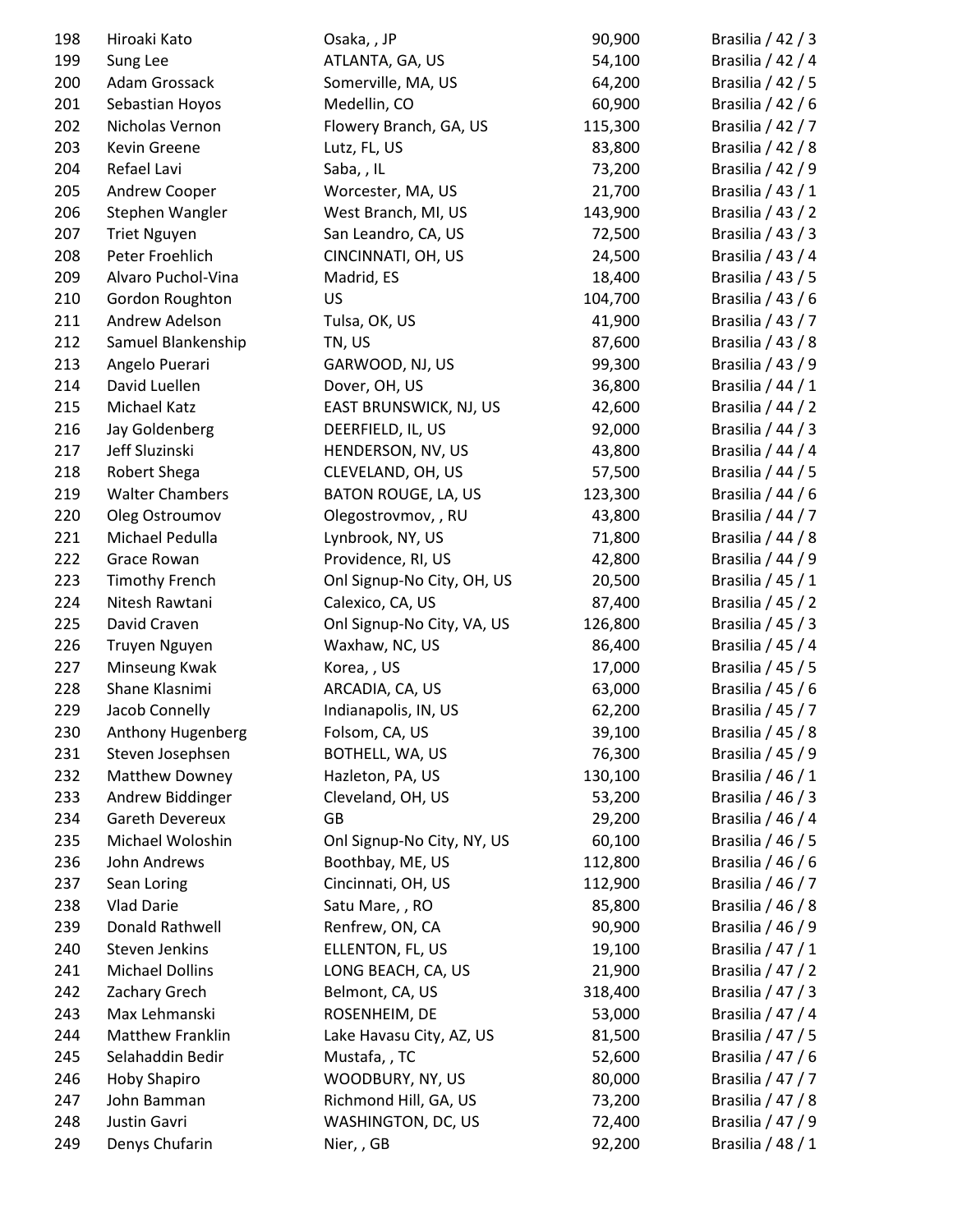| 250 | Kevin Sun             | Chicago, IL, US           | 125,300      | Brasilia / 48 / 2     |
|-----|-----------------------|---------------------------|--------------|-----------------------|
| 251 | Ali Baniasadi         | CA                        | 29,100       | Brasilia / 48 / 3     |
| 252 | Matan Krakow          | JERUSALEM, , IL           | 55,400       | Brasilia / 48 / 4     |
| 253 | Kristen Deardorff     | <b>GULFPORT, MS, US</b>   | 25,900       | Brasilia / 48 / 5     |
| 254 | Frank Weigel          | SAN DIEGO, CA, US         | 128,500      | Brasilia / 48 / 6     |
| 255 | Kevin Igersheim       | Chicago, IL, US           | 114,600      | Brasilia / 48 / 7     |
| 256 | Harry Lodge           | Haywards Heath, , GB      | 119,900      | Brasilia / 48 / 8     |
| 257 | Caren Josephs         | New York, NY, US          | 33,300       | Brasilia / 48 / 9     |
| 258 | John Scott            | Granite Falls, WA, US     | 34,300       | Brasilia / 49 / 1     |
| 259 | Mohammed Nuseibah     | Houston, TX, US           | 41,900       | Brasilia $/$ 49 $/$ 3 |
| 260 | Ngoc (Angel) Vu       | Daytona Beach, FL, US     | 53,200       | Brasilia / 49 / 4     |
| 261 | Shawn Calvit          | Lafayette, LA, US         | 88,500       | Brasilia / 49 / 5     |
| 262 | Atrayon Trevino       | Vista, CA, US             | 83,000       | Brasilia / 49 / 6     |
| 263 | Adedapo Ajayi         | Littleton, CO, US         | 340,900      | Brasilia / 49 / 7     |
| 264 | Jason Marshman        | Tamarac, FL, US           | 111,100      | Brasilia / 49 / 8     |
| 265 | Russell Rosenblum     | LAS VEGAS, NV, US         | 161,600      | Brasilia / 49 / 9     |
| 266 | Danny Wong            | LAS VEGAS, NV, US         | 118,200      | Brasilia / 50 / 1     |
| 267 | Matt Russell          | SPRING, TX, US            | 55,900       | Brasilia / 50 / 3     |
| 268 | Gregory Fishberg      | WILLOW GROVE, PA, US      | 41,400       | Brasilia / 50 / 4     |
| 269 | Marco Guibert         | Buenos Aires,, AR         | 88,400       | Brasilia / 50 / 5     |
| 270 | Robert Hover          | WHITMAN, MA, US           | 45,100       | Brasilia / 50 / 6     |
| 271 | <b>Brady Osterman</b> | Mesa, AZ, US              | 95,200       | Brasilia / 50 / 7     |
| 272 | William Zgorski       | Hampstead, MD, US         | 27,600       | Brasilia / 50 / 8     |
| 273 | Alyssa Stachowski     | Irvine, CA, US            | 36,500       | Brasilia / 50 / 9     |
| 274 | Conrad Simpson        | Wilmington, NC, US        | 88,900       | Brasilia / $51/1$     |
| 275 | DID NOT REPORT 11     | US                        | $\mathbf{1}$ | Brasilia / 51 / 2     |
| 276 | Andreas Kniep         | DE                        | 194,700      | Brasilia / 51 / 3     |
| 277 | Ralph Wong            | WEST CHESTER, PA, US      | 31,500       | Brasilia / 51 / 4     |
| 278 | <b>Blaise Hom</b>     | Rosemead, CA, US          | 74,700       | Brasilia / 51 / 5     |
| 279 | Jason Dong            | Walnut Creek, CA, US      | 146,700      | Brasilia / 51 / 6     |
| 280 | Samantha Cohen        | <b>BOCA RATAN, FL, US</b> | 42,000       | Brasilia / 51 / 7     |
| 281 | <b>William Hicks</b>  | Vernon Hills, IL, US      | 23,300       | Brasilia / 51 / 8     |
| 282 | Ping Liu              | CHICAGO, IL, US           | 164,500      | Brasilia / 51 / 9     |
| 283 | Raymond Ho            | Cerritos, CA, US          | 70,100       | Brasilia / 52 / 1     |
| 284 | Hlib Kovtunov         | Kiev, , UA                | 160,700      | Brasilia / 52 / 2     |
| 285 | Young Ryu             | Austin, TX, US            | 64,400       | Brasilia / 52 / 3     |
| 286 | Jeanpaul Norero       | Brooklyn, NY, US          | 94,800       | Brasilia / 52 / 4     |
| 287 | Christopher Nash      | Ventura, CA, US           | 81,300       | Brasilia / 52 / 5     |
| 288 | Ira Friedman          | Woodland Hills, CA, US    | 58,600       | Brasilia / 52 / 6     |
| 289 | Derek Worley          | Riverview, FL, US         | 137,000      | Brasilia / 52 / 7     |
| 290 | Feizal Satchu         | TORONTO, ON, CA           | 113,000      | Brasilia / 52 / 8     |
| 291 | Danny Tse             | FRESH MEADOWS, NY, US     | 31,100       | Brasilia / 52 / 9     |
| 292 | Christopher Horter    | Bensalem, PA, US          | 43,800       | Brasilia / 53 / 1     |
| 293 | Jacob Haller          | MUSTANG, OK, US           | 39,000       | Brasilia / 53 / 2     |
| 294 | Ronald Jensen         | Euless, TX, US            | 80,500       | Brasilia / 53 / 3     |
| 295 | Paulina Loeliger      | Las Vegas, NV, US         | 65,600       | Brasilia / 53 / 4     |
| 296 | George Holmes         | Atlanta, GA, US           | 168,500      | Brasilia / 53 / 5     |
| 297 | Christopher Dupuy     | BATON ROUGE, LA, US       | 50,100       | Brasilia / 53 / 6     |
| 298 | <b>Timothy Mina</b>   | CHANDLER, AZ, US          | 226,300      | Brasilia / 53 / 7     |
| 299 | Larry Ribaudo         | FAIR LAWN, NJ, US         | 130,400      | Brasilia / 53 / 8     |
| 300 | Colin Wickersheim     | SAN DIEGO, CA, US         | 63,200       | Brasilia / 53 / 9     |
| 301 | Chad Schneider        | Denver, CO, US            | 67,100       | Brasilia / 54 / 1     |
|     |                       |                           |              |                       |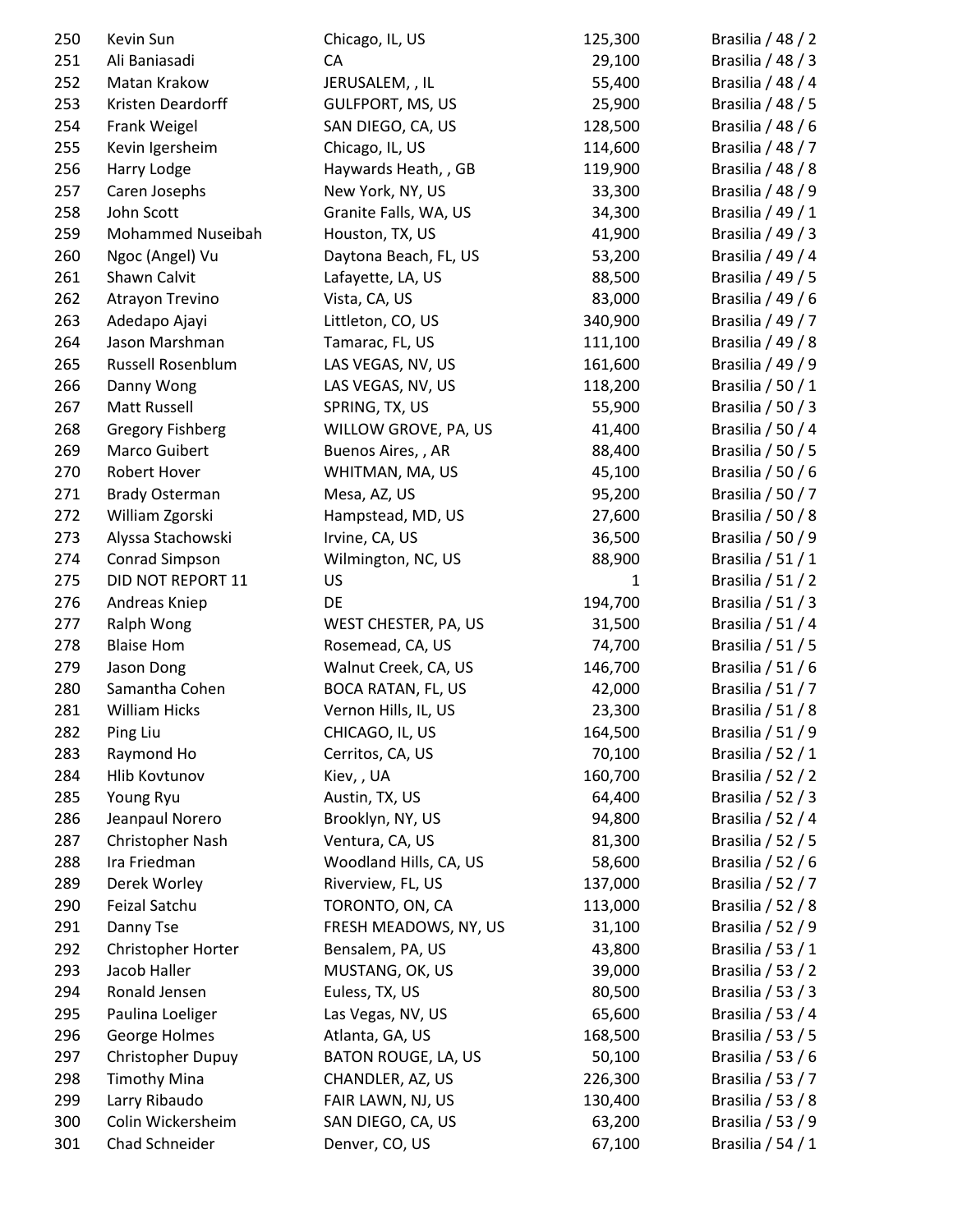| 302 | Ray Foley                | NORTHVILLE, MI, US         | 35,900  | Brasilia / 54 / 2 |
|-----|--------------------------|----------------------------|---------|-------------------|
| 303 | Hyung Sun Jung           | KR                         | 26,000  | Brasilia / 54 / 3 |
| 304 | Brian O'Donoghue         | Bayside, NY, US            | 40,800  | Brasilia / 54 / 4 |
| 305 | Ruben Correia            | PT                         | 116,900 | Brasilia / 54 / 5 |
| 306 | Michael Mcgonigle        | Fair Oaks, CA, US          | 72,200  | Brasilia / 54 / 6 |
| 307 | Michael Aukerman         | Kettering, OH, US          | 100,200 | Brasilia / 54 / 7 |
| 308 | Jason Llewellyn          | Fishers, IN, US            | 46,400  | Brasilia / 54 / 8 |
| 309 | Vytautas Semaska         | Vilnius,, LT               | 68,000  | Brasilia / 54 / 9 |
| 310 | <b>Adrian Buckley</b>    | WESTMINSTER, CO, US        | 87,100  | Brasilia / 55 / 1 |
| 311 | Michael Vela             | NEWBURGH, NY, US           | 57,400  | Brasilia / 55 / 2 |
| 312 | Nikita Luther            | IN                         | 84,500  | Brasilia / 55 / 3 |
| 313 | Mark Oldenburg           | Burlington, CT, US         | 44,700  | Brasilia / 55 / 4 |
| 314 | Dejuante Alexander       | HOUSTON, TX, US            | 35,000  | Brasilia / 55 / 5 |
| 315 | Mark Dumonski            | GREENSBORO, NC, US         | 38,100  | Brasilia / 55 / 6 |
| 316 | SheLok Wong              | Woodhaven, CT, US          | 111,500 | Brasilia / 55 / 7 |
| 317 | <b>Scott Davis</b>       | Wayne, PA, US              | 37,300  | Brasilia / 55 / 8 |
| 318 | William Caiazzo          | Huntington Beach, CA, US   | 59,600  | Brasilia / 56 / 1 |
| 319 | Jacob Millstein          | New York, NY, US           | 54,100  | Brasilia / 56 / 2 |
| 320 | Melissa French           | Lynnwood, WA, US           | 101,500 | Brasilia / 56 / 3 |
| 321 | Dan Gannon               | LAS VEGAS, NV, US          | 108,800 | Brasilia / 56 / 4 |
| 322 | Steven Loube             | Norcross, GA, US           | 130,600 | Brasilia / 56 / 5 |
| 323 | Ion Godoroja             | Brooklyn, NY, US           | 52,400  | Brasilia / 56 / 6 |
| 324 | <b>DID NOT REPORT 8</b>  | <b>US</b>                  | 65,400  | Brasilia / 56 / 7 |
| 325 | <b>Bradley Moskowitz</b> | Bellmore, NY, US           | 63,500  | Brasilia / 56 / 8 |
| 326 | Anthony Alonso           | FAIRFIELD, NJ, US          | 47,500  | Brasilia / 56 / 9 |
| 327 | Lee Markholt             | EATONVILLE, WA, US         | 94,600  | Brasilia / 57 / 1 |
| 328 | Lewis Spencer            | Stockport, , GB            | 225,100 | Brasilia / 57 / 2 |
| 329 | Russell Vulpio           | Onl Signup-No City, PA, US | 67,800  | Brasilia / 57 / 3 |
| 330 | <b>Blake Purvis</b>      | MONTGOMERY, AL, US         | 14,000  | Brasilia / 57 / 4 |
| 331 | Daniel Pelegrin          | Lawrenceville, GA, US      | 90,300  | Brasilia / 57 / 5 |
| 332 | Nicholas Marsico         | Myrtle Beach, SC, US       | 130,400 | Brasilia / 57 / 6 |
| 333 | Lee Abramson             | Dallas, TX, US             | 87,400  | Brasilia / 57 / 7 |
| 334 | <b>Austin Reilly</b>     | Gulf Shores, AL, US        | 35,100  | Brasilia / 57 / 8 |
| 335 | Eric Lange               | PALO ALTO, CA, US          | 130,000 | Brasilia / 57 / 9 |
| 336 | Ross Novak               | FAIRBANKS, AK, US          | 77,000  | Brasilia / 58 / 1 |
| 337 | Marco Dittmann           | US                         | 23,800  | Brasilia / 58 / 2 |
| 338 | Mark Newhouse            | Las Vegas, NV, US          | 143,600 | Brasilia / 58 / 3 |
| 339 | Steven Tabb              | NEWTON, MA, US             | 56,900  | Brasilia / 58 / 4 |
| 340 | Anthony Spinella         | Las Vegas, NV, US          | 54,700  | Brasilia / 58 / 5 |
| 341 | Zachary Neugut           | Teaneck, NJ, US            | 102,600 | Brasilia / 58 / 6 |
| 342 | <b>Brett Kimes</b>       | IRVING, TX, US             | 37,100  | Brasilia / 58 / 7 |
| 343 | James Little             | San Francisco, CA, US      | 21,000  | Brasilia / 58 / 8 |
| 344 | Harvey Mathews           | MOUNT MORRIS, MI, US       | 24,200  | Brasilia / 58 / 9 |
| 345 | Paul Mattioda            | KNOXVILLE, TN, US          | 40,700  | Brasilia / 59 / 1 |
| 346 | <b>Brian Mancilla</b>    | Las Vegas, NV, US          | 63,600  | Brasilia / 59 / 2 |
| 347 | Nicholas Sena-Hopkins    | SEATTLE, WA, US            | 51,100  | Brasilia / 59 / 3 |
| 348 | Samy Boujmala            | Mareillan, , FR            | 93,800  | Brasilia / 59 / 4 |
| 349 | Chris Alafogiannis       | Onl Signup-No City, ON, CA | 98,000  | Brasilia / 59 / 5 |
| 350 | Takashi Matsushita       | JP                         | 73,800  | Brasilia / 59 / 6 |
| 351 | Andreas Michelmann       | DE                         | 80,900  | Brasilia / 59 / 7 |
| 352 | Eider Da Cruz            | Porto Alegre, , BR         | 29,600  | Brasilia / 59 / 8 |
| 353 | Cero Zuccarello          | MADISON, WI, US            | 120,200 | Brasilia / 59 / 9 |
|     |                          |                            |         |                   |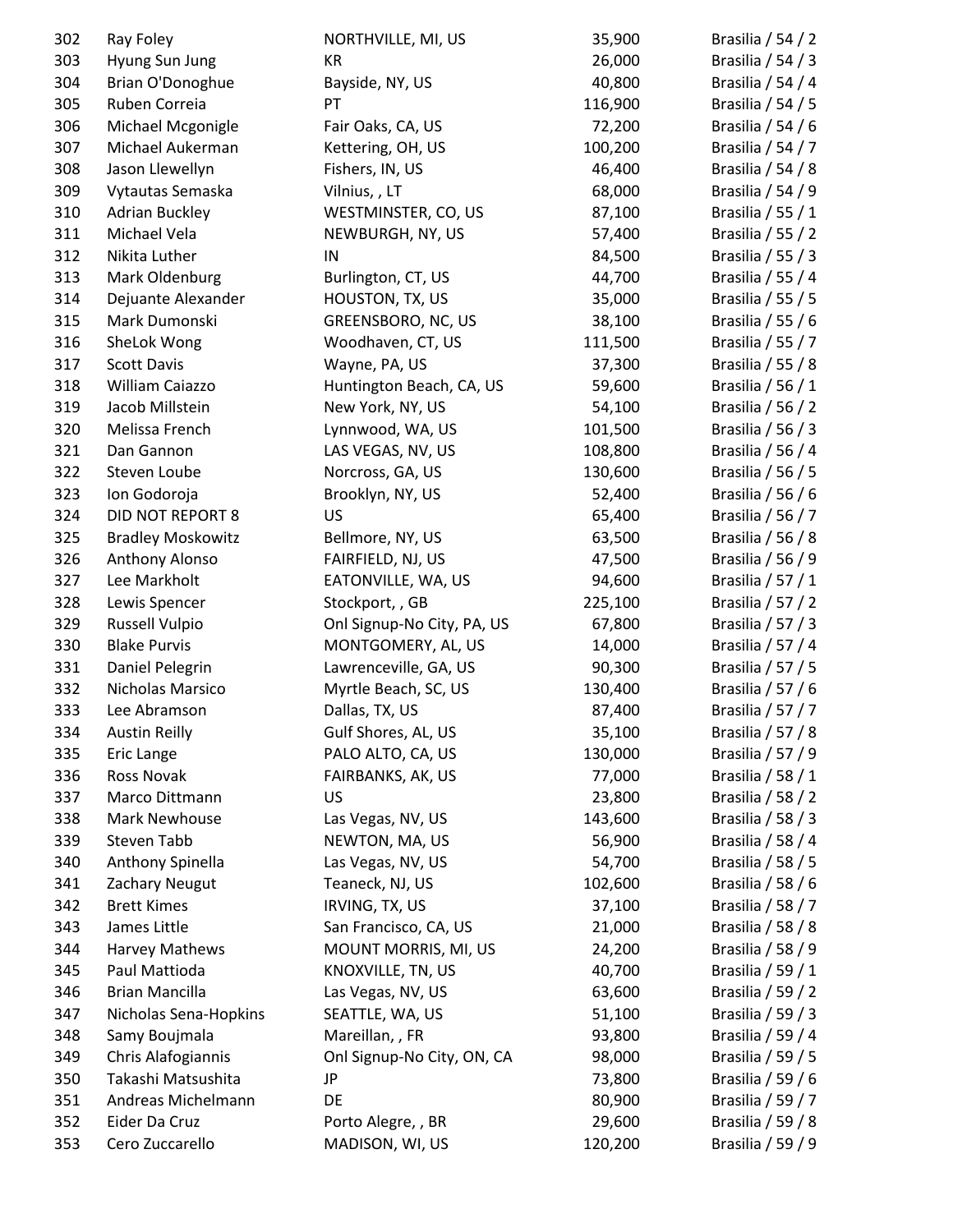| 354 | Danielle Andersen       | HENDERSON, NV, US            | 64,800  | Brasilia / 60 / 1 |
|-----|-------------------------|------------------------------|---------|-------------------|
| 355 | James Jones             | SADIEVILLE, KY, US           | 44,700  | Brasilia / 60 / 2 |
| 356 | <b>Craig Trost</b>      | Madison, WI, US              | 68,400  | Brasilia / 60 / 3 |
| 357 | Michael Belov           | Dresher, PA, US              | 64,100  | Brasilia / 60 / 4 |
| 358 | Daniel Marin            | Bastrop, TX, US              | 61,200  | Brasilia / $60/5$ |
| 359 | Joel Grunberger         | <b>GRAND PRAIRIE, TX, US</b> | 58,400  | Brasilia / 60 / 6 |
| 360 | Adam Swan               | Irvine, CA, US               | 29,800  | Brasilia / 60 / 7 |
| 361 | Chun Law                | LONDON, , GB                 | 44,200  | Brasilia / 60 / 8 |
| 362 | Douglas Sheh            | Richmond, BC, CA             | 75,600  | Brasilia / 60 / 9 |
| 363 | Jason Min               | EAST MEADOW, NY, US          | 80,900  | Brasilia / $61/1$ |
| 364 | Ihor Kotyk              | GB                           | 68,200  | Brasilia / 61 / 2 |
| 365 | Aaron Gunn              | Charlotte, NC, US            | 114,700 | Brasilia / $61/3$ |
| 366 | <b>Brian French</b>     | Maricopa, AZ, US             | 98,500  | Brasilia / 61 / 4 |
| 367 | Priscilla Lake          | DURHAM, NC, US               | 45,300  | Brasilia / $61/5$ |
| 368 | Anirudh Mudimela        | Durham, , IN                 | 26,000  | Brasilia / 61 / 6 |
| 369 | Jonathan Harding        | Ft Lauderdale, FL, US        | 83,100  | Brasilia / 61 / 7 |
| 370 | Ryan Gianquitti         | Boca Raton, FL, US           | 38,600  | Brasilia / 61 / 8 |
| 371 | Gal Erlichman           | Tel-Aviv,, IL                | 155,900 | Brasilia / 61 / 9 |
| 372 | Paul Lewis              | New York, NY, US             | 29,800  | Brasilia / 62 / 1 |
| 373 | <b>Kheang Tang</b>      | Portland, OR, US             | 109,400 | Brasilia / 62 / 2 |
| 374 | <b>Thang Nguyen</b>     | New York, NY, US             | 41,500  | Brasilia / $62/3$ |
| 375 | Craig Cherry            | ALBUQUERQUE, NM, US          | 42,700  | Brasilia / 62 / 4 |
| 376 | Darren Kennedy          | Courtenay, BC, CA            | 13,900  | Brasilia / 62 / 5 |
| 377 | Shunsuke Tokoo          | Sakyo-Kyoto, , JP            | 35,500  | Brasilia / 62 / 6 |
| 378 | Matthew Hunt            | Salisbury, GB                | 187,800 | Brasilia / 62 / 7 |
| 379 | Adam Souleret           | Brea, CA, US                 | 161,000 | Brasilia / 62 / 8 |
| 380 | Patrick Tardif          | London, ON, CA               | 31,000  | Brasilia / 62 / 9 |
| 381 | Ali Hasan               | Yakima, WA, US               | 86,200  | Brasilia / 63 / 1 |
| 382 | <b>Gregory Wilhelm</b>  | Lakeland, FL, US             | 107,800 | Brasilia / 63 / 2 |
| 383 | Ian Pelz                | EUGENE, OR, US               | 129,300 | Brasilia / 63 / 3 |
| 384 | Joao Manana             | Olhao, PT                    | 83,600  | Brasilia / 63 / 4 |
| 385 | <b>Thomas Hickner</b>   | Saint Louis, MO, US          | 30,700  | Brasilia / 63 / 5 |
| 386 | Adam Hendrix            | Anchorage, AK, US            | 90,100  | Brasilia / 63 / 6 |
| 387 | Denis Ethier            | LAS VEGAS, NV, US            | 56,900  | Brasilia / 63 / 7 |
| 388 | James Chen              | Taichung, , TW               | 209,400 | Brasilia / 63 / 8 |
| 389 | Mike Wiseman            | Onl Signup-No City, MA, US   | 25,700  | Brasilia / 63 / 9 |
| 390 | Gytis Bernatavicius     | Vilnius,, LT                 | 63,800  | Brasilia / 64 / 1 |
| 391 | Hui Liu                 | Las Vegas, NV, US            | 57,600  | Brasilia / $64/2$ |
| 392 | Shawn Wilson            | Woodstock, ON, CA            | 124,400 | Brasilia / 64 / 3 |
| 393 | Keith Kaiser            | Dallas, TX, US               | 55,700  | Brasilia / 64 / 4 |
| 394 | Corel Theuma            | Franklin Sq, NY, US          | 227,000 | Brasilia / 64 / 5 |
| 395 | David Hagmann           | SI                           | 38,600  | Brasilia / 64 / 6 |
| 396 | James Hordern           | Missouri City, TX, US        | 72,600  | Brasilia / 64 / 7 |
| 397 | Michael Jackness        | HENDERSON, NV, US            | 58,200  | Brasilia / 64 / 8 |
| 398 | James Harrison          | Aurora, ON, CA               | 73,700  | Brasilia / 64 / 9 |
| 399 | <b>Steve Merrifield</b> | LAS VEGAS, NV, US            | 110,300 | Brasilia / 65 / 1 |
| 400 | Donald Kempton          | Bridgewater, MA, US          | 66,900  | Brasilia / 65 / 2 |
| 401 | Jose Severino           | PANAMA CITY, , PA            | 45,600  | Brasilia / 65 / 3 |
| 402 | Sol Bergren             | SASKATOON, SK, CA            | 76,800  | Brasilia / 65 / 4 |
| 403 | Karle Wilson            | LAS VEGAS, NV, US            | 61,800  | Brasilia / 65 / 5 |
| 404 | Ryan Osman              | London, , GT                 | 87,400  | Brasilia / 65 / 6 |
| 405 | Armen Gevorgyan         | Lynn, MA, US                 | 75,600  | Brasilia / 65 / 7 |
|     |                         |                              |         |                   |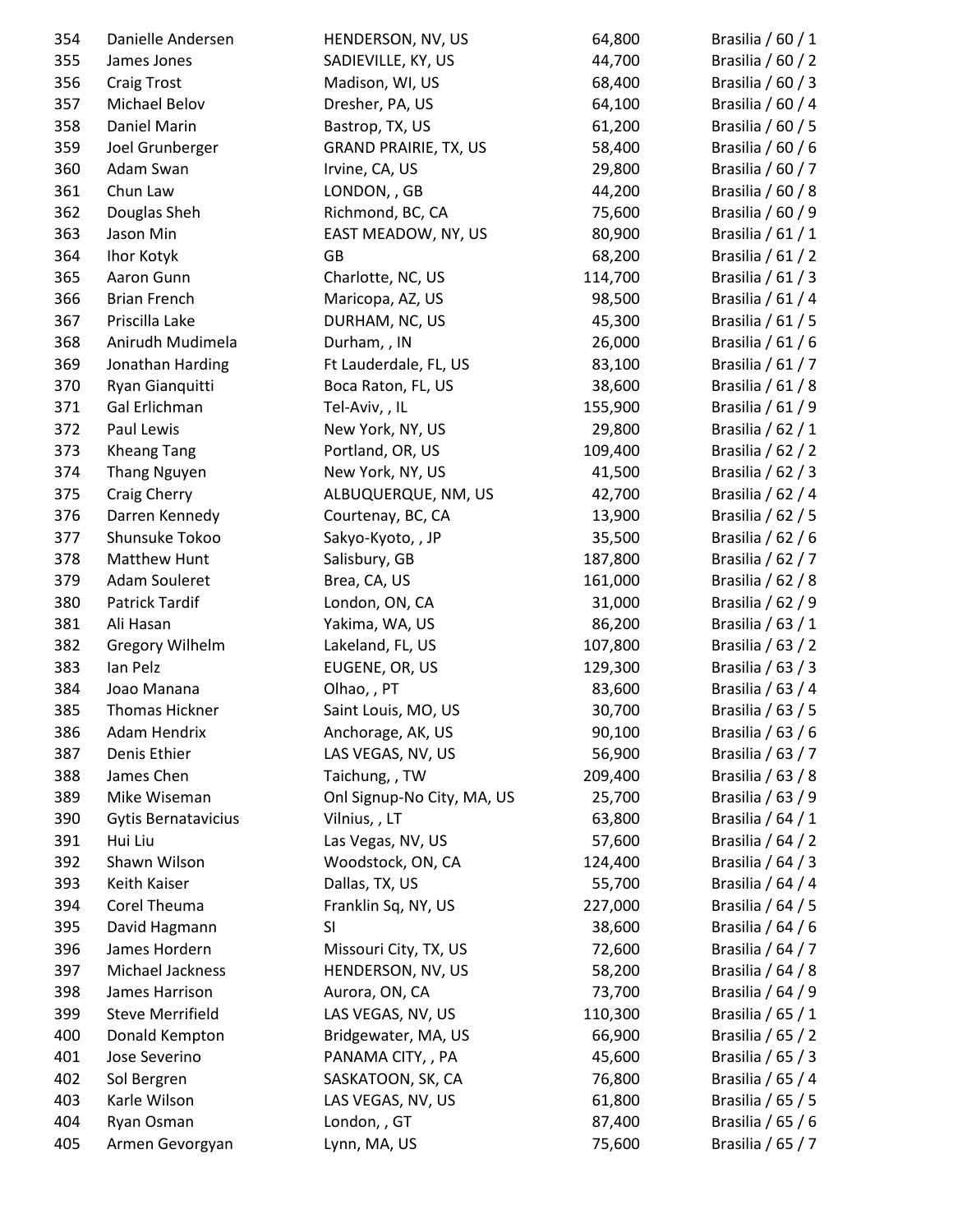| 406 | Dante Magtoto             | Hawthorne, CA, US        | 89,300  | Brasilia / 65 / 8   |
|-----|---------------------------|--------------------------|---------|---------------------|
| 407 | Matt Kramer               | RANCHO CORDOVA, CA, US   | 94,400  | Brasilia / 65 / 9   |
| 408 | Lexy Gavin                | Long Beach, NY, US       | 57,200  | Brasilia / 66 / 1   |
| 409 | Mark Darner               | WINTER PARK, FL, US      | 68,200  | Brasilia / 66 / 2   |
| 410 | David Bourgoyne           | HONOLULU, HI, US         | 174,500 | Brasilia / 66 / 3   |
| 411 | Arman Kilavuz             | Henderson, NV, US        | 53,600  | Brasilia / 66 / 4   |
| 412 | <b>Michael Gross</b>      | Redondo Beach, CA, US    | 41,300  | Brasilia / 66 / 5   |
| 413 | James Angelo              | Elkridge, MD, US         | 97,300  | Brasilia / 66 / 6   |
| 414 | <b>Kfir Nahum</b>         | SUNNYVALE, CA, US        | 122,400 | Brasilia / 66 / 7   |
| 415 | Cody Bell                 | Yorba Linda, CA, US      | 27,300  | Brasilia / 66 / 8   |
| 416 | Stefan Fabian             | Swindon, , GB            | 92,900  | Brasilia / 66 / 9   |
| 417 | Chulhan Choi              | Seoul, Republic, , KR    | 64,700  | Brasilia / 67 / 1   |
| 418 | Ayman Qutami              | REDWOOD CITY, CA, US     | 97,100  | Brasilia / 67 / 2   |
| 419 | Mark Winchell             | St Petersburg, FL, US    | 55,400  | Brasilia / 67 / 3   |
| 420 | <b>Brandon Merrill</b>    | SPOONER, WI, US          | 107,200 | Brasilia / 67 / 4   |
| 421 | Dmitrii Kamalov           | Menlo Park, CA, US       | 119,600 | Brasilia / 67 / 5   |
| 422 | Ehsan Amiri               | Onl Signup-No City,, AT  | 48,000  | Brasilia / 67 / 6   |
| 423 | Alex Visbisky             | Cheektowaga, NY, US      | 66,200  | Brasilia / 67 / 7   |
| 424 | <b>Stephen Song</b>       | Greenwich, CT, US        | 123,100 | Brasilia / 67 / 8   |
| 425 | Philip Yeh                | STENUNGSUND, , SE        | 40,600  | Brasilia / 67 / 9   |
| 426 | Robert Deleeuw            | Brookings, SD, US        | 49,800  | Brasilia / 68 / 1   |
| 427 | Michael Schneider         | COVINGTON, GA, US        | 109,100 | Brasilia / 68 / 2   |
| 428 | <b>Benjamin Armstrong</b> | Canton, GA, US           | 46,600  | Brasilia / 68 / 3   |
| 429 | Eric Blair                | Las Vegas, NV, US        | 184,300 | Brasilia / 68 / 4   |
| 430 | Narimaan Ahmadi           | Alpharetta, GA, US       | 209,500 | Brasilia / 68 / 5   |
| 431 | Charbel Kanterjian        | Lasalle, ON, CA          | 87,300  | Brasilia / 68 / 6   |
| 432 | Ross Ward                 | <b>MX</b>                | 69,300  | Brasilia / 68 / 7   |
| 433 | Jason Gigliotti           | WEST VANCOUVER, BC, CA   | 24,100  | Brasilia / 68 / 8   |
| 434 | Oleksii Kravchuk          | Kiev, GB                 | 196,000 | Brasilia / 68 / 9   |
| 435 | <b>Scott Vener</b>        | LOS ANGELES, CA, US      | 50,000  | Brasilia / 69 / 1   |
| 436 | Steven Kirton             | Midlothian, VA, US       | 137,500 | Brasilia / 69 / 2   |
| 437 | Jeffrey Early             | Fort Worth, TX, US       | 93,100  | Brasilia / 69 / 3   |
| 438 | Hamid Nourafchan          | LOS ANGELES, CA, US      | 189,000 | Brasilia / 69 / 4   |
| 439 | Grzegorz Kozacki          | Middle Village, NY, US   | 69,500  | Brasilia / 69 / 5   |
| 440 | Michael Scrobe            | Manhasset, NY, US        | 72,000  | Brasilia / 69 / 6   |
| 441 | Thomas Hunt               | LAS VEGAS, NV, US        | 33,500  | Brasilia / 69 / 7   |
| 442 | Shahram Rezaiamiri        | Atlanta, GA, US          | 89,400  | Brasilia / 69 / 8   |
| 443 | Justin Harvell            | Nashville, TN, US        | 66,900  | Brasilia / 69 / 9   |
| 444 | Martin Gavasci            | AR                       | 54,900  | Brasilia / 70 / 1   |
| 445 | Ryan Thorpe               | VANCOUVER, BC, CA        | 183,700 | Brasilia / 70 / 2   |
| 446 | <b>Yuan Ting</b>          | Silver Spring, MD, US    | 41,400  | Brasilia / 70 / 3   |
| 447 | Thomas Lipka              | Canfield, OH, US         | 52,500  | Brasilia / 70 / 4   |
| 448 | Nikolai Markov            | Cliffside Park, NJ, US   | 66,100  | Brasilia / 70 / 5   |
| 449 | Andrew Zhu                | South Plainfield, NJ, US | 19,800  | Brasilia / 70 / 6   |
| 450 | Janet Kosloff             | Chestnut Hill, MA, US    | 154,000 | Brasilia / 70 / 7   |
| 451 | Anton Grinkevich          | Coconut Creek, FL, US    | 56,700  | Brasilia / 70 / 8   |
| 452 | Peter Morris              | Las Vegas, NV, US        | 72,100  | Brasilia / 70 / 9   |
| 453 | Thu Tran                  | Biloxi, MS, US           | 117,000 | Brasilia / 71 / 1   |
| 454 | Ivan Zhechev              | Plovdiv, , BD            | 30,000  | Brasilia / 71 / 2   |
| 455 | Kory Mitchell             | DENVER, CO, US           | 14,400  | Brasilia $/ 71 / 3$ |
| 456 | Vladyslav Shkoda          | Kiev, , GB               | 116,200 | Brasilia / 71 / 4   |
| 457 | Mark Wright               | NASHVILLE, TN, US        | 42,600  | Brasilia / 71 / 5   |
|     |                           |                          |         |                     |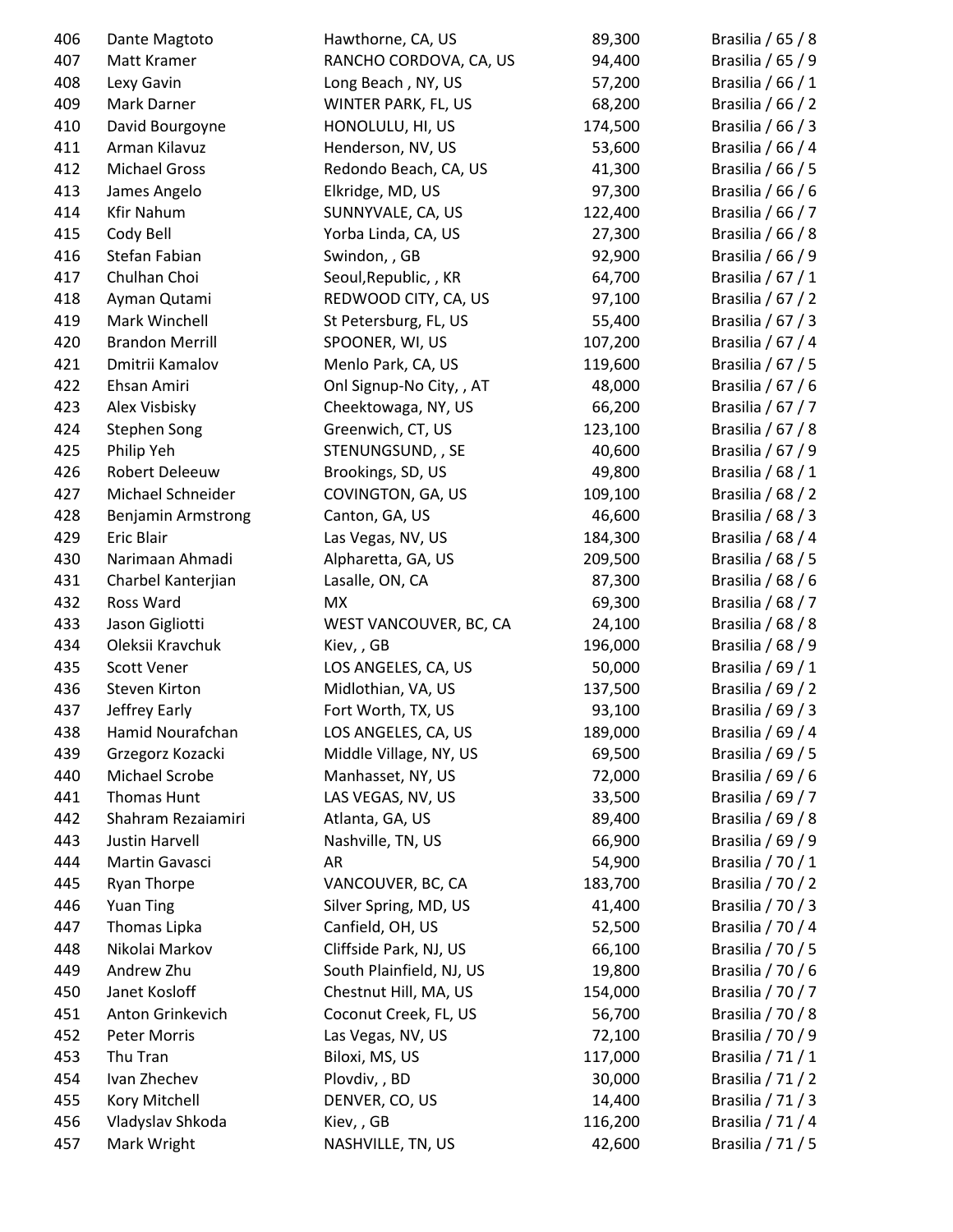| 458 | Lukas Robinson            | IM                       | 144,200 | Brasilia $/ 71 / 6$ |
|-----|---------------------------|--------------------------|---------|---------------------|
| 459 | <b>Dylan Thomassie</b>    | CHAMPAIGN, IL, US        | 127,800 | Brasilia / 71 / 7   |
| 460 | Jacob Phillips            | OZARK, MO, US            | 97,400  | Brasilia / 71 / 8   |
| 461 | <b>Andrew Dick</b>        | Saint Paul, MN, US       | 177,300 | Brasilia / 72 / 1   |
| 462 | Harrison Ashton           | Long Beach, CA, US       | 72,200  | Brasilia / 72 / 2   |
| 463 | Daniel Bunce              | OAK LAWN, IL, US         | 78,300  | Brasilia / 72 / 3   |
| 464 | <b>Brandon Hamlet</b>     | Rye Brook, NY, US        | 158,000 | Brasilia / 72 / 4   |
| 465 | Sachin Bhargava           | SAN JOSE, CA, US         | 58,900  | Brasilia / 72 / 5   |
| 466 | <b>Irek Sharifullin</b>   | Saint Petersburg, FL, US | 101,200 | Brasilia / 72 / 6   |
| 467 | <b>Timothy Herek</b>      | Bay City, MI, US         | 110,400 | Brasilia / 72 / 7   |
| 468 | <b>Travis Maly</b>        | Denver, CO, US           | 87,000  | Brasilia / 72 / 8   |
| 469 | <b>Stephen Hesse</b>      | Houston, TX, US          | 136,200 | Brasilia / 72 / 9   |
| 470 | Jason Brauda              | MATTHEWS, NC, US         | 54,300  | Brasilia / 73 / 1   |
| 471 | David Moses               | Warsaw, IN, US           | 36,600  | Brasilia / 73 / 2   |
| 472 | Kirk Shelmerdine          | WINSTON-SALEM, NC, US    | 27,900  | Brasilia / 73 / 3   |
| 473 | Ryan Tillmann             | Wynnewood, PA, US        | 88,000  | Brasilia / 73 / 4   |
| 474 | Michael Zulker            | TEMPE, AZ, US            | 106,100 | Brasilia $/ 73 / 5$ |
| 475 | Steven Weiler             | Agoura Hills, CA, US     | 51,000  | Brasilia / 73 / 6   |
| 476 | <b>Todd Melander</b>      | MINNEAPOLIS, MN, US      | 68,000  | Brasilia / 73 / 7   |
| 477 | Ramin Kaikhah             | San Marcos, TX, US       | 15,500  | Brasilia / 73 / 8   |
| 478 | Mark Thompson             |                          | 82,000  | Brasilia / 73 / 9   |
| 479 | Nathan Hughes             | LOUISVILLE, KY, US       | 85,200  | Brasilia / 74 / 1   |
| 480 | Jose Paz-Gutierrez        | SANTA CRUZ, BO           | 58,100  | Brasilia / 74 / 2   |
| 481 | Christopher Leveroni      | <b>MX</b>                | 115,800 | Brasilia / 74 / 3   |
| 482 | Ronald Hunt               | MITCHELLVILLE, MD, US    | 48,200  | Brasilia / 74 / 4   |
| 483 | Anthony Kalanj            | Port Coquitlam, BC, CA   | 142,500 | Brasilia / 74 / 5   |
| 484 | Kilo Krahn                | Cary, NC, US             | 81,800  | Brasilia / 74 / 6   |
| 485 | Steven To                 | Castro Valley, CA, US    | 20,500  | Brasilia / 74 / 7   |
| 486 | Marco Bognanni            | SLIEMA, IT               | 85,600  | Brasilia / 74 / 8   |
| 487 | <b>Bob Shao</b>           | Las Vegas, NV, US        | 30,200  | Brasilia / 74 / 9   |
| 488 | Alex Outhred              | Carmichael, CA, US       | 137,900 | Brasilia / 75 / 1   |
| 489 | Ivan Obradovic            | Halifax, NS, CA          | 200,700 | Brasilia / 75 / 2   |
| 490 | <b>William Pierce</b>     | New York, NY, US         | 47,000  | Brasilia / 75 / 3   |
| 491 | Takashi Yagura            | Yokkaichi, , JP          | 82,300  | Brasilia / 75 / 4   |
| 492 | Faisal Khan               | CA                       | 57,500  | Brasilia / 75 / 5   |
| 493 | Mandeep Sah               | Gahanna, OH, US          | 65,700  | Brasilia / 75 / 6   |
| 494 | <b>Travis Fowble</b>      | Mount Airy, MD, US       | 89,000  | Brasilia / 75 / 7   |
| 495 | Christopher Fitzgerald    | Menlo Park, CA, US       | 87,900  | Brasilia / 75 / 8   |
| 496 | Stephen Chimelski         | LAS VEGAS, NV, US        | 52,000  | Brasilia / 75 / 9   |
| 497 | <b>Edward Franklin</b>    | New Canaan, CT, US       | 42,300  | Brasilia / 76 / 1   |
| 498 | Florian Gaugusch          | Vienna, , AT             | 78,800  | Brasilia / 76 / 2   |
| 499 | Jeremy Mintz              | Encino, CA, US           | 57,100  | Brasilia / 76 / 3   |
| 500 | <b>Edward Middlebrook</b> | Aliso Viejo, CA, US      | 39,500  | Brasilia / 76 / 4   |
| 501 | Randy Lowery              | ATLANTA, GA, US          | 103,600 | Brasilia / 76 / 5   |
| 502 | <b>Darrell Peters</b>     | Kingston, ON, CA         | 66,000  | Brasilia / 76 / 6   |
| 503 | Dan Shak                  | Las Vegas, NV, US        | 229,200 | Brasilia / 76 / 7   |
| 504 | Chip Jett                 | HENDERSON, NV, US        | 81,500  | Brasilia / 76 / 8   |
| 505 | Vinodkumar Paddolkar      | Burlington, IA, US       | 38,500  | Brasilia / 76 / 9   |
| 506 | Arie Zinger               | US                       | 91,200  | Brasilia / 77 / 1   |
| 507 | Andrew Jenkins            | MONTEREY, CA, US         | 28,600  | Brasilia / 77 / 2   |
| 508 | <b>Richard Mullen</b>     | White Rock, BC, CA       | 130,900 | Brasilia / 77 / 3   |
| 509 | Cedric Gagne              | Iqaluit, NU, CA          | 68,100  | Brasilia / 77 / 4   |
|     |                           |                          |         |                     |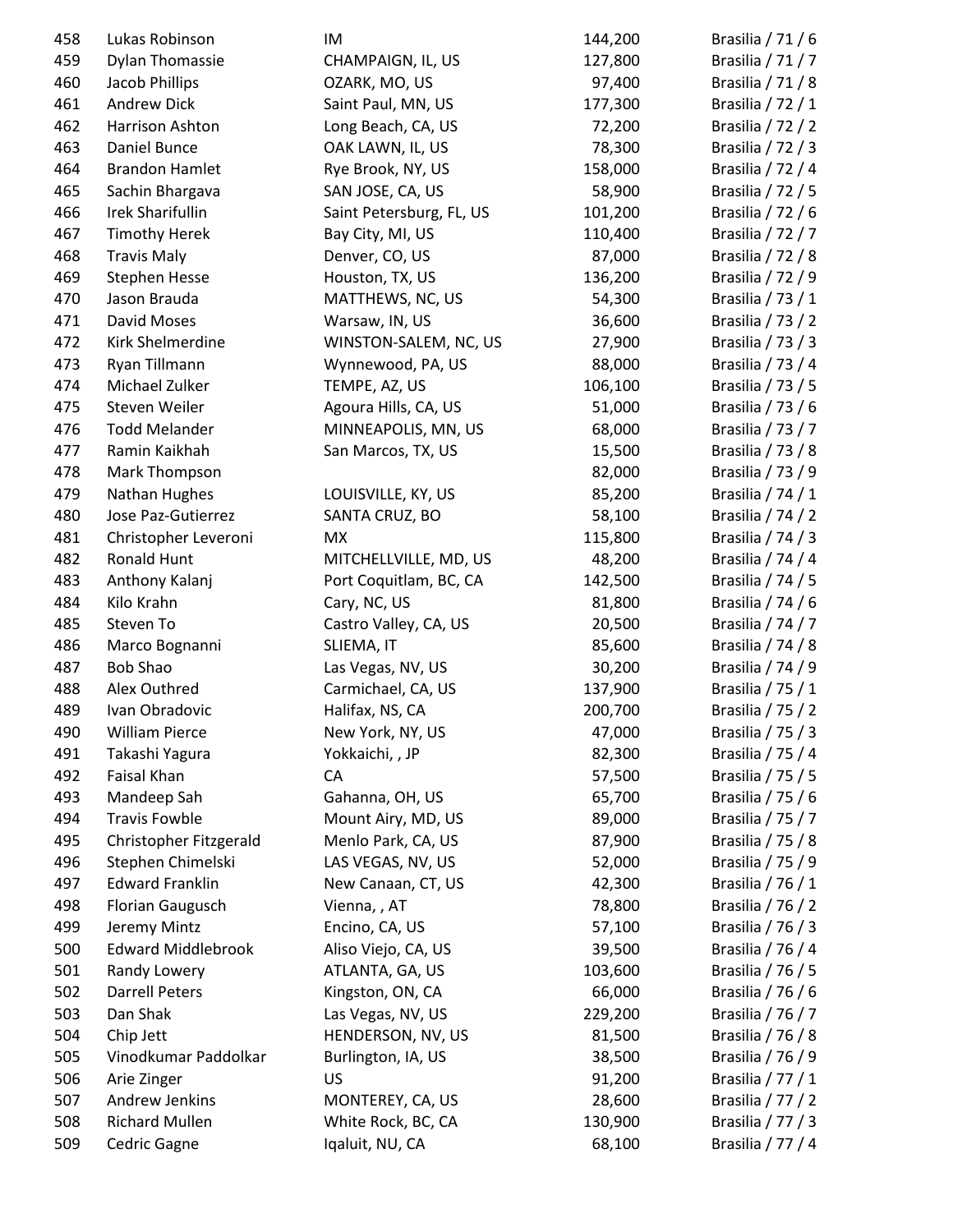| 510 | <b>Federico Castaing</b> | Ag, , AR                    | 86,900  | Brasilia $/ 77 / 5$ |
|-----|--------------------------|-----------------------------|---------|---------------------|
| 511 | Patryk Slusarek          | LONDON, , GB                | 76,900  | Brasilia / 77 / 6   |
| 512 | <b>Thomas Newton</b>     | Smyrna, GA, US              | 39,900  | Brasilia / 77 / 7   |
| 513 | Junga Choi               | Seoul, , KR                 | 60,400  | Brasilia / 77 / 8   |
| 514 | Todd Kawamura            | Renton, WA, US              | 15,700  | Brasilia / 77 / 9   |
| 515 | Thomas Roupe             | HOUSTON, TX, US             | 129,500 | Brasilia / 78 / 1   |
| 516 | Ian Steinman             | Mountain View, CA, US       | 64,600  | Brasilia / 78 / 2   |
| 517 | Nicholas Morihisa        | Onl Signup-No City, NY, US  | 59,600  | Brasilia / 78 / 3   |
| 518 | DID NOT REPORT 10        | US                          | 1       | Brasilia / 78 / 4   |
| 519 | Benjamin Hunholz         | Walled Lake, MI, US         | 40,400  | Brasilia / 78 / 5   |
| 520 | Sundiata Devore          | Brooklyn, NY, US            | 58,200  | Brasilia / 78 / 6   |
| 521 | Kevin Klassen            | RED WING, MN, US            | 25,400  | Brasilia / 78 / 7   |
| 522 | Anthony Desai            | Lancaster, CA, US           | 72,600  | Brasilia / 78 / 8   |
| 523 | Fred Li                  | Cleveland, OH, US           | 71,900  | Brasilia / 78 / 9   |
| 524 | Marc-Etienne McLaughlin  | BROSSARD, QC, CA            | 77,500  | Brasilia / 79 / 1   |
| 525 | <b>Frank Demeris</b>     | HOUSTON, TX, US             | 57,900  | Brasilia / 79 / 2   |
| 526 | <b>Chris Furbert</b>     | WARWICK, RI, US             | 66,600  | Brasilia / 79 / 3   |
| 527 | David Kaleel             | MENDOTA, IL, US             | 45,100  | Brasilia / 79 / 4   |
| 528 | Satoshi Tanaka           | Columbus, OH, US            | 17,300  | Brasilia / 79 / 5   |
| 529 | Adam Barker              | Bonney Lake, WA, US         | 17,300  | Brasilia / 79 / 6   |
| 530 | Jonathan Little          | LAS VEGAS, NV, US           | 30,200  | Brasilia / 79 / 7   |
| 531 | Pedro Llanes             | Stateline, NV, US           | 15,500  | Brasilia / 79 / 8   |
| 532 | Fravy Collazo            | WINTER GARDEN, FL, US       | 28,900  | Brasilia / 79 / 9   |
| 533 | Veselin Karakitukov      | Plodiv, , BG                | 19,700  | Brasilia / 80 / 1   |
| 534 | Stephen Nussrallah       | Alpharetta, GA, US          | 82,100  | Brasilia / 80 / 2   |
| 535 | Joshua Zucchet           | Windsor, ON, CA             | 66,800  | Brasilia / 80 / 3   |
| 536 | Maximiliano Veyga        | Buenos Aries,, AR           | 28,700  | Brasilia / 80 / 4   |
| 537 | Hieu Tran                | Egg Harbor Township, NJ, US | 109,400 | Brasilia / 80 / 5   |
| 538 | David Lung               | Las Vegas, NV, US           | 98,500  | Brasilia / 80 / 6   |
| 539 | Dan Wirgau               | BLOOMFIELD HILLS, MI, US    | 71,500  | Brasilia / 80 / 7   |
| 540 | <b>Sherry Hammers</b>    | SHAKOPEE, MN, US            | 23,500  | Brasilia / 80 / 8   |
| 541 | Henry Fischer            | Gardena, CA, US             | 69,400  | Brasilia / 80 / 9   |
| 542 | Goran Mandic             | Zagreb, , HR                | 184,100 | Brasilia / 81 / 1   |
| 543 | Thomas Kawamura          | Houston, TX, US             | 53,100  | Brasilia / 81 / 2   |
| 544 | David Ring               | WESTON, FL, US              | 106,100 | Brasilia / 81 / 3   |
| 545 | Daniel Vo                | LAWRENCEVILLE, GA, US       | 35,600  | Brasilia / 81 / 4   |
| 546 | Gennaro Proscia          | US                          | 11,600  | Brasilia / 81 / 5   |
| 547 | Tom Gity                 | Port Saint Lucie, FL, US    | 65,900  | Brasilia / 81 / 6   |
| 548 | Matthew Raffoul          | Leamington, ON, CA          | 64,700  | Brasilia / 81 / 7   |
| 549 | Nima Salehizadeh         | Charlotte, NC, US           | 41,600  | Brasilia / 81 / 8   |
| 550 | Maxwell Ludwig           | Orono, ME, US               | 78,700  | Brasilia / 81 / 9   |
| 551 | Jordan Mcbain            | Rockford, IL, US            | 10,200  | Brasilia / 82 / 1   |
| 552 | Sang Lee                 | Chappaqua, NY, US           | 39,300  | Brasilia / 82 / 2   |
| 553 | Joseph Clark             | Leesburg, VA, US            | 35,200  | Brasilia / 82 / 3   |
| 554 | Hiren Patel              | CAROL STREAM, IL, US        | 108,200 | Brasilia / 82 / 4   |
| 555 | <b>Stefan Nemetz</b>     | Porkesdorf, , AT            | 95,300  | Brasilia / 82 / 5   |
| 556 | Erik Gorman              | MATTHEWS, NC, US            | 88,400  | Brasilia / 82 / 6   |
| 557 | Ungwang Choi             | KR                          | 38,100  | Brasilia / 82 / 7   |
| 558 | <b>Basar Kirang</b>      | Miami Beach, FL, US         | 80,900  | Brasilia / 82 / 8   |
| 559 | William Mclaughlin       | Ridgefield, CT, US          | 18,800  | Brasilia / 82 / 9   |
| 560 | Nick Shkolnik            | Sun Valley, CA, US          | 30,900  | Brasilia / 83 / 1   |
| 561 | Michael Walker           | GILBERTSVILLE, PA, US       | 62,400  | Brasilia / 83 / 2   |
|     |                          |                             |         |                     |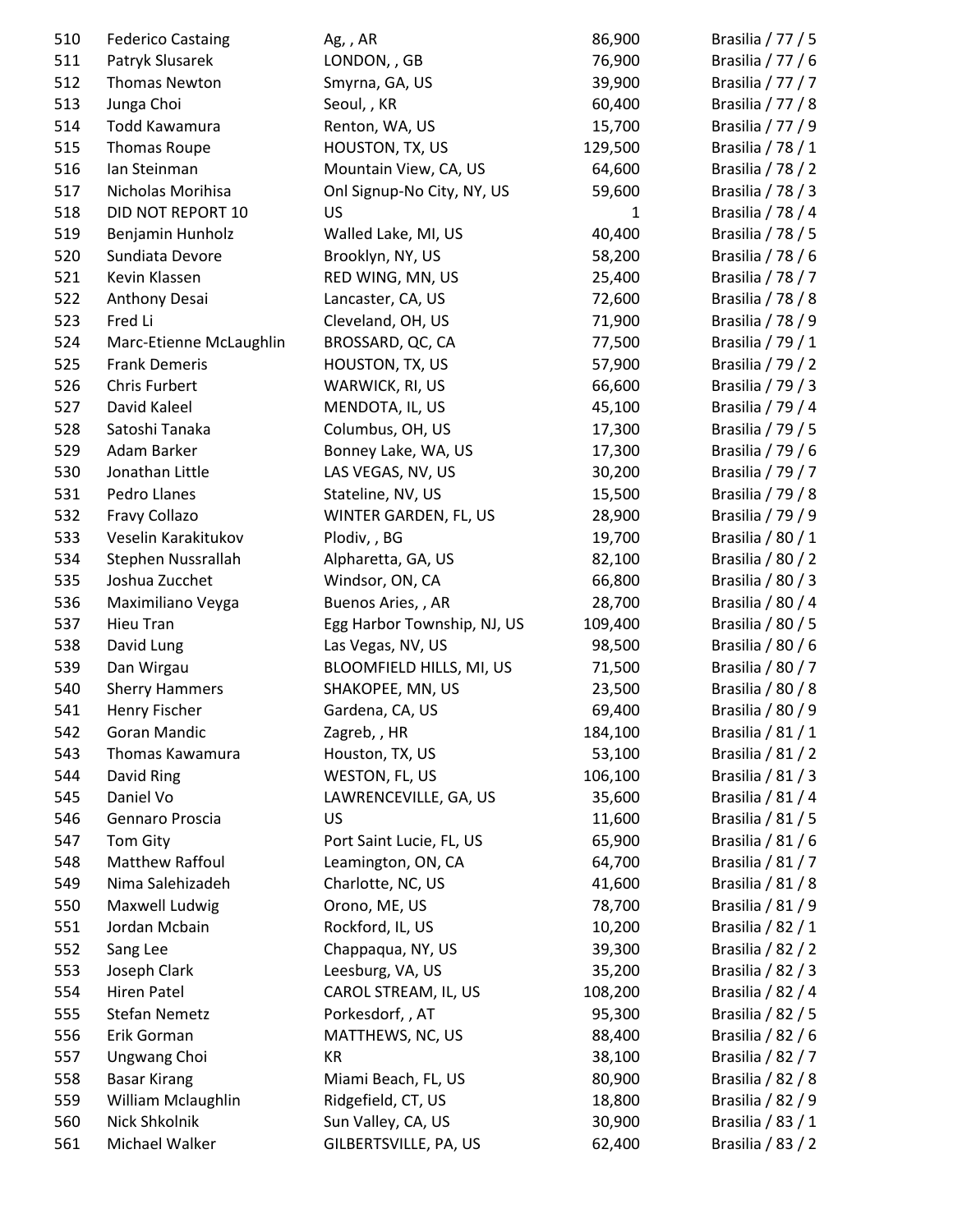| 562 | Ryan Ko                  | San Francisco, CA, US           | 110,200 | Brasilia / 83 / 3 |
|-----|--------------------------|---------------------------------|---------|-------------------|
| 563 | Louis George             | Suwanee, GA, US                 | 22,200  | Brasilia / 83 / 4 |
| 564 | Vinh Nguyen              | Midway City, CA, US             | 201,900 | Brasilia / 83 / 5 |
| 565 | Jill Sodafsky            | Long Island City, NY, US        | 224,500 | Brasilia / 83 / 6 |
| 566 | Georgios Sotiropoulos    | Rhodes, , GR                    | 205,900 | Brasilia / 83 / 7 |
| 567 | Jordan Scott             | COLUMBUS, OH, US                | 79,500  | Brasilia / 83 / 8 |
| 568 | Jonathan Rosenthal       | Los Angeles, CA, US             | 95,800  | Brasilia / 83 / 9 |
| 569 | Dylan Collingwood        | VANCOUVER, BC, CA               | 42,000  | Brasilia / 84 / 1 |
| 570 | Mark Lofthouse           | VANCOUVER, BC, CA               | 43,100  | Brasilia / 84 / 2 |
| 571 | Oleksandr Vikhtiuk       | UA                              | 52,100  | Brasilia / 84 / 3 |
| 572 | Anthony Giliberti        | Massapequa, NY, US              | 89,900  | Brasilia / 84 / 4 |
| 573 | <b>Ronald Katz</b>       | North Bay Village, FL, US       | 184,800 | Brasilia / 84 / 5 |
| 574 | Jamie Sequeira           | Milton, ON, CA                  | 106,000 | Brasilia / 84 / 6 |
| 575 | John Gallagher (HI)      | Kailua Kona, HI, US             | 36,500  | Brasilia / 84 / 7 |
| 576 | Albert Robichaud         | Ringoes, NJ, US                 | 53,200  | Brasilia / 84 / 8 |
| 577 | Isaac Kempton            | Newark, DE, US                  | 128,100 | Brasilia / 84 / 9 |
| 578 | Javier Mateoscircia      | CHARLOTTE, NC, GS               | 42,400  | Brasilia / 85 / 1 |
| 579 | Daria Feshchenko         | Moscow, , RU                    | 47,000  | Brasilia / 85 / 2 |
| 580 | Robert Tobin             | PASADENA, CA, US                | 73,100  | Brasilia / 85 / 3 |
| 581 | Colten Yamagishi         | Edmonton, AB, CA                | 87,400  | Brasilia / 85 / 4 |
| 582 | <b>Bruno Lopes</b>       | COURBEVOIE, , FR                | 93,600  | Brasilia / 85 / 5 |
| 583 | Jake Toole               | Hoboken, NJ, US                 | 109,900 | Brasilia / 85 / 6 |
| 584 | Christopher Costa        | Dallas, TX, US                  | 108,300 | Brasilia / 85 / 7 |
| 585 | <b>Richard Hasnip</b>    | GB                              | 102,700 | Brasilia / 85 / 8 |
| 586 | Christine Familetti      | BROOMALL, PA, US                | 81,800  | Brasilia / 85 / 9 |
| 587 | Craig Pickell            | Surrey, , CA                    | 64,200  | Brasilia / 86 / 1 |
| 588 | Alexander Jones          | CARDIFF, , ES                   | 161,600 | Brasilia / 86 / 2 |
| 589 | Jeffery Esterling        | ARNOLD, MD, US                  | 136,800 | Brasilia / 86 / 3 |
| 590 | Ivan Galinec             | HR                              | 211,300 | Brasilia / 86 / 4 |
| 591 | Shiva Kotini             | Bellevue, WA, US                | 65,200  | Brasilia / 86 / 5 |
| 592 | John Festino             | Hammonton, NJ, US               | 96,200  | Brasilia / 86 / 6 |
| 593 | Jacob Naumann            | Largo, FL, US                   | 61,200  | Brasilia / 86 / 7 |
| 594 | <b>Williams Phillips</b> | US                              | 56,400  | Brasilia / 86 / 8 |
| 595 | Milagros Peterson        | Houston, TX, US                 | 85,300  | Brasilia / 86 / 9 |
| 596 | Gary Otake               | Plano, TX, US                   | 81,000  | Brasilia / 87 / 1 |
| 597 | Michael Smith            | GAINESVILLE, FL, US             | 74,600  | Brasilia / 87 / 2 |
| 598 | Sean Rogan               | San Francisco, CA, US           | 87,600  | Brasilia / 87 / 3 |
| 599 | John Clancy              | Saratoga, CA, US                | 37,600  | Brasilia / 87 / 4 |
| 600 | Nader Hatem              | Syracuse, NY, US                | 25,500  | Brasilia / 87 / 5 |
| 601 | Kharlin Sued             | Pembroke Pines, FL, US          | 22,000  | Brasilia / 87 / 6 |
| 602 | Jimmy Gorham             | VISTA, CA, US                   | 72,800  | Brasilia / 87 / 7 |
| 603 | John Song                | FORT WORTH, TX, US              | 105,500 | Brasilia / 87 / 8 |
| 604 | Kenny Nguyen             | Lansing, IL, US                 | 120,000 | Brasilia / 87 / 9 |
| 605 | Virgil Dorel Marculescu  | GB                              | 109,400 | Brasilia / 88 / 1 |
| 606 | Masahiro Marumoto        | Chiba, JP                       | 22,700  | Brasilia / 88 / 2 |
| 607 | Jamie Anstine            | Canton, OH, US                  | 88,000  | Brasilia / 88 / 3 |
| 608 | Don Huffman              | Napa, CA, US                    | 38,200  | Brasilia / 88 / 4 |
| 609 | Haruna Ito               | Aobaku Yokohama, , JP           | 52,000  | Brasilia / 88 / 5 |
| 610 | Amir Moshiri-Azad        | Village Of Palmetto Bay, FL, US | 60,000  | Brasilia / 88 / 6 |
| 611 | Dhimitri Lleshi          | Clawson, MI, US                 | 96,000  | Brasilia / 88 / 7 |
| 612 | Christoph Csik           | Hoboken, NJ, US                 | 52,700  | Brasilia / 88 / 8 |
| 613 | Andrew Jeong             | Valencia, CA, US                | 77,000  | Brasilia / 88 / 9 |
|     |                          |                                 |         |                   |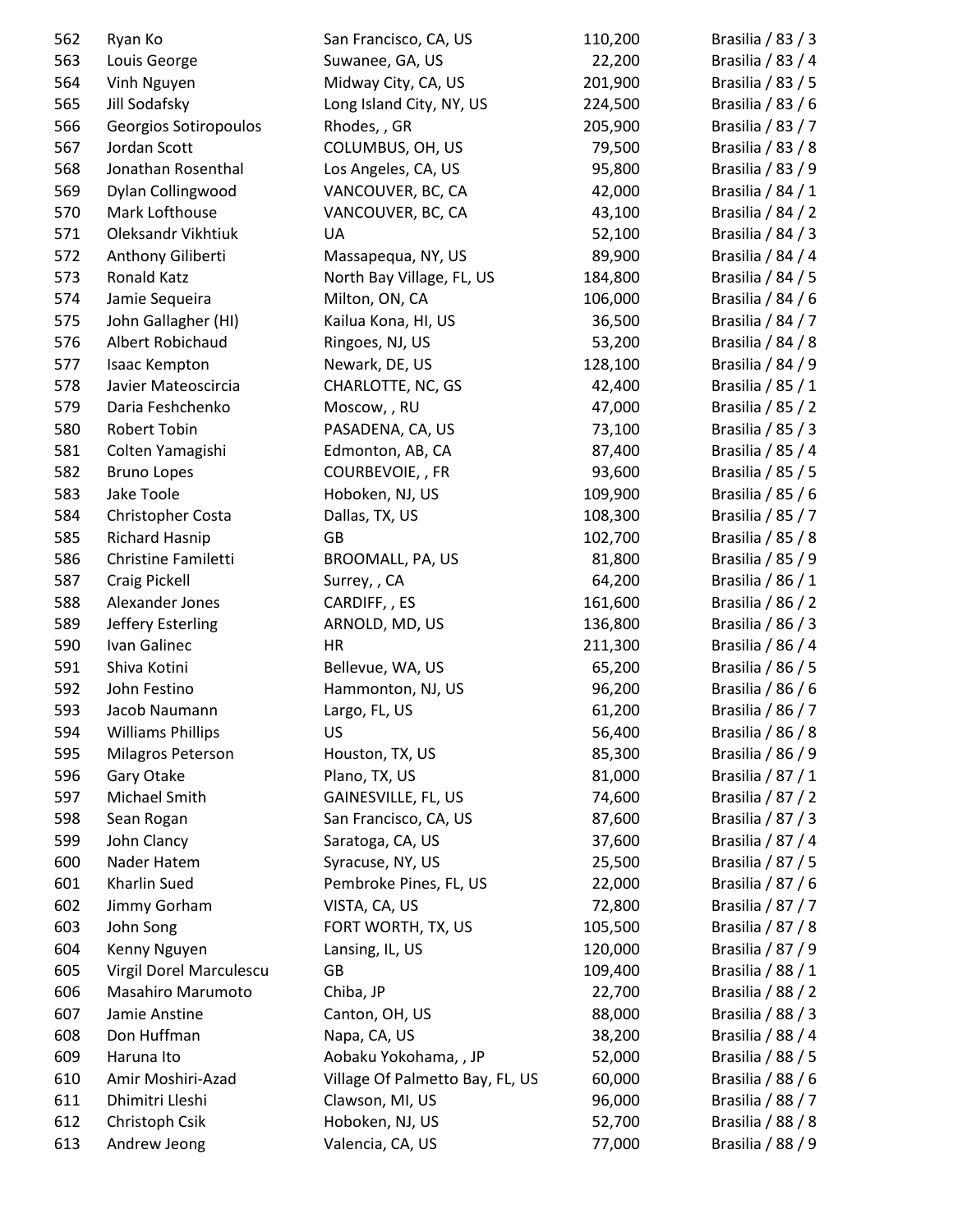| 614 | Jonathan Gilliam         | Rosedale, MD, US            | 82,400  | Brasilia / 89 / 1  |
|-----|--------------------------|-----------------------------|---------|--------------------|
| 615 | Jared Woodin             | HENDERSON, NV, US           | 80,700  | Brasilia / 89 / 2  |
| 616 | Michael T McGrath        | Stamford, CT, US            | 47,900  | Brasilia / 89 / 3  |
| 617 | Matthew Wantman          | STONEHAM, MA, US            | 75,200  | Brasilia / 89 / 4  |
| 618 | Jeremy Saderne           | St Nitre Les Remparts, , FR | 89,000  | Brasilia / 89 / 5  |
| 619 | Richard Wilcox           | Braselton, GA, US           | 107,800 | Brasilia / 89 / 6  |
| 620 | Yuki Yamasaki            | Chicago, IL, US             | 46,300  | Brasilia / 89 / 7  |
| 621 | Cody Wiegmann            | San Jose, CA, US            | 97,000  | Brasilia / 89 / 8  |
| 622 | Hogyun Kang              | KR                          | 85,400  | Brasilia / 89 / 9  |
| 623 | Michael Farrow           | Rockwood, ON, CA            | 143,800 | Brasilia / 90 / 1  |
| 624 | Ben Keeline              | OSWEGO, IL, US              | 164,400 | Brasilia / 90 / 2  |
| 625 | Patrick Testoni          | Santa Cruz, CA, US          | 128,600 | Brasilia / 90 / 3  |
| 626 | Ye Yuan                  | Handan, Hebei, CN           | 61,400  | Brasilia / 90 / 4  |
| 627 | Guillermo Vargas         | Austin, TX, US              | 79,500  | Brasilia / 90 / 5  |
| 628 | Jennifer Noone           | Linden, NJ, US              | 97,800  | Brasilia / 90 / 6  |
| 629 | Samuel Haber             | Woodmere, NY, US            | 70,900  | Brasilia / 90 / 7  |
| 630 | Mike Linster             | Island Park, NY, US         | 161,200 | Brasilia / 90 / 8  |
| 631 | Adam Volen               | Fullerton, CA, US           | 95,700  | Brasilia / 90 / 9  |
| 632 | <b>Maksims Gorbacs</b>   | Riga, , LV                  | 104,700 | Brasilia / 91 / 1  |
| 633 | Lika Gerasimova          | MOSCOW, RU                  | 80,700  | Brasilia / 91 / 2  |
| 634 | Dan Dumont               | MAITLAND, FL, US            | 56,400  | Brasilia / 91 / 3  |
| 635 | Raymond Mancini          | Cranston, RI, US            | 83,900  | Brasilia / 91 / 4  |
| 636 | Reggi Trotter            | ARLINGTON, TX, US           | 31,100  | Brasilia / 91 / 6  |
| 637 | Jonas Wexler             | Southampton, PA, US         | 100,600 | Brasilia / 91 / 7  |
| 638 | John Andress             | DOYLESTOWN, PA, US          | 86,500  | Brasilia / 91 / 8  |
| 639 | <b>Tuan Nguyen</b>       | Westminster, CA, US         | 124,600 | Brasilia / 91 / 9  |
| 640 | Anibal Salazar           | Duluth, GA, US              | 21,900  | Brasilia / 92 / 1  |
| 641 | Hannes Jeschka           | New Orleans, LA, US         | 58,200  | Brasilia / 92 / 2  |
| 642 | Meikat Siu               | NEW YORK, NY, US            | 23,900  | Brasilia / 92 / 3  |
| 643 | Adam Johnson             | Kansas City, MO, US         | 125,600 | Brasilia / 92 / 4  |
| 644 | Jason Feldman            | Onl Signup-No City, NY, US  | 92,300  | Brasilia / 92 / 5  |
| 645 | <b>Blair Boze</b>        | Richmond, VA, US            | 93,100  | Brasilia / 92 / 6  |
| 646 | Leonard Sande            | US                          | 88,800  | Brasilia / 92 / 7  |
| 647 | David Coker              | Haslet, TX, US              | 78,500  | Brasilia / 92 / 8  |
| 648 | <b>Robert Feathers</b>   | BELLBROOK, OH, US           | 56,600  | Brasilia / 92 / 9  |
| 649 | <b>Yuriy Starobinets</b> | Atlanta, GA, US             | 74,400  | Pavilion / 100 / 5 |
| 650 | James Morton             | Ruckersville, VA, US        | 50,000  | Pavilion / 101 / 5 |
| 651 | Avi Zikry                | Onl Signup-No City, NY, US  | 81,400  | Pavilion / 102 / 2 |
| 652 | <b>Harold Evans</b>      | EVANSVILLE, IN, US          | 118,700 | Pavilion / 102 / 4 |
| 653 | Geoffrey Rasmussen       | ST PETERSBURG, FL, US       | 104,600 | Pavilion / 102 / 9 |
| 654 | Ricardo Franco           | PHILADELPHIA, PA, US        | 52,500  | Pavilion / 104 / 1 |
| 655 | Guilebaldo Flores        | Sinaloa, , MX               | 196,000 | Pavilion / 104 / 5 |
| 656 | Alfred Poon              | Brighton, MA, US            | 52,300  | Pavilion / 104 / 6 |
| 657 | Lachezar Petkov          | BG                          | 45,000  | Pavilion / 105 / 1 |
| 658 | Vlastimil Pustina        | Vhersky Brod, , CZ          | 33,600  | Pavilion / 105 / 2 |
| 659 | Lisa Xie                 | Boyds, MD, US               | 86,400  | Pavilion / 105 / 5 |
| 660 | Alejandro Lococo         | AR                          | 88,300  | Pavilion / 105 / 6 |
| 661 | Evgeni Tourevski         | LINCOLN, CA, US             | 197,000 | Pavilion / 106 / 2 |
| 662 | Michael Galteri          | Coram, NY, US               | 27,800  | Pavilion / 106 / 6 |
| 663 | David Eldridge           | CRANBERRY TWP, PA, US       | 93,100  | Pavilion / 106 / 7 |
| 664 | Danny Nguyen             | Westminster, CA, US         | 124,600 | Pavilion / 106 / 8 |
| 665 | Carolyn Tulloch          | INNISFAIL, AB, CA           | 65,400  | Pavilion / 107 / 7 |
|     |                          |                             |         |                    |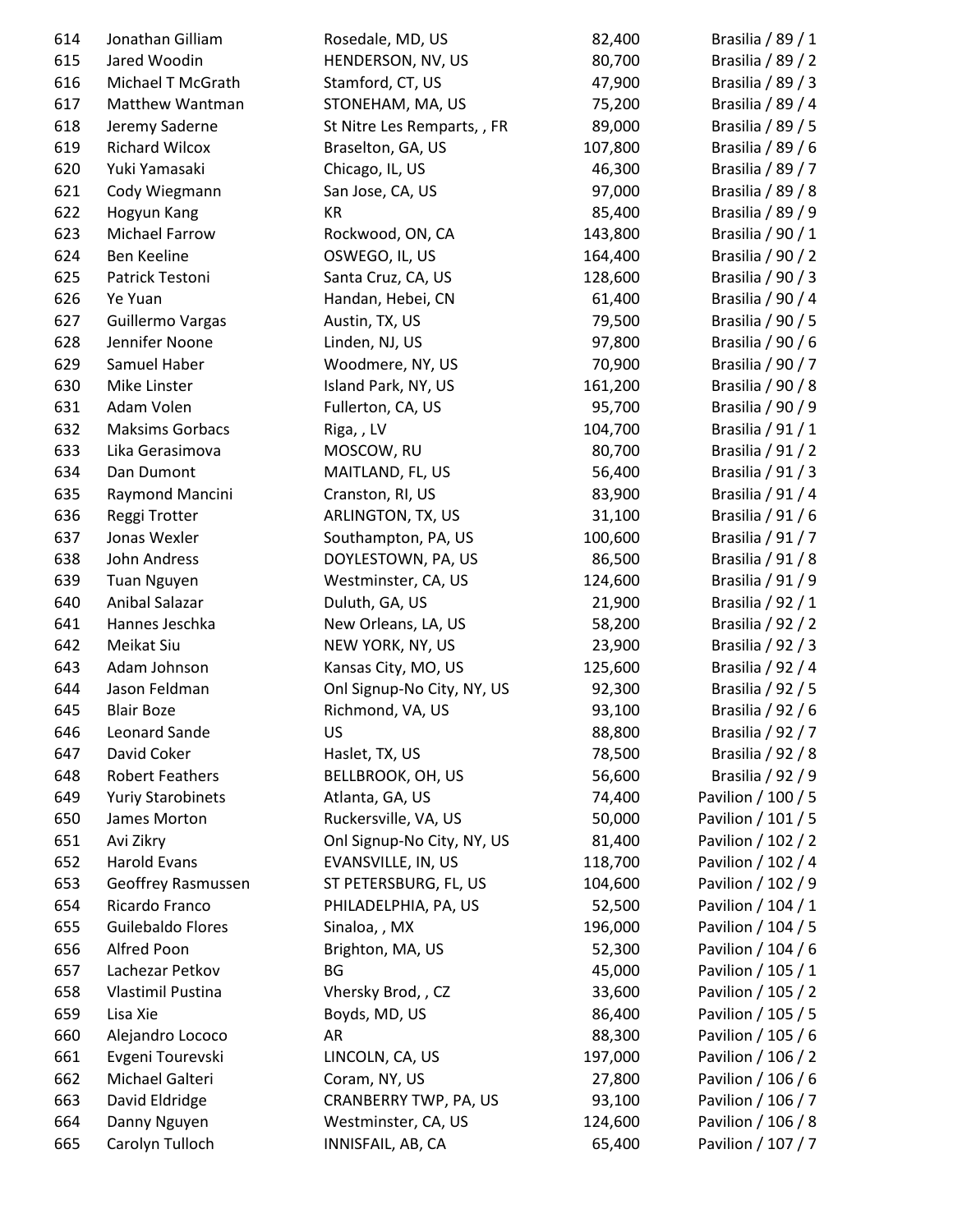| 666 | David Fleury            | Thornton, PA, US           | 39,500       | Pavilion / 107 / 9 |
|-----|-------------------------|----------------------------|--------------|--------------------|
| 667 | <b>Brian Vu</b>         | San Ramon, CA, US          | 67,600       | Pavilion / 108 / 1 |
| 668 | <b>Brandon Schaefer</b> | SEATTLE, WA, US            | 31,600       | Pavilion / 108 / 4 |
| 669 | <b>Tyler Lambert</b>    | Lancaster, PA, US          | 70,200       | Pavilion / 109 / 1 |
| 670 | Roman Valerstein        | NEWTOWN, PA, US            | 112,500      | Pavilion / 109 / 5 |
| 671 | Chad Mcmillan           | London, ON, CA             | 10,600       | Pavilion / 109 / 9 |
| 672 | Thomas Taylor           | Chestermere, AB, CA        | 62,500       | Pavilion / 110 / 7 |
| 673 | Osman Ihlamur           | Duisburg, , DE             | 196,200      | Pavilion / 111 / 1 |
| 674 | Robert Fikac            | STERLING, VA, US           | 72,800       | Pavilion / 111 / 4 |
| 675 | Ian Chan                | CA                         | 61,000       | Pavilion / 111 / 6 |
| 676 | Bernadeta Wisniewska    | Vista, NV, US              | 66,700       | Pavilion / 111 / 9 |
| 677 | Robert Griffin          | NEWARK, AR, US             | 48,100       | Pavilion / 112 / 8 |
| 678 | DID NOT REPORT 16       | US                         | $\mathbf{1}$ | Pavilion / 112 / 9 |
| 679 | Carmine Siracusa        | Staten Island, NY, US      | 45,000       | Pavilion / 113 / 8 |
| 680 | Garrett Garvin          | Encinitas, CA, US          | 14,900       | Pavilion / 114 / 2 |
| 681 | Gary Horn               | SUGAR LAND, TX, US         | 35,800       | Pavilion / 114 / 5 |
| 682 | Jose Reyes              | Maspeth, NY, US            | 27,500       | Pavilion / 114 / 6 |
| 683 | <b>Shane Raikes</b>     | Topeka, KS, US             | 73,500       | Pavilion / 114 / 8 |
| 684 | Ryan Shiminsky          | Onl Signup-No City, MI, US | 19,500       | Pavilion / 115 / 4 |
| 685 | Max Pescatori           | Milan, , IT                | 91,000       | Pavilion / 115 / 6 |
| 686 | <b>Daniel Aviles</b>    | JACKSONVILLE, NC, US       | 71,900       | Pavilion / 116 / 6 |
| 687 | Robert Gardner          | MONTICELLO, IL, US         | 84,500       | Pavilion / 117 / 1 |
| 688 | Sameer Aljanedi         | MARINA DEL REY, CA, US     | 64,200       | Pavilion / 117 / 3 |
| 689 | Guy Cicconi             | LAS VEGAS, NV, US          | 47,600       | Pavilion / 117 / 7 |
| 690 | Lee Swerdlin            | Atlanta, GA, US            | 38,700       | Pavilion / 117 / 9 |
| 691 | Yaniv Peretz            | Dollard Es Omeaux, , IL    | 35,500       | Pavilion / 118 / 1 |
| 692 | Dale Jones              | Huntsville, AL, US         | 117,000      | Pavilion / 118 / 2 |
| 693 | <b>Roger Scott</b>      | Shoreline, WA, US          | 111,900      | Pavilion / 118 / 5 |
| 694 | <b>Brian Ganon</b>      | Capital Pederal, , AR      | 186,600      | Pavilion / 118 / 6 |
| 695 | Kelly Nalbone           | New Egypt, NJ, US          | 58,000       | Pavilion / 118 / 9 |
| 696 | Jeffery Davis           | PEMBROKE, KY, US           | 61,500       | Pavilion / 119 / 1 |
| 697 | Jason Riesenberg        | Halbur, IA, US             | 58,200       | Pavilion / 119 / 2 |
| 698 | <b>Cherish Andrews</b>  | CHAMBERSBURG, PA, US       | 29,400       | Pavilion / 119 / 4 |
| 699 | Thomas Schehr           | Oceanside, NY, US          | 33,700       | Pavilion / 119 / 6 |
| 700 | <b>Brittney Stout</b>   | Las Vegas, NV, US          | 221,600      | Brasilia / 119 / 8 |
| 701 | Stephen Moreschi        | Las Vegas, NV, US          | 51,700       | Pavilion / 120 / 7 |
| 702 | David Vaillancourt      | TYNGSBOROUGH, MA, US       | 106,000      | Pavilion / 121 / 3 |
| 703 | Maurice Tan             | SG                         | 77,800       | Pavilion / 121 / 5 |
| 704 | Hemant Jain             | San Diego, CA, US          | 64,900       | Pavilion / 122 / 5 |
| 705 | Mario Mosbock           | St Polten, , AT            | 27,000       | Pavilion / 122 / 6 |
| 706 | Justin Liberto          | Fallston, MD, US           | 165,000      | Pavilion / 122 / 7 |
| 707 | Aditya Agarwal          | Kolkata, IN                | 70,300       | Pavilion / 122 / 8 |
| 708 | David Chocheles         | MANDEVILLE, LA, US         | 58,400       | Pavilion / 123 / 2 |
| 709 | Ryona Tanaka            | Schenectady, NY, US        | 56,700       | Pavilion / 123 / 6 |
| 710 | Jamie Kerstetter        | Monroe Township, NJ, US    | 14,300       | Pavilion / 124 / 2 |
| 711 | Johan Schumacher        | BE                         | 193,100      | Pavilion / 124 / 3 |
| 712 | Matthew Griffith        | El Lago, TX, US            | 41,300       | Pavilion / 124 / 5 |
| 713 | Tamas Lendvai           | FOT,, HU                   | 69,600       | Pavilion / 124 / 7 |
| 714 | <b>Austin Ecret</b>     | Saranac Lake, NY, US       | 105,200      | Pavilion / 125 / 7 |
| 715 | DID NOT REPORT 15       | US                         | 136,800      | Pavilion / 125 / 9 |
| 716 | <b>Scott Ross</b>       | Tallahassee, FL, US        | 72,500       | Pavilion / 126 / 7 |
| 717 | Christian Ly            | Prague, , FR               | 27,400       | Pavilion / 127 / 2 |
|     |                         |                            |              |                    |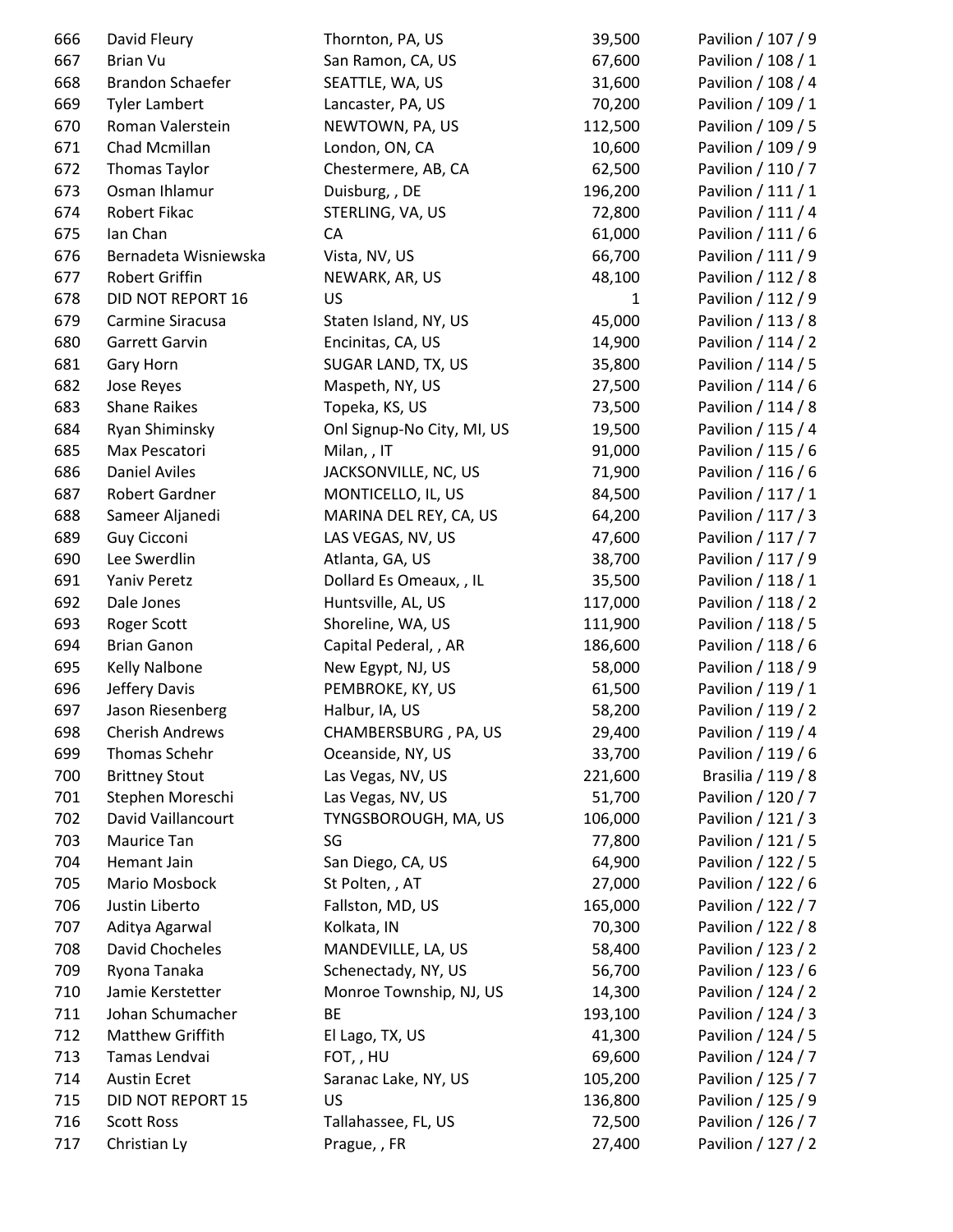| 718 | Alex Soza               | Las Vegas, NV, US           | 131,700 | Pavilion / 127 / 3 |
|-----|-------------------------|-----------------------------|---------|--------------------|
| 719 | Chandan Mathur          | Jersey City, NJ, US         | 23,300  | Pavilion / 127 / 5 |
| 720 | <b>Elanit Hasas</b>     | Smyrna, GA, US              | 74,000  | Pavilion / 127 / 8 |
| 721 | Cole Miller             | AUBURN, CA, US              | 71,400  | Pavilion / 128 / 1 |
| 722 | Jacob Marples           | Farmington Hills, MI, US    | 92,700  | Pavilion / 128 / 4 |
| 723 | Phil Mader              | <b>GRAND ISLAND, NE, US</b> | 10,700  | Pavilion / 129 / 2 |
| 724 | <b>Khaly Dang</b>       | Mississauga, ON, CA         | 42,200  | Pavilion / 129 / 4 |
| 725 | David "Bakes" Baker     | Marina Del Rey, CA, US      | 247,300 | Pavilion / 129 / 5 |
| 726 | Jeremy Schoenberg       | PORTLAND, OR, US            | 64,100  | Pavilion / 129 / 6 |
| 727 | <b>Martin Mathis</b>    | TALLAHASSEE, FL, US         | 92,200  | Pavilion / 129 / 7 |
| 728 | Wai Ngai                | Brooklyn, NY, US            | 156,700 | Pavilion / 129 / 8 |
| 729 | <b>Victor Dong</b>      | Oakland, NJ, US             | 14,300  | Pavilion / 129 / 9 |
| 730 | Alan Merdita            | DEARBORN HEIGHTS, MI, US    | 77,500  | Pavilion / 130 / 3 |
| 731 | Samuel Gorelik          | Chicago, IL, US             | 119,300 | Pavilion / 130 / 4 |
| 732 | <b>Edward Leonard</b>   | Chadds Ford, PA, US         | 31,700  | Pavilion / 130 / 7 |
| 733 | Olav Prinzvonsachsen    | Las Vegas, NV, US           | 108,400 | Pavilion / 131 / 1 |
| 734 | Kevin Alexander         | Avon, CT, US                | 147,600 | Pavilion / 131 / 5 |
| 735 | Frank Lin               | Los Angeles, CA, US         | 54,400  | Pavilion / 132 / 5 |
| 736 | Roberto Begni           | Losone, CH                  | 59,400  | Pavilion / 132 / 7 |
| 737 | Robert Rasmussen        | EDMONDS, WA, US             | 50,900  | Pavilion / 132 / 8 |
| 738 | Andreas Zervas          | Chicago, IL, US             | 99,400  | Pavilion / 133 / 6 |
| 739 | Ali Ahmad               | SCHAUMBURG, IL, US          | 101,800 | Pavilion / 134 / 4 |
| 740 | <b>Curtis Kowalk</b>    | San Francisco, CA, US       | 94,700  | Pavilion / 134 / 6 |
| 741 | Laura Desantis          | ORADELL, NJ, US             | 164,900 | Pavilion / 135 / 1 |
| 742 | Amir Kaikhah            | SAN MARCOS, TX, US          | 85,700  | Pavilion / 135 / 6 |
| 743 | <b>Frank Bastow</b>     | Leatherhead, GB             | 178,200 | Pavilion / 135 / 8 |
| 744 | Vijaya Rakesh Madala    | Onl Signup-No City, TX, US  | 146,000 | Pavilion / 136 / 3 |
| 745 | Yoshihide Kawahara      | US                          | 45,600  | Pavilion / 136 / 5 |
| 746 | Taras Manko             | Ternopil, , GB              | 103,800 | Pavilion / 137 / 2 |
| 747 | Joshua Martin           | Arlington, VA, US           | 102,900 | Pavilion / 137 / 7 |
| 748 | Brian Hayden            | Tyler, TX, US               | 35,300  | Pavilion / 138 / 4 |
| 749 | Michail Grigorev        | Los Angeles, CA, US         | 73,300  | Pavilion / 138 / 5 |
| 750 | Viral Mehta             | Philadelphia, PA, US        | 77,500  | Pavilion / 138 / 9 |
| 751 | <b>Borris Berthomet</b> | Perigueax, , FR             | 16,000  | Pavilion / 139 / 7 |
| 752 | Gilles Lamy             | <b>FR</b>                   | 121,000 | Pavilion / 139 / 9 |
| 753 | Stefan Huber            | SCHLIEREN, , CH             | 152,000 | Pavilion / 140 / 1 |
| 754 | Dan Grolemund           | WARREN, PA, US              | 40,800  | Pavilion / 140 / 4 |
| 755 | Xing Wei                | San Francisco, CA, US       | 108,500 | Pavilion / 140 / 5 |
| 756 | Liang Wu                | Stony Brook, NY, US         | 87,800  | Pavilion / 140 / 7 |
| 757 | Christopher Herrin      | RANCHO CUCAMONGA, CA, US    | 203,200 | Pavilion / 142 / 5 |
| 758 | <b>Bryan Kim</b>        | CERRITOS, CA, US            | 70,700  | Pavilion / 142 / 6 |
| 759 | <b>Tetsuro Tomita</b>   | JP                          | 21,100  | Pavilion / 142 / 7 |
| 760 | Michael Vo              | MIDLAND, MI, US             | 59,100  | Pavilion / 142 / 8 |
| 761 | Alexander Farahi        | Beverly Hills, CA, US       | 36,600  | Pavilion / 144 / 1 |
| 762 | Rahul Jain              | Springfield, VA, US         | 75,200  | Pavilion / 144 / 8 |
| 763 | Tzur Levy               | Play Del Carmenity, , MX    | 164,900 | Pavilion / 145 / 3 |
| 764 | Raymond Lui             | HARBOR CITY, CA, US         | 73,800  | Pavilion / 145 / 6 |
| 765 | Joseph Matton           | Coto de Caza, CA, US        | 56,900  | Pavilion / 146 / 7 |
| 766 | Anthony Ortega          | San Antonio, TX, US         | 85,000  | Pavilion / 146 / 9 |
| 767 | David Fuss              | WASHINGTON, DC, US          | 58,800  | Pavilion / 147 / 2 |
| 768 | Tomas Jozonis           | LT.                         | 30,400  | Pavilion / 147 / 7 |
| 769 | Kasparas Klezys         | Vilnius, , LT               | 136,600 | Pavilion / 147 / 9 |
|     |                         |                             |         |                    |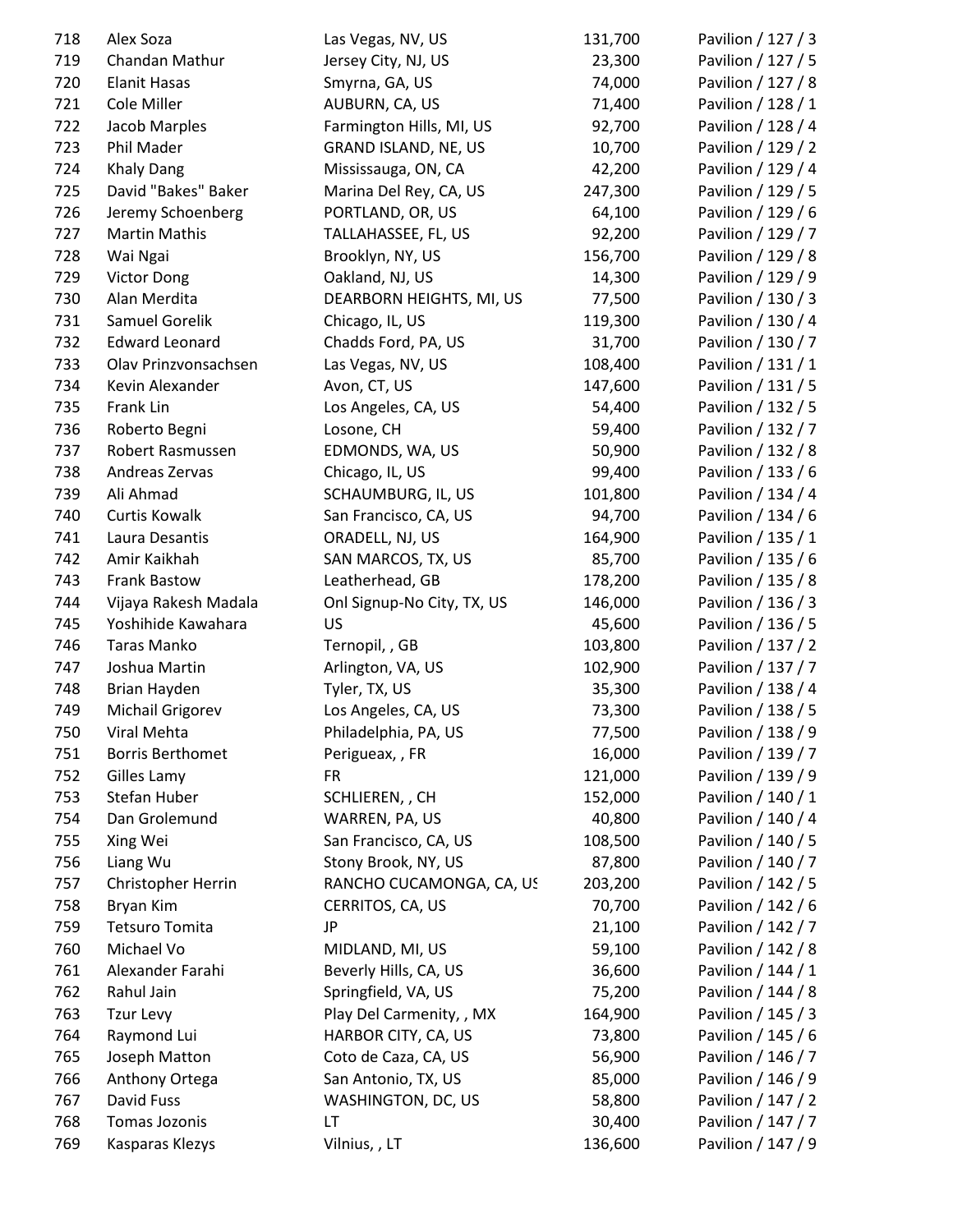| 770 | Shi Chen                | Chino Hills, CA, US        | 36,500  | Pavilion / 148 / 2 |
|-----|-------------------------|----------------------------|---------|--------------------|
| 771 | <b>Audrius Stakelis</b> | Vilnius, , LT              | 113,600 | Pavilion / 148 / 4 |
| 772 | Sean Mcdonald           | Paducah, KY, US            | 94,100  | Pavilion / 148 / 6 |
| 773 | <b>Timothy Coffey</b>   | Goreville, IL, US          | 94,000  | Pavilion / 149 / 3 |
| 774 | James Vanburen          | Canton, MI, US             | 112,500 | Pavilion / 149 / 5 |
| 775 | William Frymer          | <b>GUTTENBERG, NJ, US</b>  | 58,700  | Pavilion / 149 / 8 |
| 776 | <b>Brian Hu</b>         | Chicago, IL, US            | 34,400  | Pavilion / 149 / 9 |
| 777 | Ari Engel               | US                         | 13,600  | Pavilion / 150 / 2 |
| 778 | <b>Troy Acton</b>       | HEMET, CA, US              | 50,400  | Pavilion / 150 / 4 |
| 779 | <b>Adam Duong</b>       | San Jose, CA, US           | 108,900 | Pavilion / 150 / 6 |
| 780 | Douglas Mackenzie       | Bridgewater, NJ, US        | 30,000  | Pavilion / 150 / 7 |
| 781 | Linda Huard             | LONGUEUIL, QC, CA          | 98,300  | Pavilion / 151 / 2 |
| 782 | Christian Hasou         | Barrie, ON, CA             | 35,400  | Pavilion / 151 / 9 |
| 783 | Paul Soukthavone        | San Diego, CA, US          | 92,600  | Pavilion / 152 / 3 |
| 784 | Scott Seamon            | New York, NY, US           | 26,700  | Pavilion / 152 / 5 |
| 785 | John Gonzalez           | HARRISBURG, PA, US         | 13,300  | Pavilion / 152 / 6 |
| 786 | Mauricio Solano         | El Paso, TX, US            | 144,600 | Pavilion / 153 / 1 |
| 787 | Alex Wood               | New Orleans, LA, US        | 90,200  | Pavilion / 153 / 3 |
| 788 | <b>Fred Travis</b>      | Blooming Grove, TX, US     | 38,100  | Pavilion / 153 / 7 |
| 789 | Julian Sanchez          | Weatogue, CT, US           | 66,100  | Pavilion / 154 / 4 |
| 790 | David Tuthill           | ST PETERSBURG, FL, US      | 42,400  | Pavilion / 154 / 7 |
| 791 | Matt Souza              | Hanford, CA, US            | 113,200 | Pavilion / 155 / 3 |
| 792 | Oleksii Kovalchuk       | KIEV, , UA                 | 81,300  | Pavilion / 155 / 7 |
| 793 | Suzanne Matzura         | PRESCOT, AZ, US            | 73,700  | Pavilion / 156 / 9 |
| 794 | Cristobal Luna          | Hutto, TX, US              | 112,800 | Pavilion / 157 / 2 |
| 795 | Joshua Hergott          | Highland Park, IL, US      | 137,800 | Pavilion / 157 / 4 |
| 796 | Jacob Miller            | Sleepy Hollow, NY, US      | 50,900  | Pavilion / 157 / 7 |
| 797 | Ryan Messick            | Bear, DE, US               | 93,000  | Pavilion / 158 / 1 |
| 798 | <b>Brett Feder</b>      | LEXINGTON, SC, US          | 69,800  | Pavilion / 158 / 2 |
| 799 | <b>Kirk Yancey</b>      | MILFORD, MI, US            | 60,900  | Pavilion / 158 / 4 |
| 800 | <b>Elvis Toomas</b>     | GLENDALE, CA, US           | 60,400  | Pavilion / 158 / 7 |
| 801 | Ronald Jacques          | Onl Signup-No City, BC, CA | 83,100  | Pavilion / 159 / 1 |
| 802 | <b>Patrick Truong</b>   | PFLUGERVILLE, TX, US       | 58,700  | Pavilion / 159 / 4 |
| 803 | Florin Pandilica        | RO.                        | 105,500 | Pavilion / 159 / 5 |
| 804 | Fabio Muhr              | Wien, , AT                 | 14,100  | Pavilion / 159 / 6 |
| 805 | Jameson Painter         | LAS VEGAS, NV, US          | 166,300 | Pavilion / 160 / 2 |
| 806 | Lukas Volman            | Grand Junction, CO, US     | 80,600  | Pavilion / 160 / 6 |
| 807 | Ian Crampton            | KENNETT SQUARE, PA, US     | 99,600  | Pavilion / 161 / 6 |
| 808 | Hyon Kim                | Hillsborough, NJ, US       | 49,900  | Pavilion / 161 / 8 |
| 809 | Melanie Weisner         | HOUSTON, TX, US            | 125,200 | Pavilion / 162 / 4 |
| 810 | Ivan Demidov            | MOSCOW, RU                 | 60,400  | Pavilion / 162 / 5 |
| 811 | Lloyd Aalvik            | Portland, OR, US           | 115,900 | Pavilion / 163 / 3 |
| 812 | Jeffery Hunter          | Battlefield, MO, US        | 68,300  | Pavilion / 163 / 6 |
|     | <b>Matthew Nemitoff</b> |                            |         | Pavilion / 163 / 9 |
| 813 |                         | New York, NY, US           | 127,700 |                    |
| 814 | <b>Fawz Bennis</b>      | LAS VEGAS, NV, US          | 61,000  | Pavilion / 164 / 5 |
| 815 | Jack McClelland         | LAS VEGAS, NV, US          | 30,200  | Pavilion / 164 / 6 |
| 816 | Earl Vanlandingham      | Tampa, FL, US              | 98,400  | Pavilion / 165 / 3 |
| 817 | <b>Mike Sowers</b>      | CHARLOTTE, NC, US          | 140,400 | Pavilion / 165 / 5 |
| 818 | <b>Kamal Bittar</b>     | Asuncion, , PY             | 156,500 | Pavilion / 166 / 1 |
| 819 | Alan Krassowski         | Rosendale, NY, US          | 100,800 | Pavilion / 166 / 2 |
| 820 | Joel Fazio              | Onl Signup-No City, OR, US | 107,700 | Pavilion / 166 / 5 |
| 821 | Robert Brobyn           | Blue Bell, PA, US          | 61,300  | Pavilion / 166 / 6 |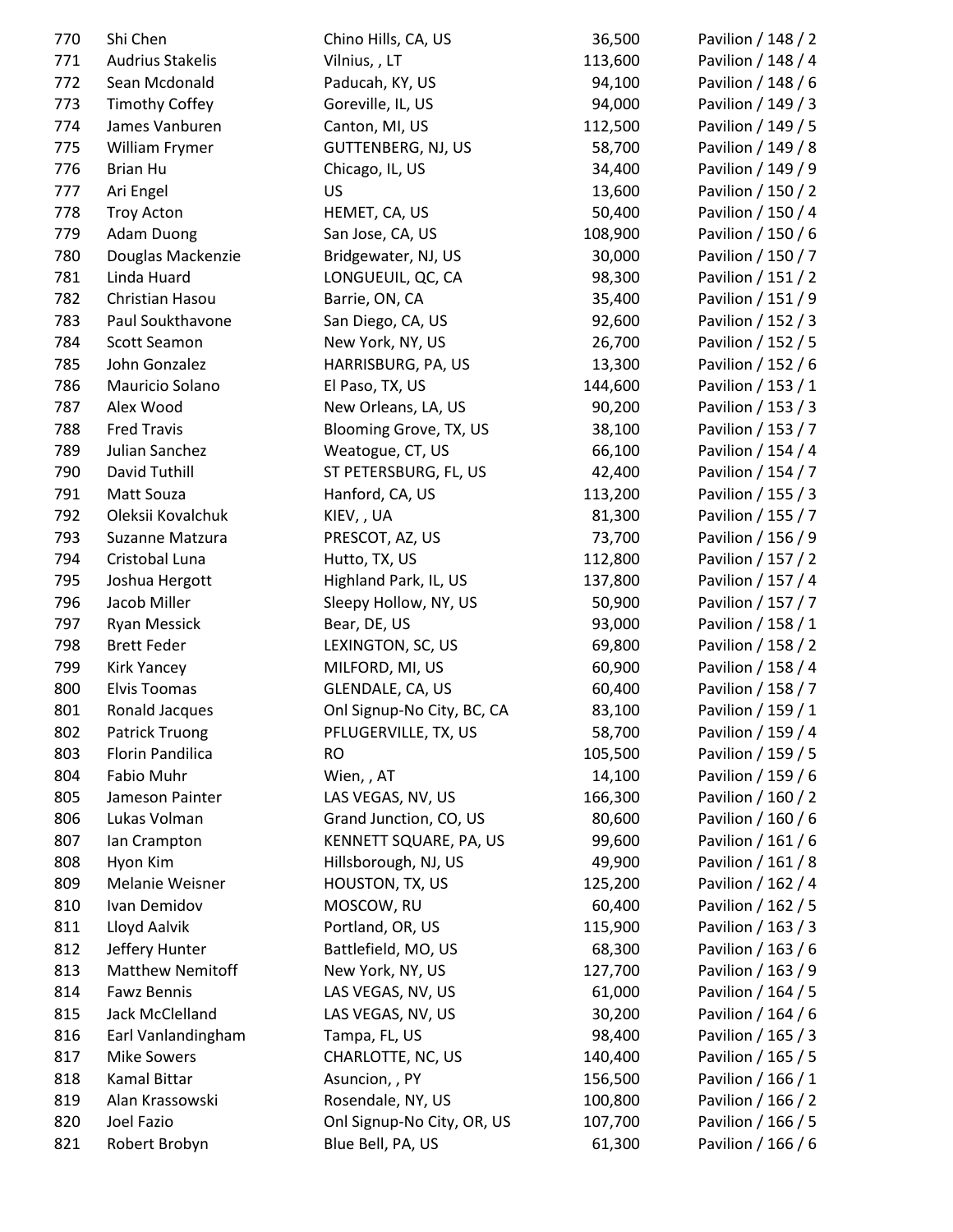| 822 | Kevin Rand                | Austin, TX, US             | 138,300 | Pavilion / 166 / 7 |
|-----|---------------------------|----------------------------|---------|--------------------|
| 823 | <b>Steve Piper</b>        | DAVIDSONVILLE, MD, US      | 62,600  | Pavilion / 166 / 9 |
| 824 | Kenneth Neri              | Jackson, NJ, US            | 127,800 | Pavilion / 167 / 3 |
| 825 | Tony Hartmann             | SHAKOPEE, MN, US           | 47,300  | Pavilion / 167 / 5 |
| 826 | Ricardo Lopez             | Orlando, FL, US            | 89,600  | Pavilion / 167 / 6 |
| 827 | Dave Fox (TX)             | KERRVILLE, TX, US          | 78,300  | Pavilion / 167 / 9 |
| 828 | Anil Chatani              | Onl Signup-No City, , JP   | 98,000  | Pavilion / 168 / 1 |
| 829 | Ian Landsman              | Poughkeepsie, NY, US       | 69,600  | Pavilion / 168 / 4 |
| 830 | Alexander Wilson          | MEDFORD, MA, US            | 58,300  | Pavilion / 168 / 5 |
| 831 | Clayton Fletcher          | NEW YORK, NY, US           | 11,500  | Pavilion / 168 / 6 |
| 832 | Tim Seidensticker         | MIAMI, FL, US              | 75,600  | Pavilion / 169 / 3 |
| 833 | Josh Wallace              | Somerville, MA, US         | 40,000  | Pavilion / 171 / 4 |
| 834 | Steven Lazarou            | Atlanta, GA, US            | 43,700  | Pavilion / 171 / 6 |
| 835 | Isaiah Goldman            | Boynton Beach, FL, US      | 57,200  | Pavilion / 172 / 1 |
| 836 | Jason Sell                | PLYMOUTH, MN, US           | 20,200  | Pavilion / 172 / 2 |
| 837 | John Gulino               | Brooklyn, NY, US           | 93,000  | Pavilion / 173 / 3 |
| 838 | Matthew Kaplan            | Onl Signup-No City, FL, US | 134,600 | Pavilion / 173 / 4 |
| 839 | Richard Alexander         | Appleton, NY, US           | 50,000  | Pavilion / 173 / 8 |
| 840 | Michael Rossitto          | Brooklyn, NY, US           | 159,100 | Pavilion / 175 / 3 |
| 841 | <b>Terry Sandifar</b>     | Richmond, IN, US           | 23,500  | Pavilion / 175 / 7 |
| 842 | Deividas Daubaris         | LT                         | 109,100 | Pavilion / 176 / 4 |
| 843 | James Nguyen              | Seattle, WA, US            | 29,600  | Pavilion / 176 / 8 |
| 844 | Bernardo Abramovich       | Coral Springs, FL, US      | 56,700  | Pavilion / 176 / 9 |
| 845 | <b>Thomas Mccabe</b>      | Itasca, IL, US             | 141,800 | Pavilion / 177 / 2 |
| 846 | Julio Belluscio           | Buenos Aires,, AR          | 14,900  | Pavilion / 177 / 3 |
| 847 | Jerry Payne               | CENTERVILLE, OH, US        | 50,800  | Pavilion / 178 / 2 |
| 848 | Chris Hamilton            | Fontana, CA, US            | 88,300  | Pavilion / 178 / 3 |
| 849 | Fatima Nanji              | Vancouver, BC, CA          | 80,700  | Pavilion / 178 / 7 |
| 850 | Matthew Vignali           | KENOSHA, WI, US            | 30,300  | Pavilion / 179 / 1 |
| 851 | John Nguyen               | Huntington Beach, CA, US   | 11,200  | Pavilion / 179 / 2 |
| 852 | Patricia Calkins          | Indianapolis, IN, US       | 56,500  | Pavilion / 179 / 3 |
| 853 | <b>Vladimir Peck</b>      | Glenview, IL, US           | 53,700  | Pavilion / 179 / 5 |
| 854 | Matthew Reed              | Kenton, OH, US             | 31,300  | Pavilion / 179 / 7 |
| 855 | Joshua Tam                | San Francisco, CA, US      | 1       | Pavilion / 179 / 8 |
| 856 | Michal Wywrot             | BRAMPTON, ON, CA           | 74,700  | Pavilion / 179 / 9 |
| 857 | Neil Barsky               | New York, NY, US           | 63,000  | Pavilion / 180 / 1 |
| 858 | Andrew Greenberg          | SAN DIEGO, CA, US          | 110,100 | Pavilion / 180 / 2 |
| 859 | Jason Osser               | Annandale, VA, US          | 103,700 | Pavilion / 180 / 5 |
| 860 | Yegor Moroz               | PALM COAST, FL, US         | 88,300  | Pavilion / 180 / 7 |
| 861 | Stephen Buonomo           | Brooklyn, NY, US           | 136,500 | Pavilion / 180 / 8 |
| 862 | <b>Charles Gottdiener</b> | Tenafly, NJ, US            | 39,400  | Pavilion / 181 / 1 |
| 863 | Duane Kilgus              | Stone Mountain, GA, US     | 82,400  | Pavilion / 181 / 3 |
| 864 | <b>Kyle Gross</b>         | Freedom, PA, US            | 106,800 | Pavilion / 181 / 4 |
| 865 | <b>Benny Glaser</b>       | Southampton, , GB          | 51,000  | Pavilion / 181 / 6 |
| 866 | Novak Cvetinovic          | <b>RO</b>                  | 29,400  | Pavilion / 181 / 7 |
| 867 | Craig Chaperlo            | Canton, OH, US             | 43,000  | Pavilion / 181 / 8 |
| 868 | Sean Legendre             | Metairie, LA, US           | 103,800 | Pavilion / 181 / 9 |
| 869 | Daris Justice             | STOCKTON, CA, US           | 86,200  | Pavilion / 182 / 1 |
| 870 | Marcelo Delgado           | Shanghai, CN               | 40,500  | Pavilion / 182 / 2 |
| 871 | Chase Turnquest           | Virginia Beach, VA, US     | 108,000 | Pavilion / 182 / 5 |
| 872 | Norman Killop             | Bruce, MI, US              | 98,400  | Pavilion / 182 / 7 |
| 873 | David Neil                | Decatur, GA, US            | 65,700  | Pavilion / 182 / 8 |
|     |                           |                            |         |                    |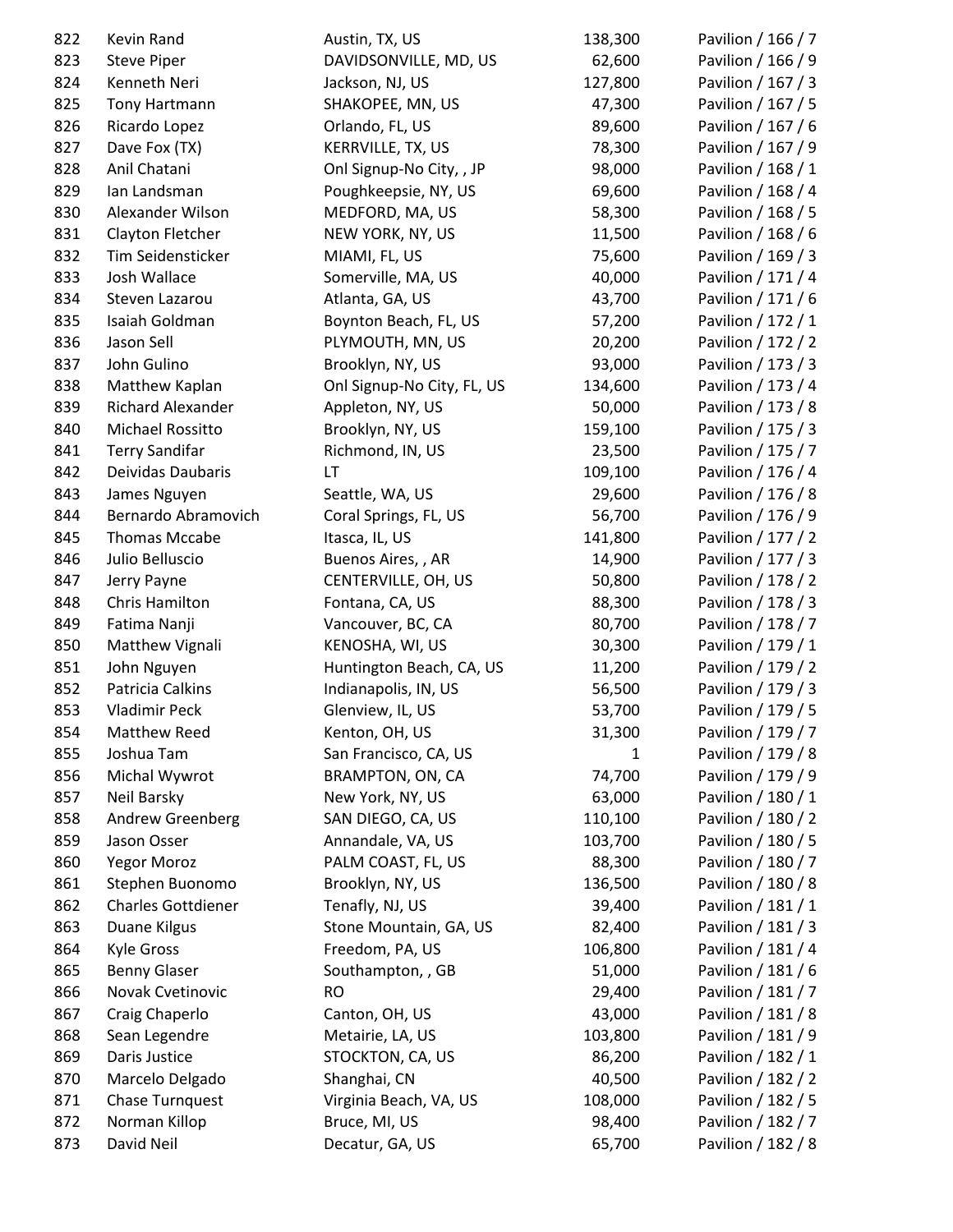| 874 | Jonathan Wil Pardy       | Clarenville, , CA          | 96,400       | Pavilion / 183 / 1 |
|-----|--------------------------|----------------------------|--------------|--------------------|
| 875 | Damien Steel             | TORONTO, ON, CA            | 168,000      | Pavilion / 183 / 2 |
| 876 | Fernando Galvan          | Denver, CO, US             | 40,400       | Pavilion / 183 / 7 |
| 877 | Michael Anvari           | Pikesville, MD, US         | 122,100      | Pavilion / 183 / 8 |
| 878 | <b>Matthias Auer</b>     | AR                         | 66,700       | Pavilion / 183 / 9 |
| 879 | Mark Kehrees             | ALEXANDER, AR, US          | 100,700      | Pavilion / 184 / 1 |
| 880 | Felix Bleiker            | ZURICH, , CH               | 87,000       | Pavilion / 184 / 2 |
| 881 | Phachara Wongwichit      | Merrimac, , AU             | 32,300       | Pavilion / 184 / 3 |
| 882 | Vashon Smith             | Evansville, IN, US         | 31,500       | Pavilion / 184 / 4 |
| 883 | <b>Matthew Mlsna</b>     | Minneapolis, MN, US        | 64,100       | Pavilion / 184 / 5 |
| 884 | James Lloyd              | MELBOURNE, FL, US          | 60,400       | Pavilion / 184 / 6 |
| 885 | <b>Gregory Bock</b>      | New York, NY, US           | 59,600       | Pavilion / 184 / 9 |
| 886 | Clement Van Driessche    | <b>FR</b>                  | 108,800      | Pavilion / 185 / 1 |
| 887 | Andy Marlon              | Cleveland, OH, US          | 54,500       | Pavilion / 185 / 3 |
| 888 | Nikola Gunchev           | <b>BG</b>                  | 35,000       | Pavilion / 185 / 4 |
| 889 | <b>Curtis Phelps</b>     | OWENSBORO, KY, US          | 49,700       | Pavilion / 185 / 5 |
| 890 | Michael Sortino          | OMAHA, NE, US              | 61,800       | Pavilion / 185 / 6 |
| 891 | Z Stein                  | Washington, DC, US         | $\mathbf{1}$ | Pavilion / 185 / 7 |
| 892 | Domenico Gala            | Big Bar, CA, US            | 121,200      | Pavilion / 185 / 8 |
| 893 | James Smith              | Onl Signup-No City, TX, US | 40,600       | Pavilion / 186 / 1 |
| 894 | Brian Lamkin             | AUSTIN, TX, US             | 40,800       | Pavilion / 186 / 4 |
| 895 | Dean Schultz             | STOW, OH, US               | 36,400       | Pavilion / 186 / 6 |
| 896 | Michael Carlson          | GLENDALE, CA, US           | 14,400       | Pavilion / 186 / 8 |
| 897 | Rep Porter               | WOODINVILLE, WA, US        | 90,100       | Pavilion / 187 / 4 |
| 898 | Frank Kassela            | Chicago, IL, US            | 43,100       | Pavilion / 187 / 5 |
| 899 | Sebastiano Mottura       | Italy, , IT                | 115,700      | Pavilion / 187 / 7 |
| 900 | John Kostelac            | NEW CUMBERLAND, PA, US     | 44,300       | Pavilion / 188 / 4 |
| 901 | Douglas Songer           | DAYTON, OH, US             | 17,500       | Pavilion / 188 / 6 |
| 902 | Garrett Gruener          | BERKELEY, CA, US           | 78,900       | Pavilion / 188 / 7 |
| 903 | <b>Taylor Leffler</b>    | Lakeside, CA, US           | 73,400       | Pavilion / 189 / 1 |
| 904 | Roy Kim                  | <b>US</b>                  | 107,300      | Pavilion / 189 / 2 |
| 905 | Kevin Tohivsky           | Ayr, ON, CA                | 25,700       | Pavilion / 189 / 3 |
| 906 | <b>Alexandre Servies</b> | Seattle, WA, US            | 120,200      | Pavilion / 189 / 5 |
| 907 | <b>Russell Thomas</b>    | HARTFORD, CT, US           | 165,000      | Pavilion / 189 / 7 |
| 908 | Greg Bildson             | Onl Signup-No City, NJ, US | 11,300       | Pavilion / 189 / 8 |
| 909 | Ismael Bojang            | VIENNA, , AT               | 50,200       | Pavilion / 189 / 9 |
| 910 | Sebastian Troen          | VANCOUVER, BC, CA          | 86,400       | Pavilion / 190 / 9 |
| 911 | <b>Byung Shin</b>        | Centreville, VA, US        | 62,400       | Pavilion / 191 / 4 |
| 912 | Mojahed Abuhadba         | Downey, CA, US             | 147,200      | Pavilion / 191 / 6 |
| 913 | <b>Taylor Deane</b>      | Pawleys Island, SC, US     | 140,900      | Pavilion / 191 / 7 |
| 914 | Sejin Park               | KR                         | 91,700       | Pavilion / 191 / 9 |
| 915 | David Nguyen             | Surrey, BC, CA             | 73,800       | Pavilion / 192 / 3 |
| 916 | Jeffrey Chang            | WASHINGTON, DC, US         | 52,200       | Pavilion / 192 / 6 |
| 917 | <b>Matthew Mcparland</b> | Ottawa, ON, CA             | 74,400       | Pavilion / 192 / 8 |
| 918 | Alphonsus Yoon           | Toronto, ON, CA            | 172,000      | Pavilion / 193 / 3 |
| 919 | Jeramiah Daugherty       | Spring, TX, US             | 97,700       | Pavilion / 193 / 4 |
| 920 | Marshall White           | Boone, NC, US              | 98,600       | Pavilion / 193 / 7 |
| 921 | Gerald Dunn              | PAOLI, IN, US              | 37,400       | Pavilion / 194 / 4 |
| 922 | Shai Zurr                | Petach Tikva, , IL         | 27,500       | Pavilion / 194 / 5 |
| 923 | David Illulian           | Beverly Hills, CA, US      | 92,900       | Pavilion / 194 / 8 |
| 924 | <b>Fraser MacIntyre</b>  | Ayr,, GB                   | 21,500       | Pavilion / 195 / 3 |
| 925 | Francis Anderson         | POUGHKEEPSIE, NY, US       | 94,700       | Pavilion / 195 / 7 |
|     |                          |                            |              |                    |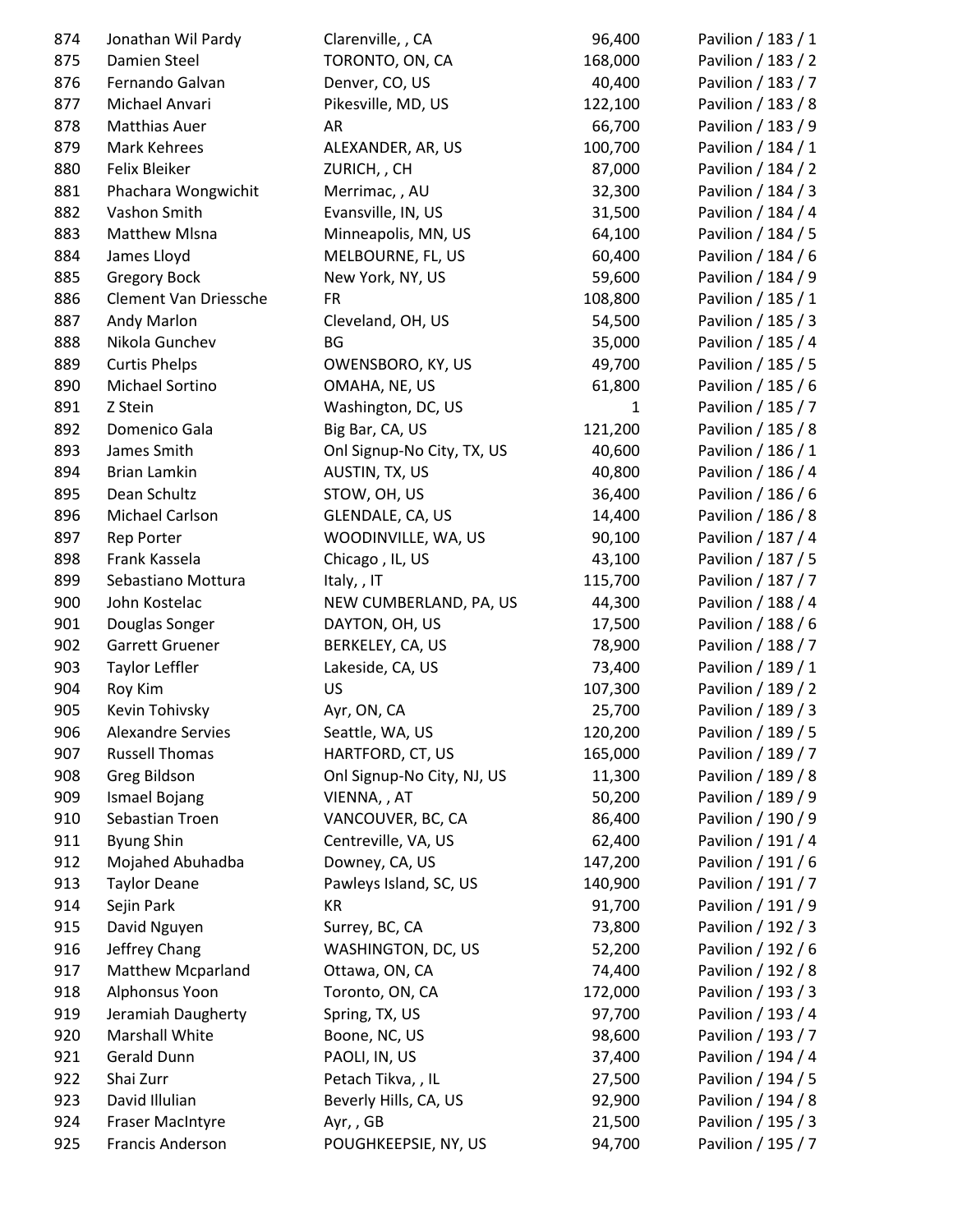| 926 | <b>Timothy Smith</b>   | Huntingtn Bch, CA, US     | 115,500 | Pavilion / 196 / 2 |
|-----|------------------------|---------------------------|---------|--------------------|
| 927 | Donald Germaine        | West Warwick, RI, US      | 100,200 | Pavilion / 196 / 3 |
| 928 | Philip Chun            | Houston, TX, US           | 114,600 | Pavilion / 196 / 5 |
| 929 | Kay Kim                | Cliffside Park, NJ, US    | 40,700  | Pavilion / 196 / 6 |
| 930 | <b>Clinton Roig</b>    | DALLAS, TX, US            | 74,500  | Pavilion / 196 / 7 |
| 931 | Douglas Raney          | LAWRENCE, KS, US          | 95,800  | Pavilion / 196 / 8 |
| 932 | Kenneth Cleeton        | Effingham, IL, US         | 74,300  | Pavilion / 197 / 1 |
| 933 | Dov Peterfreund        | Holon, , IL               | 23,200  | Pavilion / 197 / 3 |
| 934 | <b>Tom Macey</b>       | CHICAGO, IL, US           | 73,000  | Pavilion / 197 / 5 |
| 935 | David Novosel          | CINCINNATI, OH, US        | 65,000  | Pavilion / 197 / 8 |
| 936 | Asa Berger             | Langhorne, PA, US         | 35,300  | Pavilion / 198 / 1 |
| 937 | Jeremy Joseph          | Winter Garden, FL, US     | 107,500 | Pavilion / 198 / 9 |
| 938 | Andrew Zibits          | Bothell, WA, US           | 57,000  | Pavilion / 199 / 2 |
| 939 | <b>Brian Batt</b>      | CHICAGO, IL, US           | 161,800 | Pavilion / 199 / 4 |
| 940 | <b>Tzu Huang</b>       | SURREY, , CA              | 20,400  | Pavilion / 199 / 5 |
| 941 | Raymond Curran         | Ocean Springs, MS, US     | 166,200 | Pavilion / 199 / 8 |
| 942 | Sanjeev Kapoor         | Pembroke Pines, FL, US    | 21,700  | Pavilion / 200 / 1 |
| 943 | Travin Lui             | Santa Ana, CA, US         | 137,600 | Pavilion / 200 / 3 |
| 944 | Steven Chen            | Las Vegas, NV, US         | 105,900 | Pavilion / 200 / 4 |
| 945 | Mike Dentale           | Brooklyn, NY, US          | 88,200  | Pavilion / 200 / 5 |
| 946 | <b>Fiodor Martino</b>  | IT                        | 30,600  | Pavilion / 200 / 6 |
| 947 | Shaun Oneil            | San Jose, CA, US          | 87,400  | Pavilion / 200 / 9 |
| 948 | Mark Friese            | Alexandria, VA, US        | 67,100  | Pavilion / 201 / 4 |
| 949 | Steve Ryan             | NEW YORK, NY, US          | 81,200  | Pavilion / 202 / 3 |
| 950 | Punnat Punsri          | Bangkok, , TK             | 94,600  | Pavilion / 202 / 4 |
| 951 | <b>Steven Stout</b>    | Milford, MI, US           | 44,700  | Pavilion / 202 / 5 |
| 952 | <b>Trevor Parks</b>    | The Colony, TX, US        | 73,400  | Pavilion / 202 / 6 |
| 953 | <b>Elias Fares</b>     | Elk Grove, CA, LB         | 118,200 | Pavilion / 202 / 8 |
| 954 | David Jackson          | Jacksonville, FL, US      | 11,700  | Pavilion / 202 / 9 |
| 955 | Robert Kuhn            | LAS VEGAS, NV, US         | 156,900 | Pavilion / 203 / 2 |
| 956 | Marc Lome              | Long Beach, CA, US        | 30,100  | Pavilion / 203 / 3 |
| 957 | Giovani Torre          | Funchal, , PT             | 115,600 | Pavilion / 203 / 7 |
| 958 | Andrzej Rogowski       | CHICAGO, IL, US           | 54,400  | Pavilion / 204 / 6 |
| 959 | Pj Cha                 | Yorktown, VA, US          | 121,800 | Pavilion / 204 / 7 |
| 960 | Ryan Hoffman           | CANTON, MI, US            | 30,100  | Pavilion / 204 / 8 |
| 961 | Forouzan Sotoudeh      | West Vancouver, BC, CA    | 51,500  | Pavilion / 204 / 9 |
| 962 | Nicholas Davidson      | SHELBY TOWNSHIP, MI, US   | 16,800  | Pavilion / 205 / 1 |
| 963 | Jordan Semel           | Fort Lauderdale, FL, US   | 33,700  | Pavilion / 205 / 2 |
| 964 | Kyle Cartwright        | BARTLETT, TN, US          | 69,300  | Pavilion / 205 / 5 |
| 965 | Peter Vitantonio       | Wickliffe, OH, US         | 43,900  | Pavilion / 205 / 6 |
| 966 | Michael Berdine        | SILVERDALE, WA, US        | 87,500  | Pavilion / 205 / 7 |
| 967 | Joseph Haddad          | PORTLAND, OR, US          | 85,100  | Pavilion / 205 / 8 |
| 968 | Thomas Kysar           | San Francisco, Nevada, US | 69,600  | Pavilion / 205 / 9 |
| 969 | Steven Markowitz       | Old Bethpage, NY, US      | 113,100 | Pavilion / 206 / 5 |
| 970 | Abhinav Iyer           | Chennai, , IN             | 90,500  | Pavilion / 206 / 6 |
| 971 | Tuan Mai               | SAN LEANDRO, CA, US       | 151,500 | Pavilion / 207 / 3 |
| 972 | Andy Finkelberg        | WESTON, FL, US            | 113,000 | Pavilion / 207 / 4 |
| 973 | Nolan Timon            | Ruston, LA, US            | 156,700 | Pavilion / 207 / 5 |
| 974 | Garik Tamasian         | Sochi, , RU               | 18,100  | Pavilion / 207 / 9 |
| 975 | Lifu Zhang             | Plano, TX, US             | 16,800  | Pavilion / 208 / 1 |
| 976 | <b>Arthur Tanimoto</b> | ELK GROVE, CA, US         | 65,000  | Pavilion / 208 / 2 |
| 977 | Mark Feinberg          | San Diego, CA, US         | 74,900  | Pavilion / 208 / 5 |
|     |                        |                           |         |                    |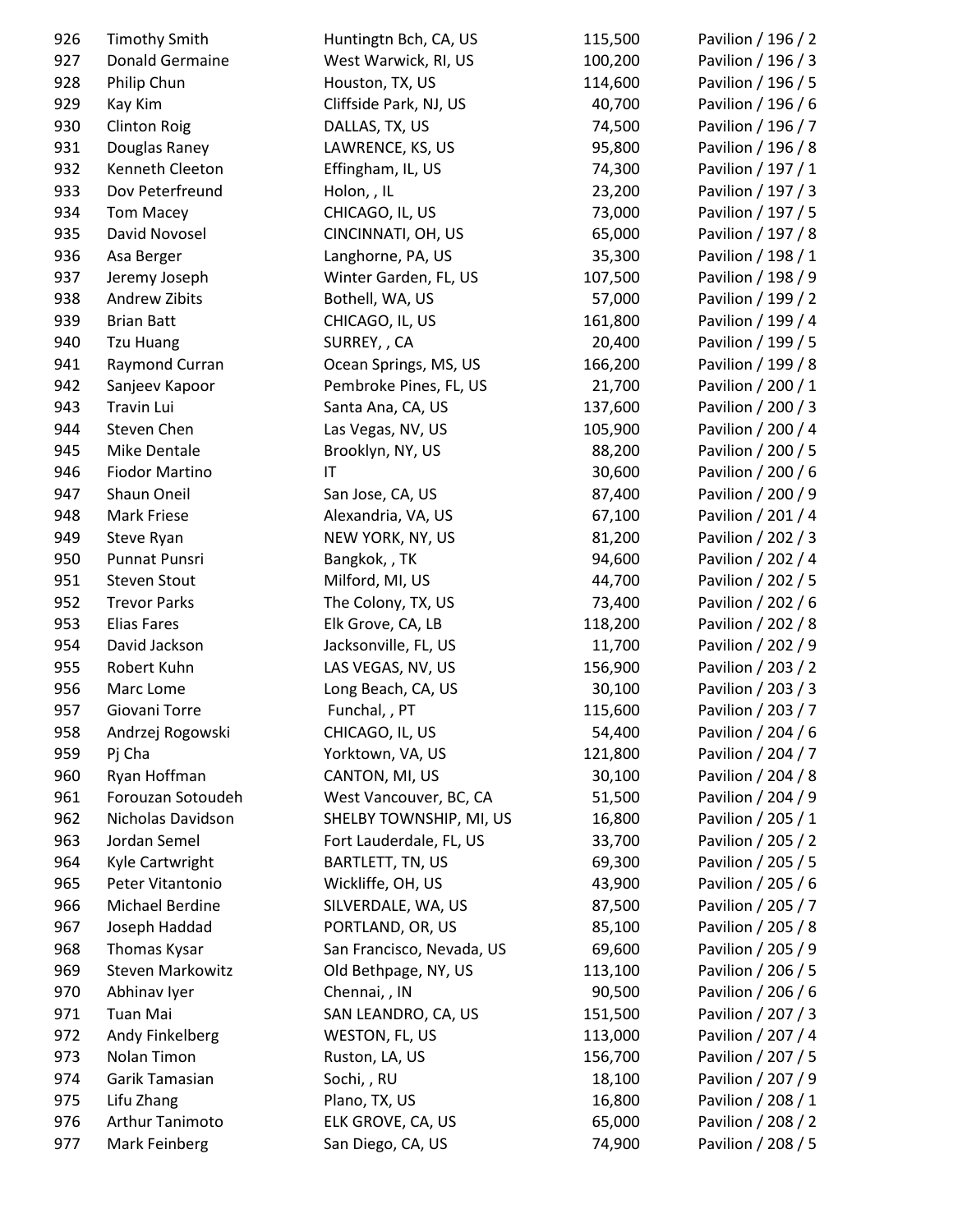| 978  | Glenn Scheck             | MEDINA, OH, US         | 26,700  | Pavilion / 208 / 6 |
|------|--------------------------|------------------------|---------|--------------------|
| 979  | <b>Garry Bliesner</b>    | Spokane Valley, WA, US | 106,300 | Pavilion / 208 / 7 |
| 980  | Mark Egbert              | Windsor, CA, US        | 13,400  | Pavilion / 208 / 8 |
| 981  | John Simonian            | Pasadena, CA, US       | 54,600  | Pavilion / 209 / 2 |
| 982  | Albert Nguyen            | Brossard, QC, CA       | 55,600  | Pavilion / 209 / 4 |
| 983  | Danila Kornilov          | Las Vegas, NV, US      | 87,500  | Pavilion / 209 / 6 |
| 984  | Michael Arage            | LAS VEGAS, NV, US      | 26,400  | Pavilion / 209 / 8 |
| 985  | <b>Florian Fuchs</b>     | Plainfield, MA, US     | 80,600  | Pavilion / 209 / 9 |
| 986  | James Garst              | SEYMOUR, TN, US        | 88,300  | Pavilion / 210 / 5 |
| 987  | Franklin Machado         | MIAMI, FL, US          | 64,700  | Pavilion / 210 / 8 |
| 988  | Aaron Mcevoy             | Los Alamos, NM, US     | 76,400  | Pavilion / 211 / 1 |
| 989  | Romain Lotti             | Las Vegas, NV, US      | 12,100  | Pavilion / 211 / 2 |
| 990  | <b>Richard Orton</b>     | Powder Springs, GA, US | 18,500  | Pavilion / 211 / 3 |
| 991  | Harvey Vandeven          | OCALA, FL, US          | 27,200  | Pavilion / 211 / 5 |
| 992  | Ben Yu                   | LAS VEGAS, NV, US      | 160,600 | Pavilion / 211 / 6 |
| 993  | <b>Gregory Roberts</b>   | TUSTIN, CA, US         | 66,400  | Pavilion / 211 / 7 |
| 994  | <b>Anant Patel</b>       | NORWALK, CA, US        | 106,800 | Pavilion / 212 / 1 |
| 995  | Jesse Kertland           | Ellensburg, WA, US     | 69,300  | Pavilion / 212 / 5 |
| 996  | Neel Joshi               | Pune, , IN             | 52,200  | Pavilion / 213 / 7 |
| 997  | Benedikt Eberle          | Huntington, MA, US     | 81,000  | Pavilion / 213 / 8 |
| 998  | Albert Ng                | Cupertino, CA, US      | 98,900  | Pavilion / 214 / 1 |
| 999  | Steven Fuhrman           | NAPLES, FL, US         | 40,100  | Pavilion / 214 / 2 |
| 1000 | James Duncan             | Fishers, IN, US        | 95,000  | Pavilion / 214 / 3 |
| 1001 | Maria Ho                 | ARCADIA, CA, US        | 85,700  | Pavilion / 214 / 4 |
| 1002 | Benjamin Chalot          | Budapest, , FR         | 78,700  | Pavilion / 214 / 5 |
| 1003 | <b>Matthew Mcneil</b>    | Phoenixville, PA, US   | 65,200  | Pavilion / 214 / 7 |
| 1004 | John Morgan              | MINNEAPOLIS, MN, US    | 56,200  | Pavilion / 214 / 8 |
| 1005 | Mike Lancaster           | San Francisco, CA, US  | 23,900  | Pavilion / 215 / 1 |
| 1006 | Michael Stashin          | Massapequa, NY, US     | 115,400 | Pavilion / 215 / 2 |
| 1007 | <b>Christopher Trang</b> | Staten Island, NY, US  | 78,200  | Pavilion / 215 / 3 |
| 1008 | Nachman Berlin           | Brooklyn, NY, US       | 96,000  | Pavilion / 215 / 4 |
| 1009 | <b>Dustin Nelson</b>     | Minneapolis, MN, US    | 21,600  | Pavilion / 215 / 5 |
| 1010 | David Mock               | Medford, MA, US        | 174,600 | Pavilion / 216 / 1 |
| 1011 | Kevin Schulz             | CHICAGO, IL, US        | 111,000 | Pavilion / 216 / 7 |
| 1012 | Yasuhiro Ojiri           | Tokyo, JP              | 92,000  | Pavilion / 217 / 4 |
| 1013 | John Akin                | ATLANTA, GA, US        | 40,000  | Pavilion / 217 / 6 |
| 1014 | Shiva Dudani             | Chicago, IL, US        | 42,000  | Pavilion / 217 / 7 |
| 1015 | Craig Welko              | ST. LOUIS, MO, US      | 73,200  | Pavilion / 217 / 8 |
| 1016 | <b>Taylor Howard</b>     | Oskaloosa, IA, US      | 214,200 | Pavilion / 218 / 2 |
| 1017 | Tonio Roder              | RUESSELSHEIM, , DE     | 55,900  | Pavilion / 218 / 3 |
| 1018 | Bas Woudstra             | Wageningen, , NL       | 71,600  | Pavilion / 218 / 6 |
| 1019 | Philip Woerner           | Miami, FL, US          | 35,300  | Pavilion / 218 / 9 |
| 1020 | Nipun Java               | NORTHRIDGE, CA, US     | 56,600  | Pavilion / 220 / 1 |
| 1021 | Shizhe Zhou              | Hanover, MD, US        | 61,200  | Pavilion / 220 / 3 |
| 1022 | Yanki Koppel             | SUNNYVALE, CA, US      | 101,600 | Pavilion / 220 / 4 |
| 1023 | David Short              | FISHERS, IN, US        | 41,500  | Pavilion / 220 / 5 |
| 1024 | Rambo Halpern            | Portland, OR, US       | 204,700 | Pavilion / 220 / 6 |
| 1025 | Cole Chait               | Napa, CA, US           | 101,700 | Pavilion / 220 / 8 |
| 1026 | Kyungbo Na               | KR                     | 110,800 | Pavilion / 220 / 9 |
| 1027 | Mark Hodge               | Osseo, MN, US          | 27,800  | Pavilion / 221 / 1 |
| 1028 | Farhad Davoudzadeh       | Palmdale, CA, US       | 72,000  | Pavilion / 221 / 2 |
| 1029 | <b>Weston Pring</b>      | CALGARY, , CA          | 137,000 | Pavilion / 222 / 3 |
|      |                          |                        |         |                    |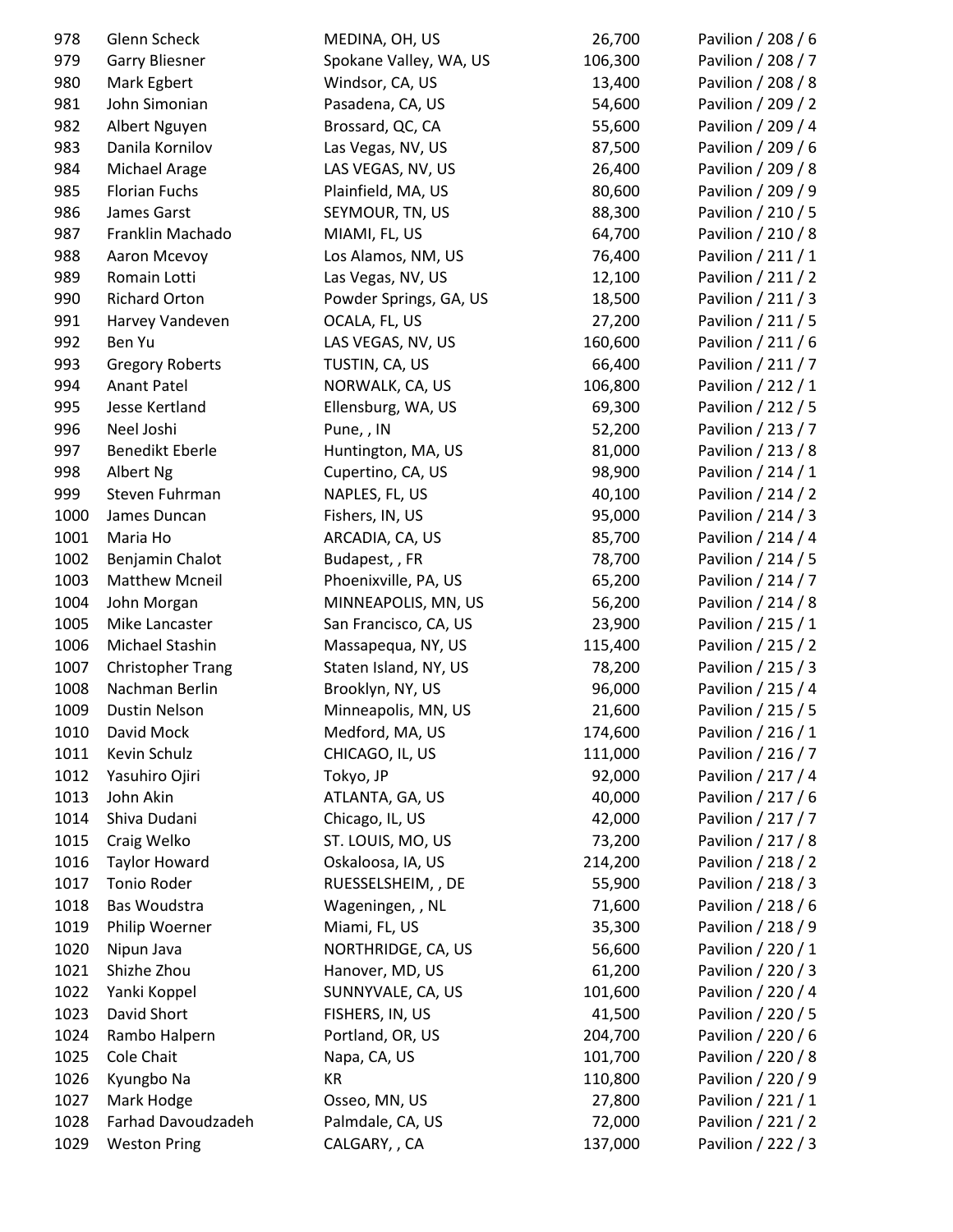| 1030 | Peter Hengsakul               | PASADENA, CA, US         | 33,900             | Pavilion / 222 / 6 |
|------|-------------------------------|--------------------------|--------------------|--------------------|
| 1031 | Jed Hoffman                   | Reno, NV, US             | 84,500             | Pavilion / 222 / 7 |
| 1032 | Randy Ohel                    | Henderson, NV, US        | 76,700             | Pavilion / 222 / 8 |
| 1033 | Clinton Keown                 | EVANSVILLE, IN, US       | 33,300             | Pavilion / 222 / 9 |
| 1034 | David Levy                    | Denver, CO, IL           | 154,400            | Pavilion / 223 / 4 |
| 1035 | Nikolay Yosifov               | Sofia, BG                | 77,300             | Pavilion / 223 / 5 |
| 1036 | Matthew Zola                  | RIVERSIDE, CT, US        | 67,200             | Pavilion / 223 / 7 |
| 1037 | <b>Austin Peck</b>            | Fort Lauderdale, FL, US  | 52,300             | Pavilion / 224 / 1 |
| 1038 | Tim Van Loo                   | Wien Vinenna Austria, AT | 59,600             | Pavilion / 224 / 3 |
| 1039 | <b>Patrick Stacey</b>         | GEORGETOWN, ZA           | 53,100             | Pavilion / 224 / 4 |
| 1040 | Cosmin Joldis                 | Floresti, RO             | 120,100            | Pavilion / 224 / 7 |
| 1041 | lan Ivers                     | Toronto, ON, CA          | 49,000             | Pavilion / 224 / 8 |
| 1042 | Joseph Liberta                | Berlin, NJ, US           | 53,700             | Pavilion / 224 / 9 |
| 1043 | Sung Joo Hyun                 | KR                       | 34,900             | Pavilion / 225 / 1 |
| 1044 | Nils Bardsley                 | DENVER, CO, US           | 11,600             | Pavilion / 225 / 4 |
| 1045 | Michael Hew                   | Lantana, TX, US          | 34,300             | Pavilion / 225 / 5 |
| 1046 | John Crutchfield              | Plano, TX, US            | 108,300            | Pavilion / 225 / 6 |
| 1047 | Nicolaas Thielman             | West Babylon, NY, US     | 88,900             | Pavilion / 226 / 1 |
| 1048 | Christopher Andler            | SKOVDE, , SE             | 138,800            | Pavilion / 226 / 2 |
| 1049 | <b>Bruce Whitcomb</b>         | Frederick, MD, US        | 66,800             | Pavilion / 226 / 3 |
| 1050 | Michael Hauptman              | Los Angeles, CA, US      | 87,300             | Pavilion / 226 / 4 |
| 1051 | Maximilian Schindler          | Saint Louis, MO, US      | 100,100            | Pavilion / 226 / 5 |
| 1052 | Frank Gonyea                  | La Habra, CA, US         | 29,700             | Pavilion / 226 / 6 |
| 1053 | Robert James                  | Louisville, KY, US       | 12,300             | Pavilion / 226 / 7 |
| 1054 | Maxx Holland                  | Clifton, CO, US          | 23,800             | Pavilion / 226 / 8 |
| 1055 | James Mcfarlane               | Cape Elizabeth, ME, US   | 22,100             | Pavilion / 226 / 9 |
| 1056 | Joshua Greenberg              | LAS VEGAS, NV, US        | 94,200             | Pavilion / 227 / 1 |
| 1057 | Michael Scarborough (OH)      | CINCINNATI, OH, US       | 36,200             | Pavilion / 227 / 2 |
| 1058 | Anselmo Villarreal            | GREENFIELD, WI, US       | 105,100            | Pavilion / 227 / 3 |
| 1059 | Derek Bowers                  | ALLIANCE, OH, US         | 64,800             | Pavilion / 227 / 4 |
| 1060 | Sean Kraper                   | Apopka, FL, US           | 109,400            | Pavilion / 227 / 5 |
| 1061 | <b>Adrien Delmas</b>          | London, , GB             | 59,100             | Pavilion / 227 / 6 |
| 1062 | <b>Todd Witteles</b>          | LAS VEGAS, NV, US        | 87,400             | Pavilion / 227 / 7 |
| 1063 | Dean Rutledge                 | Clemmons, NC, US         | 20,400             | Pavilion / 227 / 8 |
| 1064 | Shyam Srinivasan              | Toronto, ON, CA          | 206,000            | Pavilion / 227 / 9 |
| 1065 | Valentino Konakchiev          | Sofia, BG                | 136,600            | Pavilion / 228 / 1 |
| 1066 | <b>Brannon Cashion</b>        | Charlotte, NC, US        | 82,100             | Pavilion / 228 / 2 |
| 1067 | Arthur Harb                   | CHICAGO, IL, US          | 151,300            | Pavilion / 228 / 3 |
| 1068 | <b>Scott Davies</b>           | Vancouver, BC, CA        | 17,600             | Pavilion / 228 / 4 |
| 1069 | <b>Ronald Miller</b>          | LOUISVILLE, KY, US       | 106,600            | Pavilion / 228 / 5 |
| 1070 | Casey Hatmaker                | Chambersburg, PA, US     | 36,200             | Pavilion / 228 / 6 |
| 1071 | Demetrios Kappatos            | Sterling, VA, US         | 107,300            | Pavilion / 228 / 7 |
| 1072 | Thomas Smith                  | N Smithfield, RI, US     | 105,300            | Pavilion / 228 / 8 |
| 1073 | Alex Fitzgerald               | SAN FRANCISCO, CA, US    | 91,600             | Pavilion / 228 / 9 |
| 1074 | Christopher Ma                | FOSTER CITY, CA, US      | 69,200             | Pavilion / 229 / 1 |
| 1075 | Edmund Mokrzycki              | Finlayson, MN, US        | 58,600             | Pavilion / 229 / 2 |
|      |                               |                          |                    |                    |
| 1076 | Arie Ori Miller<br>John Weiss | PETAH TIKVA, IL          | 23,400             | Pavilion / 229 / 3 |
| 1077 |                               | North Haven, CT, US      | 60,000             | Pavilion / 229 / 4 |
| 1078 | <b>Steven Dunkelberg</b>      | Grand Rapids, MI, US     | 62,700             | Pavilion / 229 / 5 |
| 1079 | <b>Bronson Moses</b>          | Austin, TX, US<br>BG     | 104,600<br>103,000 | Pavilion / 229 / 6 |
| 1080 | Yulian Bogdanov               |                          |                    | Pavilion / 229 / 7 |
| 1081 | <b>Kyle Chang</b>             | TORONTO,, CA             | 55,500             | Pavilion / 229 / 8 |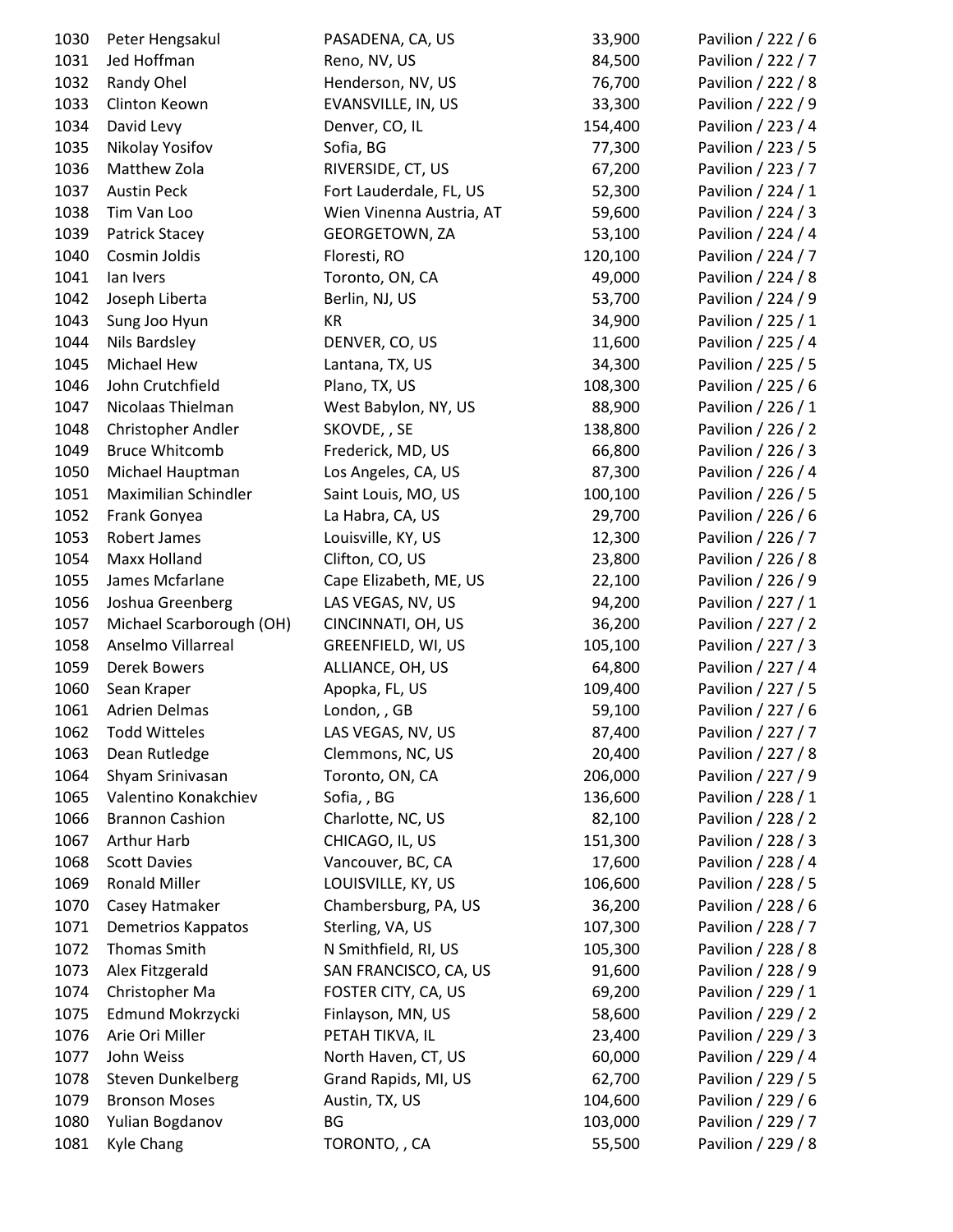| 1082 | Andrew Ostapchenko       | Carlsbad, CA, US             | 183,700      | Pavilion / 230 / 1 |
|------|--------------------------|------------------------------|--------------|--------------------|
| 1083 | Daniel Carey             | HUNTLEY, IL, US              | 58,800       | Pavilion / 230 / 2 |
| 1084 | Andrew Madrid            | Bloomington, CA, US          | 47,800       | Pavilion / 230 / 3 |
| 1085 | <b>Elliot Stern</b>      | New City, NY, US             | 209,600      | Pavilion / 230 / 4 |
| 1086 | Peter Sloman             | Bethpage, NY, US             | 121,100      | Pavilion / 230 / 5 |
| 1087 | Vlada Stojanovic         | Belgrade, , RU               | 142,000      | Pavilion / 230 / 6 |
| 1088 | Aditya Khorana           | SAN FRANCISCO, CA, US        | 115,500      | Pavilion / 230 / 7 |
| 1089 | <b>Mohammad Shahid</b>   | Chicago, IL, US              | 163,800      | Pavilion / 230 / 8 |
| 1090 | Dalton Brinker           | Union, MO, US                | 123,700      | Pavilion / 230 / 9 |
| 1091 | Jesse Rockowitz          | COLUMBUS, OH, US             | 52,100       | Pavilion / 231 / 1 |
| 1092 | Joseph Drory             | Canton, MA, US               | 59,000       | Pavilion / 231 / 2 |
| 1093 | Jeffrey Copeland         | SAINT PETERS, MO, US         | 118,600      | Pavilion / 231 / 3 |
| 1094 | Huy Nguyen (AZ)          | Scottsdale, AZ, US           | 46,300       | Pavilion / 231 / 4 |
| 1095 | Alan Rosenbaum           | Onl Signup-No City, FL, US   | 39,300       | Pavilion / 231 / 5 |
| 1096 | <b>Steven Sauser</b>     | Haddonfield, NJ, US          | 80,800       | Pavilion / 231 / 6 |
| 1097 | <b>Barbara Rogers</b>    | LOCK HAVEN, PA, US           | $\mathbf{1}$ | Pavilion / 231 / 7 |
| 1098 | John Delong              | SHOW LOW, AZ, US             | 88,400       | Pavilion / 231 / 8 |
| 1099 | Joel Gatlin              | Buford, GA, US               | 74,300       | Pavilion / 231 / 9 |
| 1100 | <b>Justin Thurlow</b>    | COTTAGE GROVE, MN, US        | 42,000       | Pavilion / 232 / 1 |
| 1101 | Mohammad Siddiqui        | Pembroke Pines, FL, US       | 71,900       | Pavilion / 232 / 2 |
| 1102 | Loren Weiss              | New York, NY, US             | 41,600       | Pavilion / 232 / 3 |
| 1103 | Chahn Jung               | Los Angeles, CA, US          | 13,000       | Pavilion / 232 / 4 |
| 1104 | Andrew Rosen             | NEW YORK, NY, US             | 40,700       | Pavilion / 232 / 5 |
| 1105 | Jeff Blenkarn            | ROCKFORD, MI, US             | 84,000       | Pavilion / 232 / 6 |
| 1106 | Michael Laferney         | Onl Signup-No City, TX, US   | 19,100       | Pavilion / 232 / 8 |
| 1107 | Jason Graeb              | Woodland Hills, CA, US       | 101,400      | Pavilion / 232 / 9 |
| 1108 | <b>Dudley Miller</b>     | Cedar Park, TX, US           | 20,200       | Pavilion / 233 / 1 |
| 1109 | Robert Cowen             | Swansea, , GB                | 123,500      | Pavilion / 233 / 2 |
| 1110 | <b>Babak Behgam</b>      | Columbus, OH, US             | 47,000       | Pavilion / 233 / 3 |
| 1111 | <b>Tyler Patterson</b>   | Scottsdale, AZ, US           | 140,400      | Pavilion / 233 / 4 |
| 1112 | James Golder             | Cambridge, , US              | 29,500       | Pavilion / 233 / 5 |
| 1113 | Masato Horiuchi          | Atlanta, GA, US              | 88,800       | Pavilion / 233 / 6 |
| 1114 | Tristan Wade             | <b>BOYNTON BEACH, FL, US</b> | 78,000       | Pavilion / 233 / 7 |
| 1115 | Mike Minetti             | Las Vegas, NV, US            | 81,800       | Pavilion / 233 / 8 |
| 1116 | Lara Eisenberg           | Silver Spring, MD, US        | 147,600      | Pavilion / 233 / 9 |
| 1117 | Robert Strano            | Melbourne, FL, US            | 24,800       | Pavilion / 234 / 1 |
| 1118 | Joseph Cutler            | Mount Laurel, NJ, US         | 98,100       | Pavilion / 234 / 2 |
| 1119 | <b>Matthew Mcfarland</b> | Windsor, CA, US              | 136,000      | Pavilion / 234 / 3 |
| 1120 | <b>Timothy Gilliam</b>   | Las Vegas, NV, US            | 67,100       | Pavilion / 234 / 4 |
| 1121 | Luanne Uligian           | Floyds Knobs, IN, US         | 75,500       | Pavilion / 234 / 5 |
| 1122 | <b>Matthew Perez</b>     | Buena Park, CA, US           | 66,900       | Pavilion / 234 / 6 |
| 1123 | Arsh Grover              | Uttar Pradesh, , IN          | 35,400       | Pavilion / 234 / 7 |
| 1124 | Hassan Mechammil         | Encino, CA, US               | 137,000      | Pavilion / 234 / 8 |
| 1125 | Louis Hillman            | MEQUON, WI, US               | 131,500      | Pavilion / 234 / 9 |
| 1126 | <b>Thomas Bauer</b>      | MENDOTA, IL, US              | 183,800      | Pavilion / 235 / 1 |
| 1127 | Omer Savir               | Palo Alto, CA, US            | 45,300       | Pavilion / 235 / 2 |
| 1128 | Anthony Augustino        | Weston, FL, US               | 100,000      | Pavilion / 235 / 3 |
| 1129 | DID NOT REPORT 13        | <b>US</b>                    | 74,400       | Pavilion / 235 / 4 |
| 1130 | Michael Berland          | Cleveland, OH, US            | 39,700       | Pavilion / 235 / 5 |
| 1131 | <b>Charles Bendall</b>   | Nashville, TN, US            | 96,700       | Pavilion / 235 / 6 |
| 1132 | Shayna Bott              | Henderson, NV, US            | 51,200       | Pavilion / 235 / 7 |
| 1133 | Rayan Chamas             | Dollard-Des-Ormeaux, QC, CA  | 110,700      | Pavilion / 235 / 8 |
|      |                          |                              |              |                    |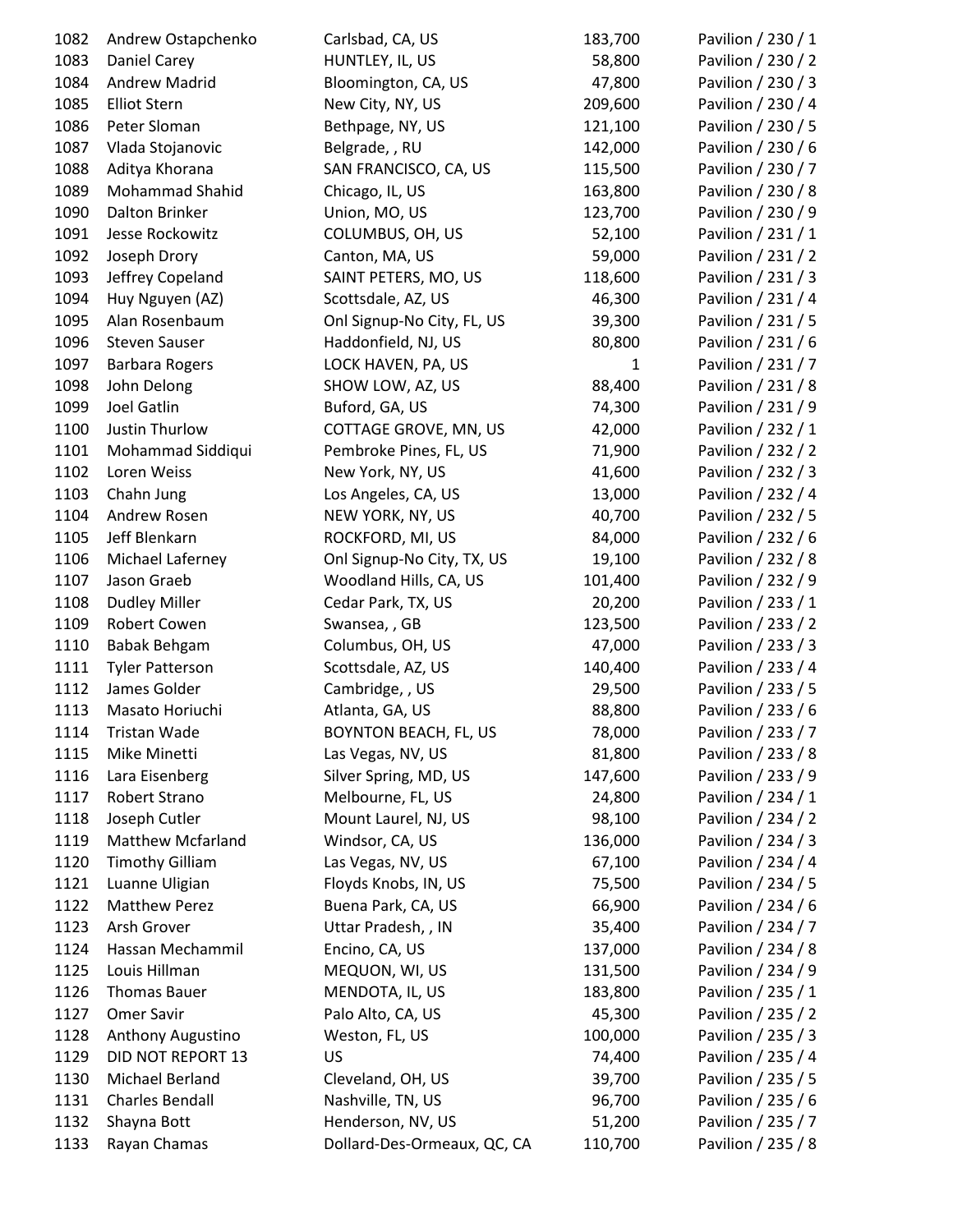| 1134 | David Baldanza         | Sherrill, NY, US           | 59,400  | Pavilion / 235 / 9 |
|------|------------------------|----------------------------|---------|--------------------|
| 1135 | Ahmed Amin             | Seattle, WA, US            | 30,600  | Pavilion / 236 / 1 |
| 1136 | Steven Buckner         | THE VILLAGES, FL, US       | 81,300  | Pavilion / 236 / 2 |
| 1137 | Peter Chu              | South El Monte, CA, US     | 112,900 | Pavilion / 236 / 3 |
| 1138 | <b>Martin Pineiro</b>  | Buenos Aries,, AR          | 71,200  | Pavilion / 236 / 4 |
| 1139 | Henry Lu               | <b>BROOKLYN, NY, US</b>    | 100,800 | Pavilion / 236 / 5 |
| 1140 | Dario Sammartino       | IT                         | 44,800  | Pavilion / 236 / 6 |
| 1141 | Julie Ticsay           | Bolingbrook, IL, US        | 112,100 | Pavilion / 236 / 7 |
| 1142 | Raymond Latinsky       | THORNHILL, ON, CA          | 98,100  | Pavilion / 236 / 8 |
| 1143 | Armando Figueroa       | PARKER, CO, US             | 77,500  | Pavilion / 236 / 9 |
| 1144 | Phillip Weedlun        | Buford, GA, US             | 75,400  | Pavilion / 238 / 1 |
| 1145 | Tatsuya Seki           | Tokyo,, JP                 | 165,400 | Pavilion / 238 / 2 |
| 1146 | Daniel Cai             | NEW YORK CITY, NY, US      | 79,900  | Pavilion / 238 / 3 |
| 1147 | Jeff Gross             | ANN ARBOR, MI, US          | 28,300  | Pavilion / 238 / 4 |
| 1148 | James Steffen          | Hampton, VA, US            | 38,500  | Pavilion / 238 / 5 |
| 1149 | David Dopson           | Victorville, CA, US        | 44,100  | Pavilion / 238 / 6 |
| 1150 | Zu Zhou                | Temple City, CA, US        | 77,500  | Pavilion / 238 / 7 |
| 1151 | Andrei Spitsyn         | <b>RU</b>                  | 68,300  | Pavilion / 238 / 8 |
| 1152 | Filip Nechansky        | PRAGUE,, CZ                | 92,200  | Pavilion / 238 / 9 |
| 1153 | Raul Martinez          | London, GB                 | 81,800  | Pavilion / 239 / 1 |
| 1154 |                        | Wheaton, MO, US            | 115,700 | Pavilion / 239 / 2 |
|      | Robert Hughes          |                            | 59,200  |                    |
| 1155 | Maury Barrett          | Pensacola, FL, US          |         | Pavilion / 239 / 3 |
| 1156 | Nicholas Salimbene     | BRICK, NJ, US              | 27,200  | Pavilion / 239 / 4 |
| 1157 | Graham Zug             | Onl Signup-No City, PA, US | 124,500 | Pavilion / 239 / 5 |
| 1158 | Morten Christensen     | Singapore, , SG            | 53,600  | Pavilion / 239 / 6 |
| 1159 | Michael Balan          | Las Vegas, NV, US          | 23,300  | Pavilion / 239 / 7 |
| 1160 | Seth Foster            | DEBERRY, TX, US            | 15,300  | Pavilion / 239 / 8 |
| 1161 | Jesse Sylvia           | Las Vegas, NV, US          | 52,900  | Pavilion / 239 / 9 |
| 1162 | Ryan Eriquezzo         | Danbury, CT, US            | 96,600  | Pavilion / 240 / 1 |
| 1163 | Cheang Kit Yoo         | Seattle, WA, US            | 14,900  | Pavilion / 240 / 2 |
| 1164 | <b>Wesley Cutshall</b> | CYPRESS, TX, US            | 117,700 | Pavilion / 240 / 3 |
| 1165 | Paul Yi                | Torrance, CA, US           | 215,500 | Pavilion / 240 / 4 |
| 1166 | Paul Tschernia         | HENDERSON, NV, US          | 64,800  | Pavilion / 240 / 5 |
| 1167 | Pedram Shokouhi        | ES                         | 55,800  | Pavilion / 240 / 6 |
| 1168 | Roderick Chavez        | KIRKLAND, WA, US           | 71,600  | Pavilion / 240 / 7 |
| 1169 | Qi Hu                  | Ottawa, , CA               | 114,300 | Pavilion / 240 / 8 |
| 1170 | <b>Theodore Nenov</b>  | Port Barrington, IL, US    | 73,800  | Pavilion / 240 / 9 |
| 1171 | Reuben Hoang           | El Monte, CA, US           | 122,100 | Pavilion / 241 / 1 |
| 1172 | <b>Brian Nordin</b>    | SAN DIEGO, CA, US          | 24,000  | Pavilion / 241 / 2 |
| 1173 | Masato Yokosawa        | JP                         | 110,800 | Pavilion / 241 / 3 |
| 1174 | Grai Rasmechai         | ARLINGTON, VA, US          | 43,300  | Pavilion / 241 / 4 |
| 1175 | Jimmy Lee              | Edmonton, AB, CA           | 109,100 | Pavilion / 241 / 5 |
| 1176 | <b>Blair Hinkle</b>    | WEATHERBY LAKE, MO, US     | 102,200 | Pavilion / 241 / 6 |
| 1177 | Alexander Levin        | Staten Island, NY, US      | 46,400  | Pavilion / 241 / 7 |
| 1178 | Raminder Singh         | DELRAY BEACH, FL, US       | 41,800  | Pavilion / 241 / 8 |
| 1179 | <b>Gary Margolis</b>   | SUNLAND, CA, US            | 135,600 | Pavilion / 241 / 9 |
| 1180 | Jordan Rapoport        | Austin, TX, US             | 109,800 | Pavilion / 242 / 1 |
| 1181 | Andrew Whitaker        | LUTZ, FL, US               | 78,700  | Pavilion / 242 / 2 |
| 1182 | Masakazu Miyamoto      | Tokyo,, JP                 | 38,200  | Pavilion / 242 / 3 |
| 1183 | <b>Colin Phoenix</b>   | Williamsville, NY, US      | 152,700 | Pavilion / 242 / 4 |
| 1184 | Daniel Wellborn        | FAIRFAX, VA, US            | 87,800  | Pavilion / 242 / 5 |
| 1185 | Mary Ozegovich         | East Islip, NY, US         | 71,700  | Pavilion / 242 / 6 |
|      |                        |                            |         |                    |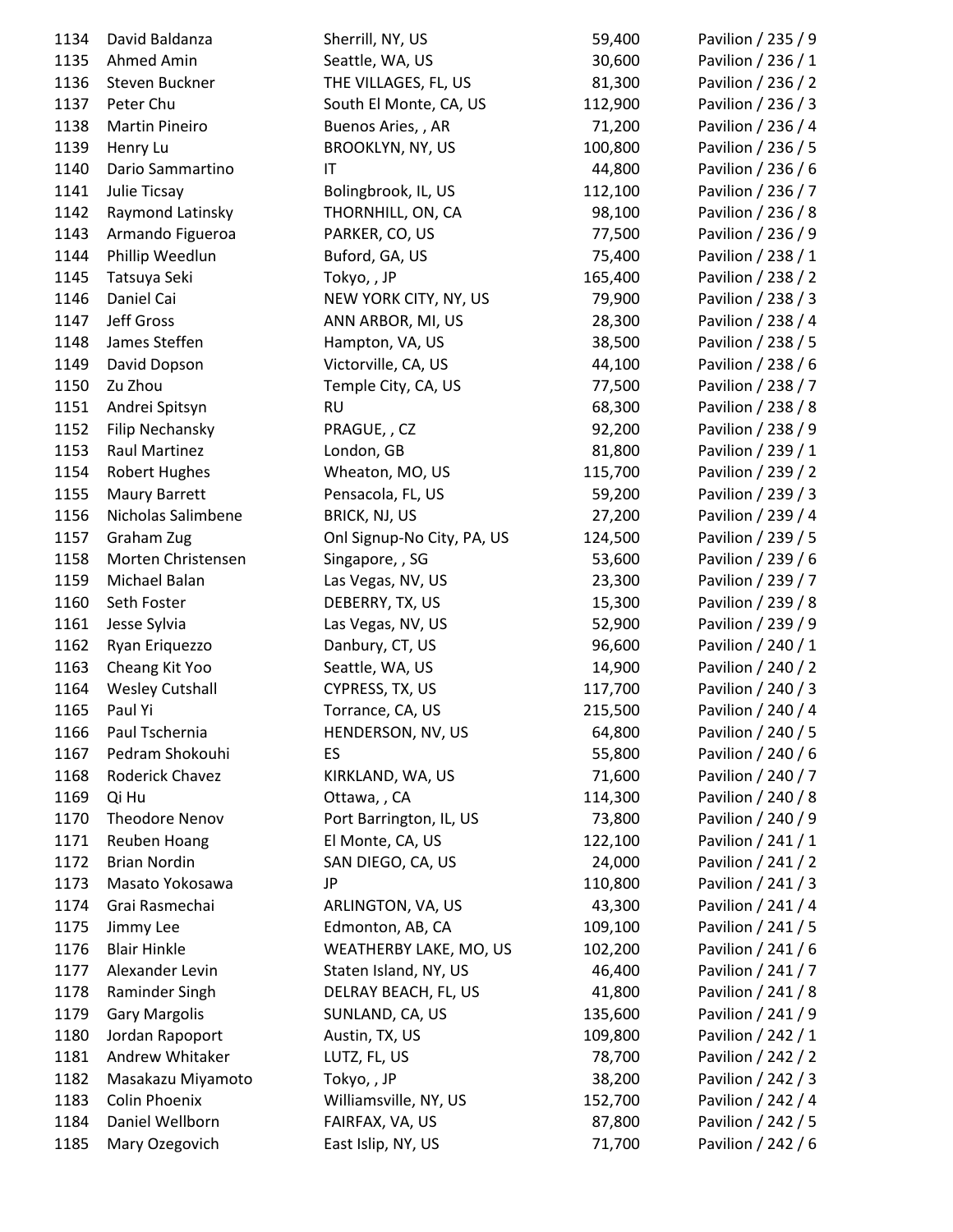| 1186 | <b>Brian Berlin</b>        | Chicago, IL, US            | 93,800  | Pavilion / 242 / 7 |
|------|----------------------------|----------------------------|---------|--------------------|
| 1187 | Kevin Dicke                | Carmel, IN, US             | 73,800  | Pavilion / 242 / 8 |
| 1188 | George Rahme               | BURBANK, CA, US            | 77,500  | Pavilion / 242 / 9 |
| 1189 | Johnathan Theisen          | FORT WAYNE, IN, US         | 91,800  | Pavilion / 243 / 1 |
| 1190 | <b>Clifford Conners</b>    | Boynton Beach, FL, US      | 137,000 | Pavilion / 243 / 2 |
| 1191 | <b>Bradley Sheehan</b>     | Atlanta, GA, US            | 65,500  | Pavilion / 243 / 3 |
| 1192 | Daniel Wokoun              | Palatine, IL, US           | 31,400  | Pavilion / 243 / 4 |
| 1193 | David Forbes               | FL, US                     | 61,700  | Pavilion / 243 / 5 |
| 1194 | Kevin Martin               | Lethbridge, AB, CA         | 9,000   | Pavilion / 243 / 6 |
| 1195 | <b>Vincent Masino</b>      | Levittown, NY, US          | 92,900  | Pavilion / 243 / 7 |
| 1196 | <b>Emamnuel Ojeda</b>      | Merida, , MX               | 105,500 | Pavilion / 243 / 8 |
| 1197 | Clifton Temm Ii            | Kennebunk, ME, US          | 41,700  | Pavilion / 243 / 9 |
| 1198 | Joseph Di Chiaro           | Jacksonville, FL, US       | 117,500 | Pavilion / 244 / 1 |
| 1199 | Sota Yamashita             | Osaka City, , JP           | 74,800  | Pavilion / 244 / 2 |
| 1200 | Michael Liang              | Alexandria, VA, US         | 55,400  | Pavilion / 244 / 3 |
| 1201 | Andra Zachow               | St Petersburg, FL, US      | 77,000  | Pavilion / 244 / 4 |
| 1202 | Michael Berlinsky          | West Hartford, CT, US      | 48,200  | Pavilion / 244 / 5 |
| 1203 | Jessica Vierling           | Seattle, WA, US            | 34,900  | Pavilion / 244 / 6 |
| 1204 | John Simon                 | NAPERVILLE, IL, US         | 67,000  | Pavilion / 244 / 7 |
| 1205 | Philippe Souki             | GB                         | 18,500  | Pavilion / 244 / 9 |
| 1206 | Juan Carlos Ramirez Parodi | Quincy, MA, US             | 87,500  | Pavilion / 245 / 1 |
| 1207 | Landon Tice                | Boca Raton, FL, US         | 1,000   | Pavilion / 245 / 2 |
| 1208 | Igor Yaroshevskyy          | Dnipropetrovsk, , UA       | 64,700  | Pavilion / 245 / 4 |
| 1209 | David Yingling             | CAPE GIRARDEAU, MO, US     | 49,100  | Pavilion / 245 / 5 |
| 1210 | Craig Rallo                | Melville, NY, US           | 128,800 | Pavilion / 245 / 6 |
| 1211 | Kevin Theodore             | Seattle, WA, US            | 92,900  | Pavilion / 245 / 7 |
| 1212 | <b>Edward Elkind</b>       | Las Vegas, NV, US          | 25,200  | Pavilion / 245 / 8 |
| 1213 | <b>Brian Wood</b>          | HOUSTON, TX, US            | 217,300 | Pavilion / 245 / 9 |
| 1214 | <b>Brent Ballentine</b>    | SOUTHGATE, MI, US          | 48,000  | Pavilion / 246 / 1 |
| 1215 | Steven Burkholder          | PLANTATION, FL, US         | 12,500  | Pavilion / 246 / 2 |
| 1216 | Justin Jordan              | Onl Signup-No City, OH, US | 20,000  | Pavilion / 246 / 3 |
| 1217 | <b>Roland Shen</b>         | San Jose, CA, US           | 18,800  | Pavilion / 246 / 4 |
| 1218 | <b>Byron Toth</b>          | Painesville, OH, US        | 73,500  | Pavilion / 246 / 5 |
| 1219 | Kazuki Aiuchi              | Tokyo, , JP                | 165,200 | Pavilion / 246 / 6 |
| 1220 | Leonard Herrmann           | DE                         | 34,000  | Pavilion / 246 / 7 |
| 1221 | Samuel Taylor              | NEW YORK, NY, US           | 73,700  | Pavilion / 246 / 8 |
| 1222 | <b>Chad Gallimore</b>      | Myrtle Beach, SC, US       | 74,100  | Pavilion / 246 / 9 |
| 1223 | <b>Stuart Elkin</b>        | DELRAY BEACH, FL, US       | 22,200  | Pavilion / 247 / 1 |
| 1224 | Brendon Kaufman            | Austin, TX, US             | 105,900 | Pavilion / 247 / 2 |
| 1225 | Dieter Dammeier            | , ON, CA                   | 68,900  | Pavilion / 247 / 3 |
| 1226 | <b>Philip Dimeck</b>       | Kitchener, , CA            | 158,200 | Pavilion / 247 / 4 |
| 1227 | Aleksei Shaburo            | <b>RU</b>                  | 29,300  | Pavilion / 247 / 5 |
| 1228 | <b>Brandon Shea</b>        | Lodi, CA, US               | 27,400  | Pavilion / 247 / 6 |
| 1229 | <b>Richard Marable</b>     | Rome, GA, US               | 60,100  | Pavilion / 247 / 7 |
| 1230 | Yingge Yan                 | Berkeley, CA, US           | 85,200  | Pavilion / 247 / 8 |
| 1231 | Silvio Costa               | Coimbra, , PT              | 25,400  | Pavilion / 247 / 9 |
| 1232 | Andrew Donabedian          | Las Vegas, NV, US          | 93,000  | Pavilion / 248 / 1 |
| 1233 | Femi Fashakin              | <b>NG</b>                  | 21,700  | Pavilion / 248 / 2 |
| 1234 | Franco Gasparini           | Rosario, , GB              | 155,900 | Pavilion / 248 / 3 |
| 1235 | Dimitri Vandenberg         | Malmaison, , GB            | 67,400  | Pavilion / 248 / 4 |
| 1236 | Allen Kessler              | Las Vegas, NV, US          | 100,900 | Pavilion / 248 / 5 |
| 1237 | Michael Berk               | Valparaiso, IN, US         | 33,900  | Pavilion / 248 / 6 |
|      |                            |                            |         |                    |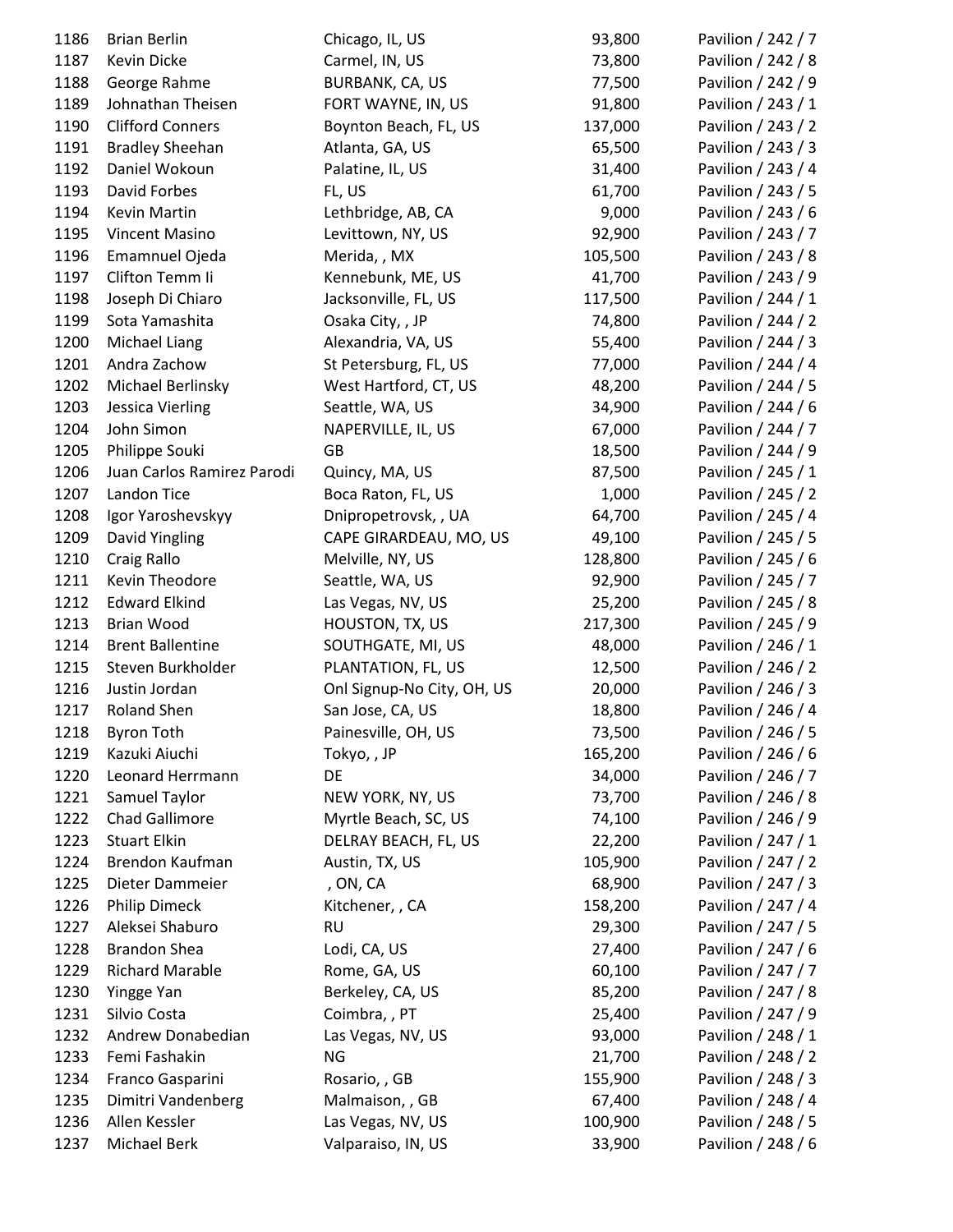| 1238 | Roy Gay                   | Yuma, AZ, US           | 75,900  | Pavilion / 248 / 7 |
|------|---------------------------|------------------------|---------|--------------------|
| 1239 | Adam Owen                 | Folkestone, , GB       | 37,300  | Pavilion / 248 / 8 |
| 1240 | DID NOT REPORT 17         | US                     | 100,100 | Pavilion / 248 / 9 |
| 1241 | Stephen Pirri             | METAIRIE, LA, US       | 57,000  | Pavilion / 249 / 1 |
| 1242 | Rodney Hobbs              | ARDMORE, AL, US        | 64,700  | Pavilion / 249 / 2 |
| 1243 | Dominykas Karmazinas      | VILNUIS,, LT           | 185,600 | Pavilion / 249 / 3 |
| 1244 | Cliff Josephy             | MUTTONTOWN, NY, US     | 198,600 | Pavilion / 249 / 4 |
| 1245 | David Chung               | San Francisco, CA, US  | 101,202 | Pavilion / 249 / 5 |
| 1246 | Keyavash Hemyari          | Dallas, TX, US         | 40,400  | Pavilion / 249 / 6 |
| 1247 | Vijay Ramani              | Redwood City, CA, US   | 23,600  | Pavilion / 249 / 7 |
| 1248 | Yi Klassen                | Eden Prairie, MN, US   | 120,200 | Pavilion / 249 / 8 |
| 1249 | James Saxton              | Philadelphia, PA, US   | 33,600  | Pavilion / 249 / 9 |
| 1250 | John Georgitsogian        | Ridgefield, NJ, US     | 34,100  | Pavilion / 250 / 1 |
| 1251 | Wayne Windholz            | Centennial, CO, US     | 108,500 | Pavilion / 250 / 2 |
| 1252 | Aaron Hernandez           | Newnan, GA, US         | 92,600  | Pavilion / 250 / 3 |
| 1253 | Gary Dolenga              | LA QUINTA, CA, US      | 19,600  | Pavilion / 250 / 4 |
| 1254 | John Wellendorf           | Youngstown, OH, US     | 171,600 | Pavilion / 250 / 5 |
| 1255 | Lewis Murray              | Las Vegas, NV, US      | 43,700  | Pavilion / 250 / 6 |
| 1256 | Ryan Samson               | SURREY, BC, CA         | 94,400  | Pavilion / 250 / 7 |
| 1257 | Sonia Shashikhina         | Podvoyskogo, , RU      | 181,900 | Pavilion / 250 / 8 |
| 1258 | Victoria Ondis            | NORWALK, CT, US        | 17,300  | Pavilion / 250 / 9 |
| 1259 | Ian Sandler               | New York, NY, US       | 30,700  | Pavilion / 251 / 1 |
| 1260 | Kerry Bell                | Bogart, GA, US         | 21,000  | Pavilion / 251 / 2 |
| 1261 | Jimmy Tran                | LAS VEGAS, NV, US      | 116,600 | Pavilion / 251 / 3 |
| 1262 | Florin Haiduc             | SATRE MARE, , MH       | 46,200  | Pavilion / 251 / 4 |
| 1263 | <b>Brandon Cutsinger</b>  | Louisville, KY, US     | 94,200  | Pavilion / 251 / 5 |
| 1264 | <b>Brian Goble</b>        | PEORIA, AZ, US         | 112,000 | Pavilion / 251 / 6 |
| 1265 | Joe Wagner                | Zebulon, NC, US        | 75,200  | Pavilion / 251 / 7 |
| 1266 | Radoslav Stoyanov         | Pernik, , BG           | 129,300 | Pavilion / 251 / 8 |
| 1267 | Michael Melone            | JOLIET, IL, US         | 67,300  | Pavilion / 251 / 9 |
| 1268 | Steve Bogatz              | Yankton, SD, US        | 84,200  | Pavilion / 253 / 1 |
| 1269 | Jordan Spurlin            | Tucson, AZ, US         | 107,400 | Pavilion / 253 / 2 |
| 1270 | <b>Matthew Hopkins</b>    | San Diego, CA, US      | 86,600  | Pavilion / 253 / 3 |
| 1271 | Joseph Chaplin            | NEW YORK, NY, US       | 105,600 | Pavilion / 253 / 4 |
| 1272 | Walter Schafer            | Hermosa Beach, CA, US  | 38,300  | Pavilion / 253 / 5 |
| 1273 | <b>Christopher Barton</b> | Elmira, NY, US         | 117,300 | Pavilion / 253 / 6 |
| 1274 | Adam Friedman             | GAHANNA, OH, US        | 129,300 | Pavilion / 253 / 7 |
| 1275 | Nicholas Rigby            | South Park, PA, US     | 171,400 | Pavilion / 253 / 8 |
| 1276 | Eddie Ochana              | ELGIN, IL, US          | 97,700  | Pavilion / 253 / 9 |
|      |                           |                        |         | Pavilion / 254 / 1 |
| 1277 | <b>Ebony Kenney</b>       | N. MIAMI BEACH, FL, US | 93,400  |                    |
| 1278 | Eshaan Bhalla             | San Francisco, CA, US  | 210,500 | Pavilion / 254 / 2 |
| 1279 | <b>Oliver Entine</b>      | New York, NY, US       | 70,000  | Pavilion / 254 / 3 |
| 1280 | Michael Lavin             | BEVERLY, NJ, US        | 117,700 | Pavilion / 254 / 4 |
| 1281 | Maria Lampropulos         | Buenos Aires,, AR      | 34,200  | Pavilion / 254 / 5 |
| 1282 | Nick Vavalle              | BLOOMINGDALE, IL, US   | 104,900 | Pavilion / 254 / 6 |
| 1283 | Donovan Dicken            | DENVER, NL, US         | 167,800 | Pavilion / 254 / 7 |
| 1284 | <b>Scott Dobbs</b>        | Covington, GA, US      | 35,300  | Pavilion / 254 / 8 |
| 1285 | Paulius Vaitiekunas       | Vilnius, , LT          | 135,300 | Pavilion / 254 / 9 |
| 1286 | Henry Meacham             | OAK BLUFFS, MA, US     | 62,400  | Pavilion / 255 / 1 |
| 1287 | Daniel Gagne              | Norcross, GA, US       | 107,000 | Pavilion / 255 / 2 |
| 1288 | Joseph Cauthron           | Dickinson, TX, US      | 146,600 | Pavilion / 255 / 3 |
| 1289 | Jerry Illoulian           | West Hollywood, CA, US | 25,500  | Pavilion / 255 / 4 |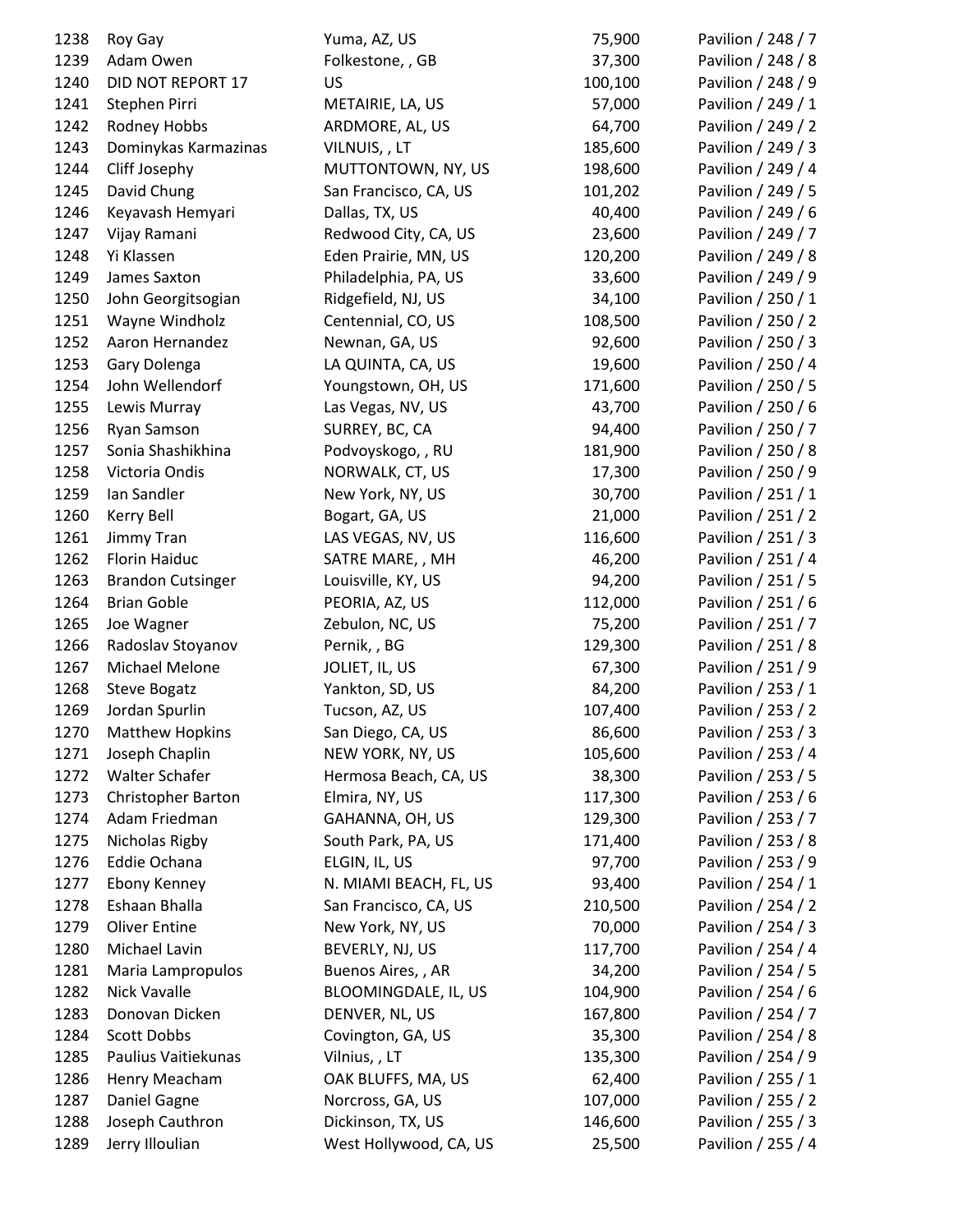| 1290 | Srinivasa Godavarthy    | Dublin, CA, US             | 62,600  | Pavilion / 255 / 5 |
|------|-------------------------|----------------------------|---------|--------------------|
| 1291 | Daniel Lipszyc          | GLASGOW, MT, US            | 31,300  | Pavilion / 255 / 6 |
| 1292 | Yale Greenfield         | Chicago, IL, US            | 76,600  | Pavilion / 255 / 7 |
| 1293 | Peter Deramo            | Burlington, MA, US         | 135,400 | Pavilion / 255 / 8 |
| 1294 | Zachary Fischer         | E Northport, NY, US        | 85,700  | Pavilion / 255 / 9 |
| 1295 | Bryan Trischetta        | SCRANTON, PA, US           | 36,400  | Pavilion / 256 / 1 |
| 1296 | Mark Ader               | NOVI, MI, US               | 103,200 | Pavilion / 256 / 2 |
| 1297 | Christopher Simone (CA) | SAN JOSE, CA, US           | 74,600  | Pavilion / 256 / 3 |
| 1298 | Ryan Jones              | Burlington, NC, US         | 52,900  | Pavilion / 256 / 4 |
| 1299 | <b>Steven Curran</b>    | REDONDO BEACH, CA, US      | 68,700  | Pavilion / 256 / 5 |
| 1300 | Nam Phan                | Kansas City, MO, US        | 90,300  | Pavilion / 256 / 6 |
| 1301 | Adam Croffut            | BELLINGHAM, WA, US         | 89,700  | Pavilion / 256 / 7 |
| 1302 | Ariel Mantel            | AR                         | 78,700  | Pavilion / 256 / 8 |
| 1303 | Neil Deutsch            | NEW YORK, NY, US           | 47,000  | Pavilion / 256 / 9 |
| 1304 | Joshua Edgell           | Fort Wayne, IN, US         | 100,000 | Pavilion / 257 / 1 |
| 1305 | <b>William Higgins</b>  | San Angelo, TX, US         | 14,000  | Pavilion / 257 / 2 |
| 1306 | Erick Gydesen           | San Diego, CA, US          | 49,500  | Pavilion / 257 / 4 |
| 1307 | Kevin Palmer            | San Diego, CA, US          | 166,300 | Pavilion / 257 / 5 |
| 1308 | Ilyas Muradi            | Fort Wayne, IN, US         | 32,300  | Pavilion / 257 / 6 |
| 1309 | Soren Vohrs             | AT                         | 117,000 | Pavilion / 257 / 7 |
| 1310 | <b>Brian Hunkins</b>    | El Segundo, CA, US         | 37,000  | Pavilion / 257 / 8 |
| 1311 | Pablo Rodriguez         | Bsas Argentina, , AR       | 157,600 | Pavilion / 257 / 9 |
| 1312 | Mike Shariati           | Irvine, CA, US             | 69,200  | Pavilion / 258 / 2 |
| 1313 | Kelaerin Bax            | PERU, IN, US               | 52,300  | Pavilion / 258 / 3 |
| 1314 | Idan Greenberg          | IL                         | 88,800  | Pavilion / 258 / 4 |
| 1315 | <b>Clemen Deng</b>      | Portland, OR, US           | 112,600 | Pavilion / 258 / 5 |
| 1316 | Noam Fliegelman         | San Diego, CA, US          | 32,700  | Pavilion / 258 / 6 |
| 1317 | <b>Tomer Wolf</b>       | IL                         | 25,900  | Pavilion / 258 / 7 |
| 1318 | Victor Choupeaux        | SAINT BRIEVE, , FR         | 47,100  | Pavilion / 258 / 8 |
| 1319 | Champie Douglas         | <b>US</b>                  | 98,100  | Pavilion / 258 / 9 |
| 1320 | <b>Clement Richez</b>   | Budapest, , FR             | 103,000 | Pavilion / 259 / 1 |
| 1321 | Shang Dai               | Jamaica, NY, US            | 22,400  | Pavilion / 259 / 2 |
| 1322 | Nils Tolpingrud         | Glen Burnie, MD, US        | 10,500  | Pavilion / 259 / 3 |
| 1323 | <b>Anthony Potis</b>    | <b>SCRANTON, PA, US</b>    | 172,800 | Pavilion / 259 / 4 |
| 1324 | Rhett Wiseman           | Onl Signup-No City, TN, US | 178,800 | Pavilion / 259 / 5 |
| 1325 | <b>Tanner Lefferts</b>  | Phoenix, AZ, US            | 124,700 | Pavilion / 259 / 6 |
| 1326 | Benjamin Heath          | GB                         | 176,100 | Pavilion / 259 / 7 |
| 1327 | <b>Manig Loeser</b>     | Bad Homburg, , DE          | 108,200 | Pavilion / 259 / 9 |
| 1328 | Joshua Steiner          | Chevy Chase, MD, US        | 161,100 | Pavilion / 260 / 1 |
| 1329 | Dave Stefanski          | EAST LYME, CT, US          | 213,900 | Pavilion / 260 / 2 |
| 1330 | Adam Miller             | Oakland, CA, US            | 86,200  | Pavilion / 260 / 3 |
| 1331 | <b>Gerald Cusick</b>    | AURORA, CO, US             | 45,200  | Pavilion / 260 / 4 |
| 1332 | David To                | HOFFMAN ESTATES, IL, US    | 112,500 | Pavilion / 260 / 5 |
| 1333 | <b>Curt Kohlberg</b>    | WESTON, MA, US             | 87,000  | Pavilion / 260 / 6 |
| 1334 | Kevin Malis             | Buffalo Grove, IL, US      | 72,800  | Pavilion / 260 / 7 |
| 1335 | Phi Hong                | Jamaica Plain, MA, US      | 80,400  | Pavilion / 260 / 8 |
| 1336 | Jaime Lewin             | DORAL, FL, US              | 153,000 | Pavilion / 260 / 9 |
| 1337 | Irvin Garcia Ramirez    | Guadalajara, , MX          | 146,900 | Pavilion / 261 / 1 |
| 1338 | Norbert Koh             | SG                         | 125,600 | Pavilion / 261 / 2 |
| 1339 | Steve Yea               | SEOUL, KR                  | 117,300 | Pavilion / 261 / 3 |
| 1340 | Seongmin Lee            | Daegu,, KR                 | 60,100  | Pavilion / 261 / 4 |
| 1341 | <b>Bobby Ledtetter</b>  | Wade, NC, US               | 62,800  | Pavilion / 261 / 5 |
|      |                         |                            |         |                    |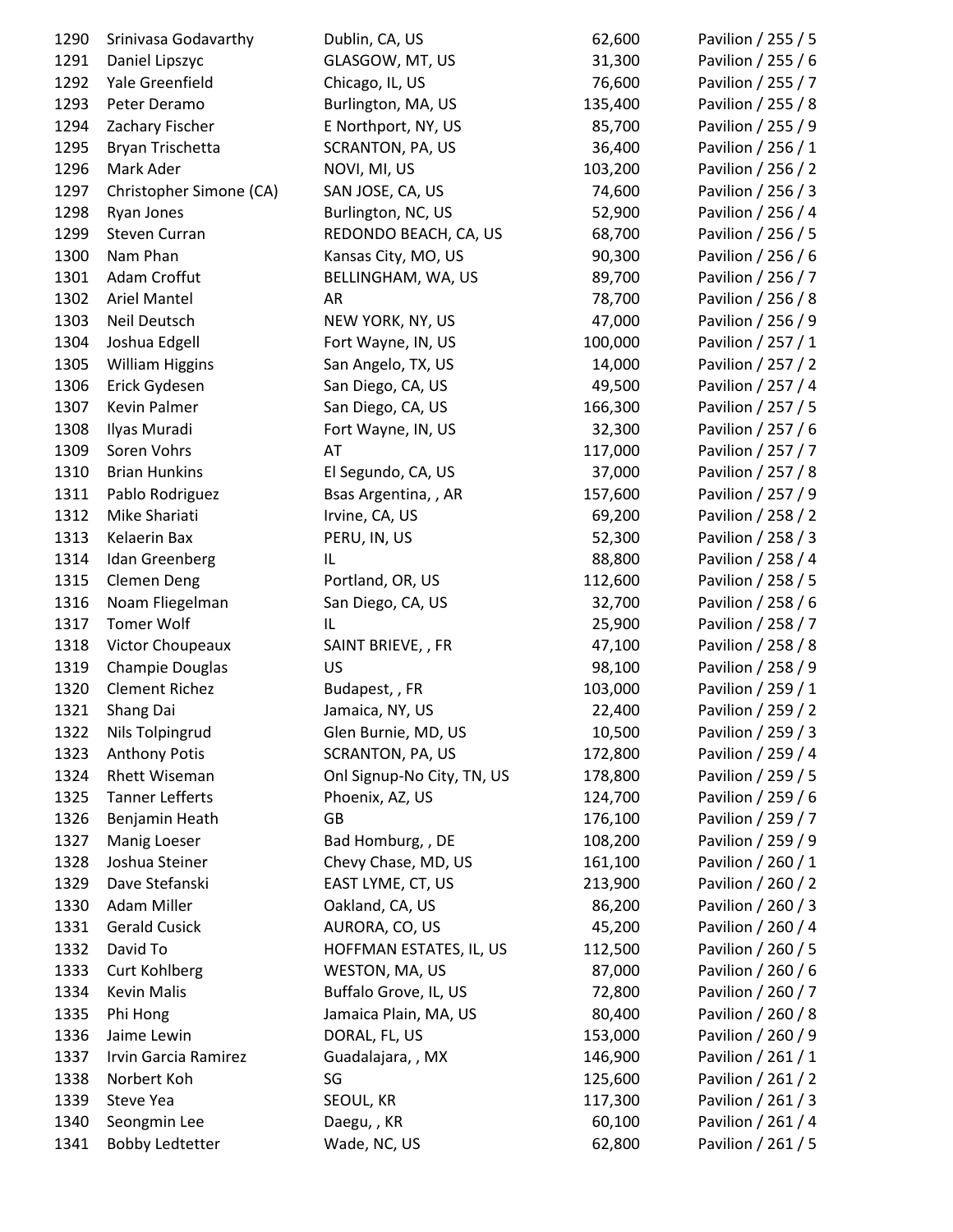| 1342 | Anthony Zinno             | BOSTON, MA, US             | 57,400  | Pavilion / 261 / 6 |
|------|---------------------------|----------------------------|---------|--------------------|
| 1343 | Wendy Weissman            | HERMOSA BEACH, CA, US      | 47,900  | Pavilion / 261 / 7 |
| 1344 | Jeffrey Baker             | Onl Signup-No City, NY, US | 119,000 | Pavilion / 261 / 8 |
| 1345 | <b>Timothy Lin</b>        | San Jose, CA, US           | 62,400  | Pavilion / 261 / 9 |
| 1346 | John Corning              | Syracuse, NY, US           | 51,200  | Pavilion / 262 / 1 |
| 1347 | Christopher Kay           | SAN PEDRO, CA, US          | 60,800  | Pavilion / 262 / 2 |
| 1348 | Jason Drysdale            | WESTON, FL, US             | 35,800  | Pavilion / 262 / 3 |
| 1349 | Jose Nadal                | MEXICO CITY, MX            | 114,700 | Pavilion / 262 / 4 |
| 1350 | Giovanni Di Donato        | Motta Visconti, , IT       | 223,100 | Pavilion / 262 / 5 |
| 1351 | <b>Emile Schiff</b>       | Ocho Rios, JM              | 20,300  | Pavilion / 262 / 6 |
| 1352 | Gilberto Ramos            | Eagle Pass, TX, US         | 49,300  | Pavilion / 262 / 7 |
| 1353 | Max Avela                 | Helsinki, , FI             | 77,600  | Pavilion / 262 / 8 |
| 1354 | Michael Weinstock         | Malibu, CA, US             | 63,200  | Pavilion / 262 / 9 |
| 1355 | Joesph Lipari             | SEWAREN, NJ, US            | 26,700  | Pavilion / 263 / 1 |
| 1356 | David Rozas               | <b>BATON ROUGE, LA, US</b> | 75,900  | Pavilion / 263 / 2 |
| 1357 | Denis Gnidash             | FAIR LAWN, NJ, US          | 24,200  | Pavilion / 263 / 3 |
| 1358 | Joseph Seimas             | TRACY, CA, US              | 67,800  | Pavilion / 263 / 4 |
| 1359 | Sean Kilgore              | DENTON, TX, US             | 103,600 | Pavilion / 263 / 5 |
| 1360 | Steven Sarmiento          | Forest Hills, NY, US       | 42,600  | Pavilion / 263 / 6 |
| 1361 | Tim Reilly                | NATICK, MA, US             | 88,000  | Pavilion / 263 / 7 |
| 1362 | Guo Chen                  | Philadelphia, PA, US       | 107,500 | Pavilion / 263 / 8 |
| 1363 | Hoang Le                  | Westminster, CA, US        | 54,700  | Pavilion / 263 / 9 |
| 1364 | Jordan Redavid            | FL, US                     | 157,800 | Pavilion / 264 / 1 |
| 1365 | <b>Steven Pares</b>       | MASSAPEQUA, NY, US         | 39,700  | Pavilion / 264 / 2 |
| 1366 | Benjamin May              | PORTLAND, OR, US           | 101,300 | Pavilion / 264 / 3 |
| 1367 | Zaya Ochana               | Elgin, IL, US              | 47,000  | Pavilion / 264 / 4 |
| 1368 | <b>Rusty Farrin</b>       | POCAHONTAS, AR, US         | 52,000  | Pavilion / 264 / 5 |
| 1369 | Brandon Fishman           | SAN DIEGO, CA, US          | 54,000  | Pavilion / 264 / 6 |
| 1370 | Andrew Nagy               | Onl Signup-No City, NY, US | 200,900 | Pavilion / 264 / 7 |
| 1371 | Tony Palermo              | ARLINGTON, TX, US          | 28,000  | Pavilion / 264 / 8 |
| 1372 | <b>Aleks Dimitrov</b>     | Sofia, , BG                | 76,800  | Pavilion / 264 / 9 |
| 1373 | Justin Wong               | Las Vegas, NV, US          | 42,100  | Pavilion / 265 / 1 |
| 1374 | Gordon Granger            | Henrico, VA, US            | 92,200  | Pavilion / 265 / 2 |
| 1375 | Omer Gabay                | Apo, AE, US                | 82,700  | Pavilion / 265 / 3 |
| 1376 | Philip Grana              | MOUNT PROSPECT, IL, US     | 24,000  | Pavilion / 265 / 4 |
| 1377 | <b>Richard Whitebrook</b> | MIAMI BEACH, FL, US        | 81,800  | Pavilion / 265 / 5 |
| 1378 | Christian Dressler        | Cologne, , DE              | 44,000  | Pavilion / 265 / 6 |
| 1379 | <b>Brett Murray</b>       | SANTA ROSA, CA, US         | 56,400  | Pavilion / 265 / 7 |
| 1380 | Timothy Woodson           | Waverly, KS, US            | 54,600  | Pavilion / 265 / 8 |
| 1381 | Joao Gaspar               | Manchester, NH, US         | 95,500  | Pavilion / 265 / 9 |
| 1382 | Michael Rhodes            | Jenkintown, PA, US         | 79,300  | Pavilion / 266 / 1 |
| 1383 | Derek Lapan               | Virginia Beach, VA, US     | 104,400 | Pavilion / 266 / 2 |
| 1384 | Peter Robinson            | Liverpool, , GB            | 109,900 | Pavilion / 266 / 3 |
| 1385 | <b>Terry Thomason</b>     | Houston, TX, US            | 99,300  | Pavilion / 266 / 4 |
| 1386 | Alain Bauer               | Balloch, , GB              | 111,600 | Pavilion / 266 / 5 |
| 1387 | Casey Glick               | Ashland, OH, US            | 102,900 | Pavilion / 266 / 6 |
| 1388 | <b>Timothy Cavallin</b>   | CA                         | 128,700 | Pavilion / 266 / 7 |
| 1389 | <b>Taylor Pollard</b>     | CONCORD, CA, US            | 54,500  | Pavilion / 266 / 8 |
| 1390 | Forrest Kollar            | Talent, OR, US             | 114,100 | Pavilion / 266 / 9 |
| 1391 | Sachin Joshi              | Onl Signup-No City, , GB   | 98,800  | Pavilion / 268 / 1 |
| 1392 | Tamer Alkamli             | Toronto, ON, US            | 145,500 | Pavilion / 268 / 2 |
| 1393 | Jeffery Huang             | Mason, OH, US              | 42,400  | Pavilion / 268 / 3 |
|      |                           |                            |         |                    |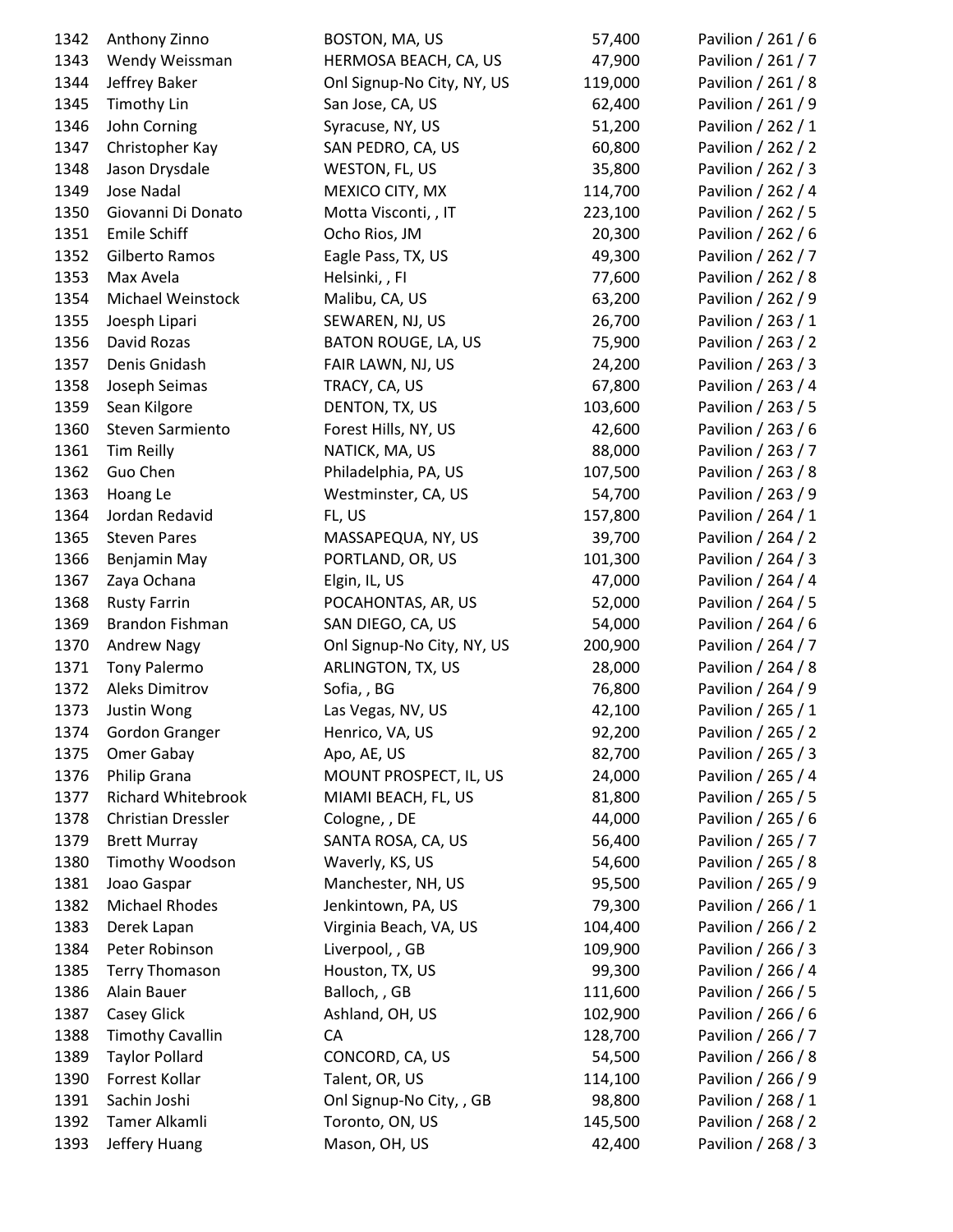| 1394 | Alexandre Reard        | Beaubourg, , FR          | 127,400 | Pavilion / 268 / 4 |
|------|------------------------|--------------------------|---------|--------------------|
| 1395 | Sean Tan               | SN                       | 78,000  | Pavilion / 268 / 5 |
| 1396 | Emmanuel Okrah Jr      | Worcester, MA, US        | 63,600  | Pavilion / 268 / 6 |
| 1397 | Will Molson            | WESTMOUNT, QC, CA        | 80,400  | Pavilion / 268 / 7 |
| 1398 | <b>Matthew Higgins</b> | Rossville, GA, US        | 59,900  | Pavilion / 268 / 8 |
| 1399 | Jeffrey Finkelstein    | LAS VEGAS, NV, US        | 61,200  | Pavilion / 268 / 9 |
| 1400 | Marcelo Fernandez      | Rosario, , AR            | 52,400  | Pavilion / 269 / 1 |
| 1401 | Jonas Kronwitter       | MUNICH, , DE             | 95,000  | Pavilion / 269 / 2 |
| 1402 | Daniel Mackenzie       | Mount Prospect, IL, US   | 28,600  | Pavilion / 269 / 3 |
| 1403 | George James           | US                       | 114,500 | Pavilion / 269 / 4 |
| 1404 | Michael Laake          | Sarasota, FL, US         | 39,400  | Pavilion / 269 / 5 |
| 1405 | Roland Israelashvili   | Forest Hills, NY, US     | 173,700 | Pavilion / 269 / 6 |
| 1406 | Feng Li                | Ellicott City, MD, US    | 213,300 | Pavilion / 269 / 7 |
| 1407 | Stephen Lavandeira     | WHEELING, IL, US         | 9,500   | Pavilion / 269 / 8 |
| 1408 | <b>Marton Czuczor</b>  | BUDAPEST, , HU           | 180,700 | Pavilion / 269 / 9 |
| 1409 | Payman Arjang          | WOODLAND HILLS, CA, US   | 62,100  | Pavilion / 270 / 1 |
| 1410 | Daniel Thomas          | LINCOLN, NE, US          | 130,400 | Pavilion / 270 / 2 |
| 1411 | Evan Cutler            | HOBOKEN, NJ, US          | 12,000  | Pavilion / 270 / 3 |
| 1412 | Dae Woong Song         | Gyeonggi-Do, KR          | 103,700 | Pavilion / 270 / 4 |
| 1413 | Deepinder Singh        | Torrance, CA, US         | 111,400 | Pavilion / 270 / 5 |
| 1414 | Karolis Sereika        | Vilnius, , LT            | 159,000 | Pavilion / 270 / 6 |
| 1415 | Vinny Pahuja           | Hicksville, NY, US       | 99,700  | Pavilion / 270 / 7 |
| 1416 | Haim Haggiag           | US                       | 94,800  | Pavilion / 270 / 8 |
| 1417 | Vanessa Alvarez        | VE                       | 42,600  | Pavilion / 270 / 9 |
| 1418 | Yingzheng Shi          | Vancouver, , CA          | 57,600  | Pavilion / 271 / 1 |
| 1419 | Julio Alfonsin         | Buenos Aires, , AR       | 34,300  | Pavilion / 271 / 2 |
| 1420 | <b>Robert Matos</b>    | Middle Vlg, NY, US       | 183,100 | Pavilion / 271 / 3 |
| 1421 | Michael Garner         | CA, US                   | 71,000  | Pavilion / 271 / 4 |
| 1422 | Ciaran Oleary          | Seattle, WA, US          | 86,000  | Pavilion / 271 / 5 |
| 1423 | Michael Bashir         | Sterling Heights, MI, US | 111,300 | Pavilion / 271 / 7 |
| 1424 | Gabriel Nastasa        | IL                       | 92,600  | Pavilion / 271 / 8 |
| 1425 | Jon Gisler             | Irvine, CA, US           | 140,900 | Pavilion / 271 / 9 |
| 1426 | <b>Trenton Marbut</b>  | Atlanta, GA, US          | 57,800  | Pavilion / 272 / 1 |
| 1427 | <b>Catherine Dever</b> | EPHRATA, PA, US          | 120,800 | Pavilion / 272 / 2 |
| 1428 | Sai Ming Poon          | Dorval, QC, CA           | 103,000 | Pavilion / 272 / 3 |
| 1429 | Vito DiStefano         | Las Vegas, NV, US        | 51,000  | Pavilion / 272 / 4 |
| 1430 | Justin Deutsch         | Highland Park, IL, US    | 30,000  | Pavilion / 272 / 5 |
| 1431 | David Grandin          | New Durham, NH, US       | 71,600  | Pavilion / 272 / 6 |
| 1432 | Spiro Mikrogianakis    | Toronto, ON, CA          | 132,900 | Pavilion / 272 / 7 |
| 1433 | Sean Downs             | Colton, CA, US           | 40,900  | Pavilion / 272 / 8 |
| 1434 | <b>William Akins</b>   | Northglenn, CO, US       | 60,500  | Pavilion / 272 / 9 |
| 1435 | David Berck            | Chappaqua, NY, US        | 60,500  | Pavilion / 273 / 1 |
| 1436 | Raymond Grabowski      | Roselle, IL, US          | 16,100  | Pavilion / 273 / 2 |
| 1437 | William Koenig         | Madison, WI, US          | 145,300 | Pavilion / 273 / 3 |
| 1438 | <b>Ubaid Habib</b>     | TRACY, CA, US            | 165,000 | Pavilion / 273 / 4 |
| 1439 | <b>Brian Burney</b>    | BRANSON, MO, US          | 57,000  | Pavilion / 273 / 6 |
| 1440 | <b>Daniel Ross</b>     | Onl Signup-No City, , GB | 52,800  | Pavilion / 273 / 7 |
| 1441 | Christopher Avino      | Snellville, GA, US       | 33,400  | Pavilion / 273 / 8 |
| 1442 | Kami Hudson            | Highland Village, TX, US | 70,600  | Pavilion / 273 / 9 |
| 1443 | Chang Luo              | Guangzhou, CN            | 92,600  | Pavilion / 274 / 1 |
| 1444 | Diane Gagne            | CLEARWATER, FL, US       | 81,100  | Pavilion / 274 / 2 |
| 1445 | <b>Bradley Harris</b>  | Los Angeles, CA, US      | 142,800 | Pavilion / 274 / 3 |
|      |                        |                          |         |                    |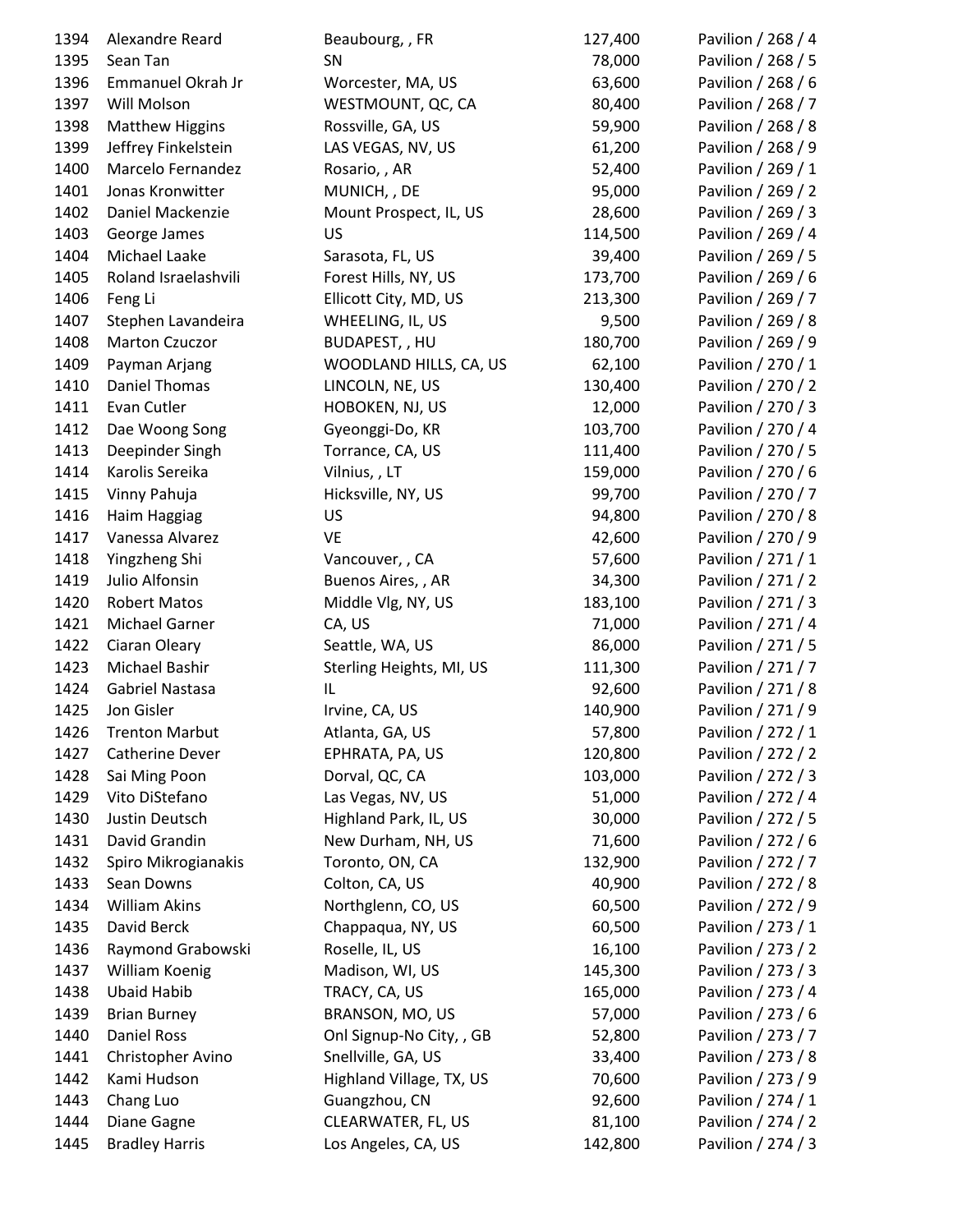| 1446 | Matt Affleck            | MILL CREEK, WA, US        | 112,300 | Pavilion / 274 / 4 |
|------|-------------------------|---------------------------|---------|--------------------|
| 1447 | Paul Avezzie            | Stratford, CT, US         | 123,300 | Pavilion / 274 / 5 |
| 1448 | Jonathan Kramer         | Forest Hills, NY, US      | 100,200 | Pavilion / 274 / 6 |
| 1449 | Chris Bell              | RALEIGH, NC, US           | 88,700  | Pavilion / 274 / 7 |
| 1450 | Robert Mar              | Lynnwood, WA, US          | 141,000 | Pavilion / 274 / 8 |
| 1451 | Andrew Rudnik           | Arlington, VA, US         | 14,700  | Pavilion / 274 / 9 |
| 1452 | George Owens            | Martin, TN, US            | 34,400  | Pavilion / 275 / 1 |
| 1453 | Parmod Soni             | <b>BURR RIDGE, IL, US</b> | 70,500  | Pavilion / 275 / 2 |
| 1454 | James Gosselin          | Denver, CO, US            | 38,300  | Pavilion / 275 / 4 |
| 1455 | Sean Spector            | ENCINO, CA, US            | 68,500  | Pavilion / 275 / 5 |
| 1456 | <b>Gregory Gratton</b>  | Islip, NY, US             | 43,300  | Pavilion / 275 / 6 |
| 1457 | Andrew Brinkley         | Atlanta, GA, US           | 19,400  | Pavilion / 275 / 7 |
| 1458 | <b>Matthew Giametta</b> | West Islip, NY, US        | 64,400  | Pavilion / 275 / 8 |
| 1459 | Ron Wichman             | Turlock, CA, US           | 32,000  | Pavilion / 275 / 9 |
| 1460 | Barbara Giordani        | Claremont, CA, US         | 55,100  | Pavilion / 276 / 1 |
| 1461 | Dragoljub Martinovic    | <b>RS</b>                 | 59,800  | Pavilion / 276 / 2 |
| 1462 | Rafi Elharar            | Tel Aviv, , IL            | 101,800 | Pavilion / 276 / 3 |
| 1463 | Florian Ribouchon       | <b>FR</b>                 | 103,100 | Pavilion / 276 / 4 |
| 1464 | Masaki Nakano           | Tokyo,, JP                | 42,500  | Pavilion / 276 / 5 |
| 1465 | <b>Daniel Hallet</b>    | Gaithersburg, MD, US      | 90,200  | Pavilion / 276 / 6 |
| 1466 | Ric Cacho               | Mount Dora, FL, US        | 97,400  | Pavilion / 276 / 7 |
| 1467 | John Thrasher           | ATLANTA, GA, US           | 94,600  | Pavilion / 276 / 9 |
| 1468 | Scott Keet              | Norwalk, CT, US           | 80,100  | Pavilion / 277 / 1 |
| 1469 | Ruslan Dykshteyn        | <b>BROOKLYN, NY, US</b>   | 141,000 | Pavilion / 277 / 2 |
| 1470 | Kenneth Adams           | WASHINGTON, DC, US        | 108,200 | Pavilion / 277 / 3 |
| 1471 | Jong-Jin Han            | KR                        | 68,200  | Pavilion / 277 / 4 |
| 1472 | Thissa Desilva          | LONDON, , GB              | 168,000 | Pavilion / 277 / 5 |
| 1473 | Paul Fisher             | CHICAGO, IL, US           | 59,700  | Pavilion / 277 / 6 |
| 1474 | Homi Syodia             | CHICAGO, IL, US           | 74,000  | Pavilion / 277 / 7 |
| 1475 | Anthony Dicomo          | FRANKLIN, MA, US          | 55,100  | Pavilion / 277 / 8 |
| 1476 | David Mirth             | Reynoldsburg, OH, US      | 72,000  | Pavilion / 277 / 9 |
| 1477 | Dan Dyke                | ATLANTA, GA, US           | 124,700 | Pavilion / 278 / 1 |
| 1478 | David Jones             | Spartanburg, SC, US       | 74,700  | Pavilion / 278 / 2 |
| 1479 | Arin Youssefian         | Granada Hills, CA, US     | 20,300  | Pavilion / 278 / 3 |
| 1480 | <b>Martin Raus</b>      | MISSISSAUGA, ON, CA       | 77,200  | Pavilion / 278 / 4 |
| 1481 | <b>Blake Bohn</b>       | Shakopee, MN, US          | 113,000 | Pavilion / 278 / 5 |
| 1482 | Maksym Lavrov           | Kharkov, UA               | 112,000 | Pavilion / 278 / 6 |
| 1483 | Yik Chiu                | Hong Kong, HK             | 55,900  | Pavilion / 278 / 7 |
| 1484 | <b>Ryan Remmes</b>      | Omaha, NE, US             | 54,000  | Pavilion / 278 / 8 |
| 1485 | Jeremy Meacham          | OAK BLUFFS, MA, US        | 187,300 | Pavilion / 278 / 9 |
| 1486 | Seongsu Kong            | KR                        | 45,300  | Pavilion / 279 / 1 |
| 1487 | Raja Chirumamilla       | BIRMINGHAM, AL, US        | 74,600  | Pavilion / 279 / 2 |
| 1488 | Daxesh Patel            | Somerset, NJ, US          | 27,800  | Pavilion / 279 / 3 |
| 1489 | <b>Edward Jordan</b>    | BELLE MEAD, NJ, US        | 23,600  | Pavilion / 279 / 4 |
| 1490 | Stephen Kehoe           | Chicago, IL, US           | 31,800  | Pavilion / 279 / 6 |
| 1491 | Benjamin Ezer           | IL                        | 133,500 | Pavilion / 279 / 7 |
| 1492 | Max Kenworthy           | Lake Worth, FL, US        | 101,700 | Pavilion / 279 / 9 |
| 1493 | Darius Narmontas        | Vilnivs,, LT              | 15,300  | Pavilion / 280 / 1 |
| 1494 | <b>Bradley Rhodes</b>   | INDIANAPOLIS, IN, US      | 64,800  | Pavilion / 280 / 2 |
| 1495 | Sandeep Bangar          | New York, NY, US          | 78,500  | Pavilion / 280 / 3 |
| 1496 | Alessandro Siena        | IT                        | 136,800 | Pavilion / 280 / 4 |
| 1497 | Daniel Magnuson         | New York, NY, US          | 83,800  | Pavilion / 280 / 5 |
|      |                         |                           |         |                    |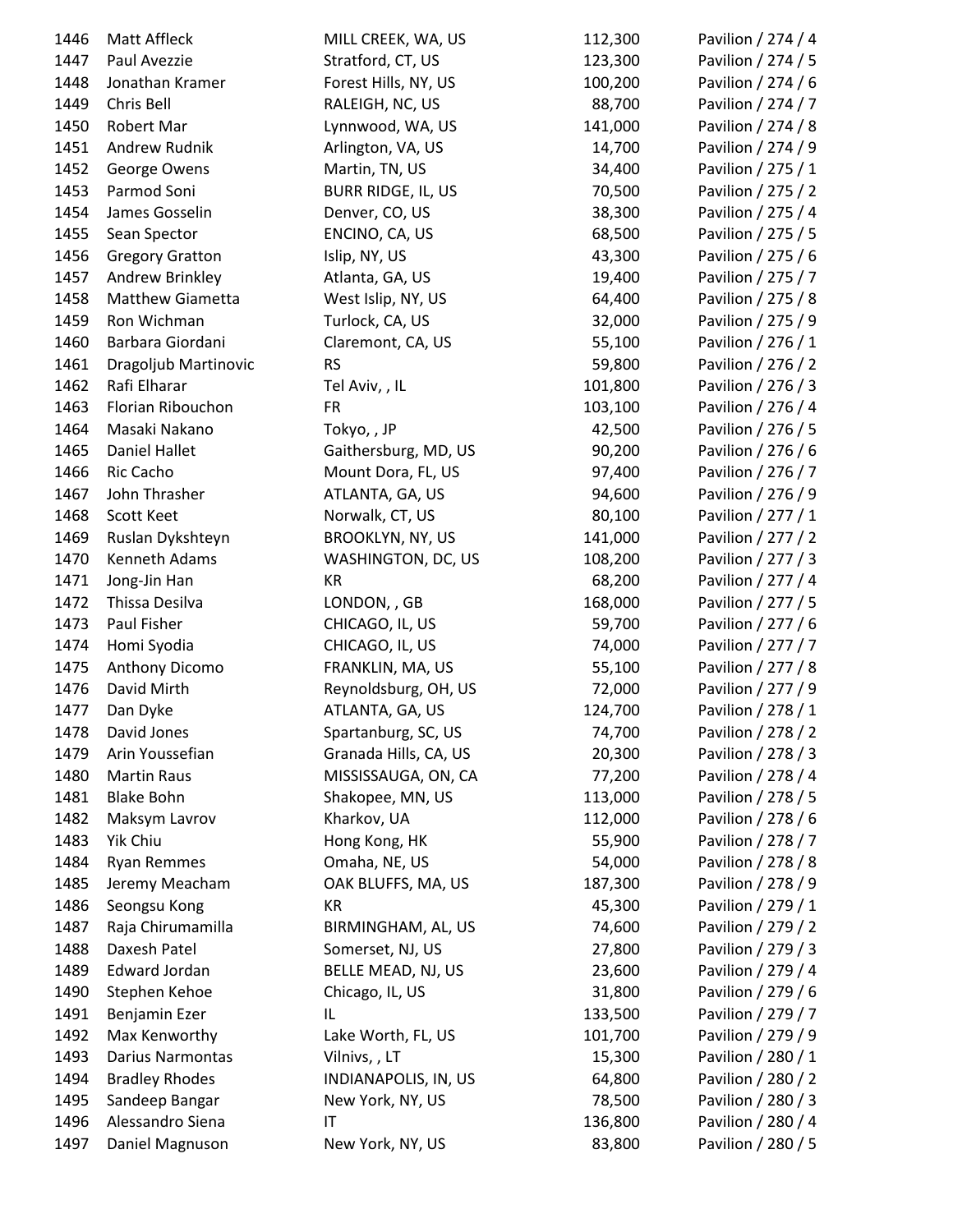| 1498 | <b>Charles Kline</b>   | NORTH EAST, MD, US    | 81,000  | Pavilion / 280 / 6 |
|------|------------------------|-----------------------|---------|--------------------|
| 1499 | Samantha Branch        | Newbury Park, CA, US  | 29,100  | Pavilion / 280 / 7 |
| 1500 | Gregory Jensen         | Ridgefield, CT, US    | 33,100  | Pavilion / 280 / 8 |
| 1501 | Franklin Brandes       | Santa Barbara, CA, US | 98,700  | Pavilion / 280 / 9 |
| 1502 | Ziao Guo               | Los Angeles, CA, US   | 147,600 | Pavilion / 281 / 1 |
| 1503 | Robert Noel            | JOHNSTOWN, PA, US     | 34,100  | Pavilion / 281 / 2 |
| 1504 | <b>Todd Wilson</b>     | Roseville, CA, US     | 90,300  | Pavilion / 281 / 3 |
| 1505 | Jonathan Balanco       | Sonora, CA, US        | 63,800  | Pavilion / 281 / 4 |
| 1506 | Fabian Bernhauser      | Purkersdore, , AT     | 80,500  | Pavilion / 281 / 6 |
| 1507 | Dan Stavila            | Pleasanton, NV, US    | 121,300 | Pavilion / 281 / 7 |
| 1508 | Thomas Vanden Berge    | NEWPORT BEACH, CA, US | 75,800  | Pavilion / 281 / 8 |
| 1509 | Chen Wang              | Santa Clara, CA, US   | 192,000 | Pavilion / 281 / 9 |
| 1510 | Cheryl Spencer-Nejtek  | Round Rock, TX, US    | 62,500  | Pavilion / 283 / 1 |
| 1511 | Jaime Ayerbe           | WALLINGTON, NJ, US    | 68,000  | Pavilion / 283 / 2 |
| 1512 | Paul Greenberg         | Atlanta, GA, US       | 146,100 | Pavilion / 283 / 3 |
| 1513 | <b>Stuart Marshak</b>  | Las Vegas, NV, US     | 109,500 | Pavilion / 283 / 4 |
| 1514 | Sang Yeon Hwang        | KR                    | 37,900  | Pavilion / 283 / 5 |
| 1515 | <b>Michael Nugent</b>  | Winnipeg, MB, CA      | 100,900 | Pavilion / 283 / 6 |
| 1516 | Michael Kapernaros     | East Lyme, CT, US     | 51,000  | Pavilion / 283 / 7 |
| 1517 | Amir Lehavot           | IL                    | 63,900  | Pavilion / 283 / 8 |
| 1518 | Junseok Oh             | Gimhae, , KR          | 65,900  | Pavilion / 283 / 9 |
| 1519 | Dinh Le                | Suisun City, CA, US   | 84,000  | Pavilion / 284 / 1 |
| 1520 | Cory Cove              | SAINT PAUL, MN, US    | 32,200  | Pavilion / 284 / 2 |
| 1521 | Jevon Lam              | ROSEMEAD, CA, US      | 58,500  | Pavilion / 284 / 3 |
| 1522 | Daniel Fischer         | Laguna Hills, CA, US  | 30,800  | Pavilion / 284 / 4 |
| 1523 | Anuj Agarwal           | Los Angeles, CA, US   | 27,000  | Pavilion / 284 / 5 |
| 1524 | Luc Bellerive          | Shawinigan, QC, CA    | 98,300  | Pavilion / 284 / 6 |
| 1525 | Lester Edoc            | PH                    | 88,000  | Pavilion / 284 / 7 |
| 1526 | Benjamin Ludlow        | New York, NY, US      | 94,000  | Pavilion / 284 / 8 |
| 1527 | Martynas Vitkauskas    | LT                    | 60,900  | Pavilion / 284 / 9 |
| 1528 | Dan Barker             | POULSBO, WA, US       | 105,300 | Pavilion / 285 / 1 |
| 1529 | Uke Dauti              | STANHOPE, NJ, US      | 50,700  | Pavilion / 285 / 2 |
| 1530 | <b>Anthony Moyers</b>  | Martinsburg, WV, US   | 52,400  | Pavilion / 285 / 3 |
| 1531 | <b>Brian Durr</b>      | Brentwood, TN, US     | 60,200  | Pavilion / 285 / 4 |
| 1532 | Ashley Sleeth          | Loxahatchee, FL, US   | 19,700  | Pavilion / 285 / 5 |
| 1533 | Vinayak Rao            | Tukwila, WA, US       | 38,800  | Pavilion / 285 / 6 |
| 1534 | Tom Thomas             | Albertson, NY, US     | 39,500  | Pavilion / 285 / 7 |
| 1535 | Thai Dinh              | Duluth, MN, US        | 70,500  | Pavilion / 285 / 8 |
| 1536 | Vito Geruzzi           | Bari,, IT             | 77,500  | Pavilion / 285 / 9 |
| 1537 | <b>Josh Pollock</b>    | Las Vegas, NV, US     | 95,600  | Pavilion / 286 / 1 |
| 1538 | Rafael Marcondes Reis  | Kent, WA, US          | 154,000 | Pavilion / 286 / 2 |
| 1539 | Kyle Lorenz            | Morrisville, PA, US   | 45,500  | Pavilion / 286 / 3 |
| 1540 | Jim Willerson          | San Antonio, TX, US   | 93,100  | Pavilion / 286 / 4 |
| 1541 | <b>Richard Anthony</b> | NEW YORK, NY, US      | 60,000  | Pavilion / 286 / 5 |
| 1542 | Michael Wang           | LIVINGSTON, NJ, US    | 149,300 | Pavilion / 286 / 6 |
| 1543 | Paul Ranola            | Madison, WI, US       | 44,800  | Pavilion / 286 / 7 |
| 1544 | Orpen Kisacikoglu      | <b>TR</b>             | 10,400  | Pavilion / 286 / 8 |
| 1545 | Jason Klapman          | TAMPA, FL, US         | 55,200  | Pavilion / 286 / 9 |
| 1546 | Marco Damico           | IT                    | 40,000  | Pavilion / 287 / 1 |
| 1547 | Robert Guzman          | Greenville, PA, US    | 133,800 | Pavilion / 287 / 2 |
| 1548 | <b>Gabriel Post</b>    | SEATTLE, WA, US       | 71,800  | Pavilion / 287 / 3 |
| 1549 | <b>Bill Lemaster</b>   | Nokesville, VA, US    | 103,600 | Pavilion / 287 / 5 |
|      |                        |                       |         |                    |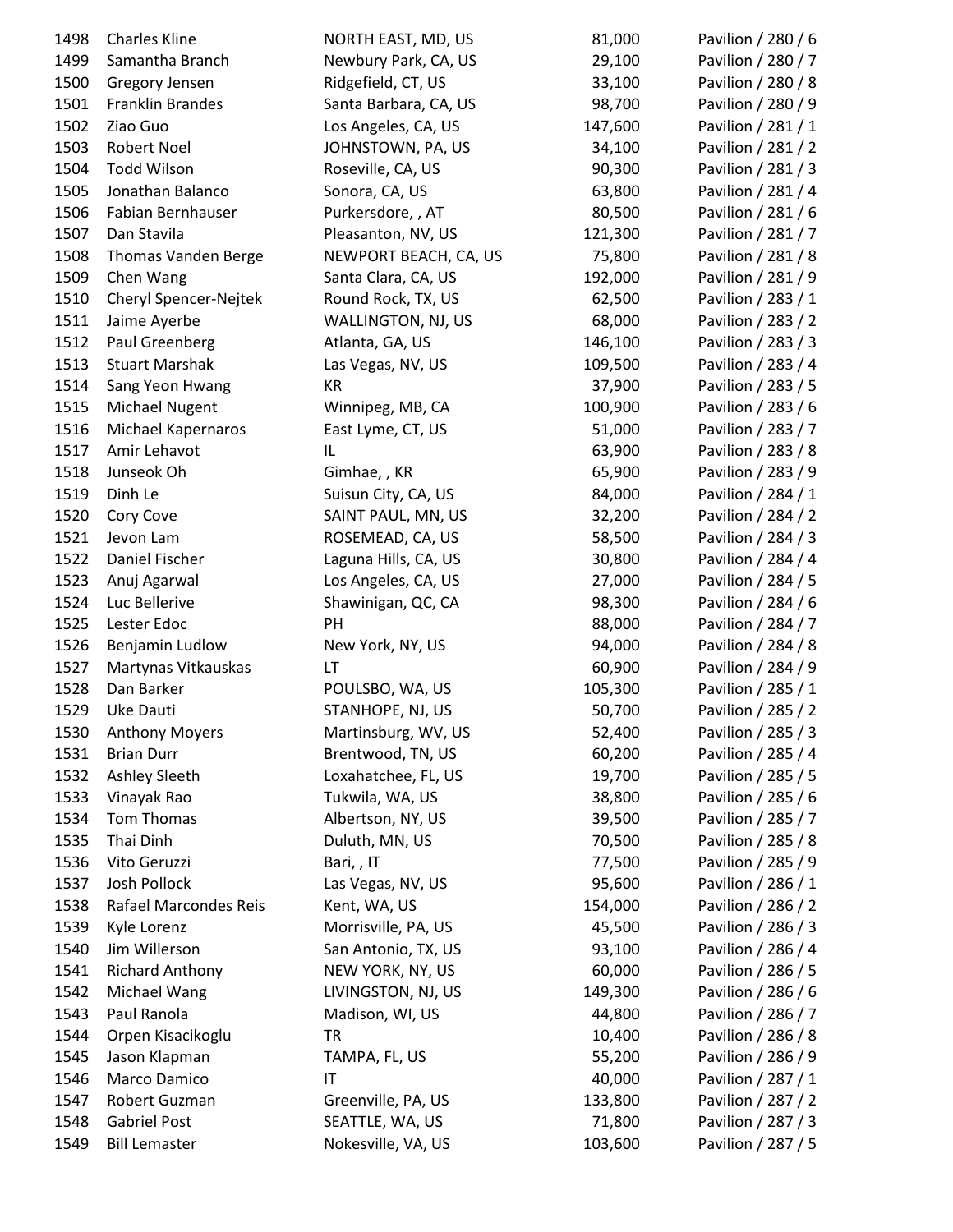| 1550 | Jeffrey Reardon             | Whitby, , CA               | 84,600  | Pavilion / 287 / 6 |
|------|-----------------------------|----------------------------|---------|--------------------|
| 1551 | Scott Baumstein             | NEW YORK, NY, US           | 134,300 | Pavilion / 287 / 7 |
| 1552 | Paulo Villena               | Valencia, ES               | 83,000  | Pavilion / 287 / 8 |
| 1553 | Thomas Eychenne             | <b>FR</b>                  | 25,600  | Pavilion / 287 / 9 |
| 1554 | Robert Belke                | Rolling Hills, CA, US      | 53,400  | Pavilion / 288 / 1 |
| 1555 | Joel Deutsch                | Plantation, FL, US         | 22,500  | Pavilion / 288 / 2 |
| 1556 | Dharmesh Patel              | Newburgh, IN, US           | 64,500  | Pavilion / 288 / 3 |
| 1557 | Dean Hutchison              | Glasgow, , GB              | 23,300  | Pavilion / 288 / 4 |
| 1558 | Ryan Goldenberg             | West Haven, CT, US         | 123,500 | Pavilion / 288 / 5 |
| 1559 | Ken Fishman                 | Lutz, FL, US               | 48,800  | Pavilion / 288 / 6 |
| 1560 | Juan Ramos                  | Brooklyn, NY, US           | 36,600  | Pavilion / 288 / 7 |
| 1561 | Andrew Robbins              | CINCINNATI, OH, US         | 70,600  | Pavilion / 288 / 8 |
| 1562 | Daniel Bland                | LONDON, GB                 | 30,700  | Pavilion / 288 / 9 |
| 1563 | Philip Beck                 | Las Vegas, NV, US          | 71,500  | Pavilion / 289 / 1 |
| 1564 | David Smith                 | Zionsville, IN, US         | 61,700  | Pavilion / 289 / 2 |
| 1565 | <b>Eric Pfenning</b>        | WESTMINSTER, CO, US        | 173,300 | Pavilion / 289 / 3 |
| 1566 | Kenneth Stacy               | BRISTOL, VA, US            | 56,700  | Pavilion / 289 / 4 |
| 1567 | Christopher Moon            | EAST LANSING, MI, US       | 70,400  | Pavilion / 289 / 5 |
| 1568 | Kenji Hamamoto              | Higashi Osaka, , JP        | 16,400  | Pavilion / 289 / 6 |
| 1569 | David Santucci              | Monroeville, PA, US        | 83,600  | Pavilion / 289 / 7 |
| 1570 | Florian Duta                | Birmingham, , GB           | 120,600 | Pavilion / 289 / 9 |
| 1571 | Andrew Yakubovich           | New York, NY, US           | 130,100 | Pavilion / 290 / 1 |
| 1572 | <b>Daniel Stanley</b>       | Costa Mesa, CA, US         | 51,100  | Pavilion / 290 / 2 |
| 1573 | <b>Steven Cartwright</b>    | Fillmore, NY, US           | 247,200 | Pavilion / 290 / 3 |
| 1574 | <b>Manuel Ruivo</b>         | Coimbra, PT                | 43,000  | Pavilion / 290 / 4 |
| 1575 | <b>Matthew Cosentino</b>    | Austin, TX, US             | 68,500  | Pavilion / 290 / 5 |
| 1576 | Jeremy Felicetti            | Niagara Falls, NY, US      | 39,800  | Pavilion / 290 / 6 |
| 1577 | Hyung Kim                   | Wilmette, IL, US           | 31,100  | Pavilion / 290 / 7 |
| 1578 | Atanas Kodinov              | Bailey Island, ME, US      | 24,900  | Pavilion / 290 / 8 |
| 1579 | <b>Bradley Smith</b>        | THORNHILL, ON, CA          | 12,000  | Pavilion / 290 / 9 |
| 1580 | Jordan Kelly                | RED DEER, AB, CA           | 41,600  | Pavilion / 291 / 1 |
| 1581 | Daniel Enright              | Dallas, TX, US             | 161,800 | Pavilion / 291 / 2 |
| 1582 | David Martin                | Milan, MI, US              | 84,600  | Pavilion / 291 / 3 |
| 1583 | Scott Lenter                | Coral Gables, FL, US       | 42,000  | Pavilion / 291 / 4 |
| 1584 | Dennis Nielsen              | Earlville, IL, US          | 35,000  | Pavilion / 291 / 5 |
| 1585 | Craig Schauer               | GRANADA HILLS, CA, US      | 106,000 | Pavilion / 291 / 6 |
| 1586 | Thanh Nguyen                | Frankfurt Germany, , DE    | 123,500 | Pavilion / 291 / 7 |
| 1587 | Yasuhiro Kubota             | JP                         | 126,600 | Brasilia / 291 / 8 |
|      |                             |                            | 40,600  | Pavilion / 291 / 9 |
| 1588 | David Enda                  | Las Vegas, NV, US          |         |                    |
| 1589 | Shaun Greer                 | Onl Signup-No City, FL, US | 47,900  | Pavilion / 292 / 1 |
| 1590 | Vladislav Mezheritsky       | Aventura, FL, US           | 55,000  | Pavilion / 292 / 2 |
| 1591 | <b>Filippos Stavrakis</b>   | FOREST HILL, MD, US        | 44,200  | Pavilion / 292 / 3 |
| 1592 | <b>Charles Alex Barton</b>  | Boston, MA, US             | 23,500  | Pavilion / 292 / 4 |
| 1593 | Jeanphilippe Goulet-Ratelle | St-Jerome, QC, CA          | 167,900 | Pavilion / 292 / 5 |
| 1594 | <b>Brian Tougias</b>        | Franklin, MA, US           | 92,000  | Pavilion / 292 / 6 |
| 1595 | John Krpan                  | BURLINGTON, ON, CA         | 95,000  | Pavilion / 292 / 7 |
| 1596 | Shyam Ravindran             | SUNNYVALE, CA, US          | 81,100  | Pavilion / 292 / 8 |
| 1597 | Michael Amato               | <b>BOCA RATON, FL, US</b>  | 59,800  | Pavilion / 292 / 9 |
| 1598 | Jaesung Lee                 | Onl Signup-No City, , KR   | 49,900  | Pavilion / 293 / 1 |
| 1599 | Lucian Camargo              | Brasil, , BR               | 22,300  | Pavilion / 293 / 2 |
| 1600 | Gary Floyd                  | Scottsdale, AZ, US         | 106,600 | Pavilion / 293 / 3 |
| 1601 | Matthew Godbey              | N HOLLYWOOD, CA, US        | 96,000  | Pavilion / 293 / 4 |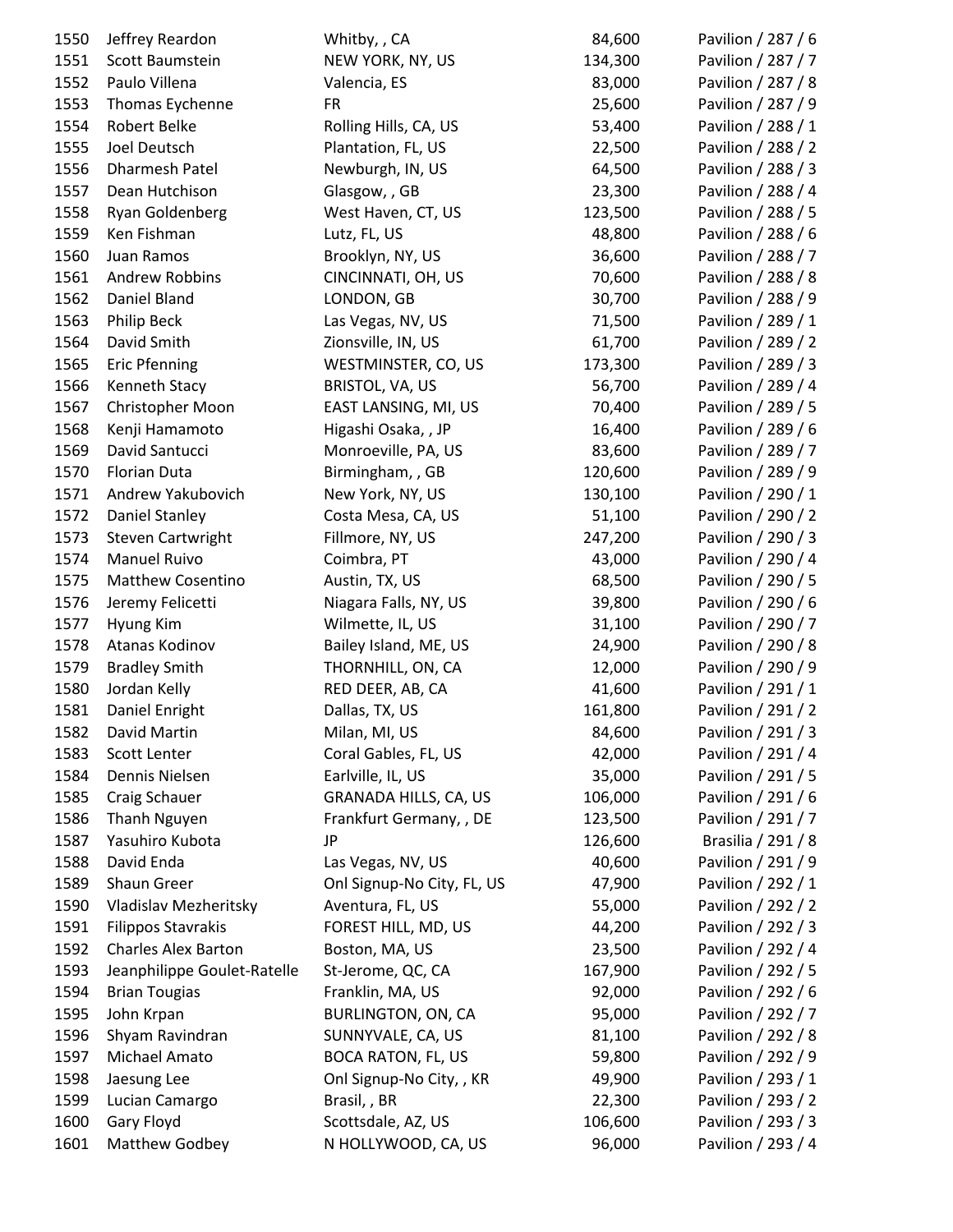| 1602 | Joseph Shoemaker            | Streamwood, IL, US    | 130,700 | Pavilion / 293 / 5 |
|------|-----------------------------|-----------------------|---------|--------------------|
| 1603 | <b>Julian Sacks</b>         | Ridgewood, NJ, US     | 94,900  | Pavilion / 293 / 6 |
| 1604 | Keith James                 | <b>US</b>             | 48,500  | Pavilion / 293 / 7 |
| 1605 | Joseph Weinberger           | Las Vegas, NV, US     | 100,900 | Pavilion / 293 / 8 |
| 1606 | Joseph Brumpacheco          | Caxias, , BR          | 103,100 | Pavilion / 293 / 9 |
| 1607 | Andrew Talbot               | SAN JOSE, CA, US      | 76,300  | Pavilion / 294 / 1 |
| 1608 | <b>Matthew Letzring</b>     | SOLDOTNA, AK, US      | 48,100  | Pavilion / 294 / 2 |
| 1609 | Derek Wolters               | CHANDLER, AZ, US      | 94,000  | Pavilion / 294 / 4 |
| 1610 | Keir Sullivan               | San Diego, CA, US     | 160,500 | Pavilion / 294 / 5 |
| 1611 | Derek Chang                 | Long Grove, IL, US    | 229,600 | Pavilion / 294 / 6 |
| 1612 | Eli Katzman                 | Boise, ID, US         | 45,100  | Pavilion / 294 / 7 |
| 1613 | Michael Baker               | ENGLEWOOD, NJ, US     | 50,100  | Pavilion / 294 / 8 |
| 1614 | Daniel Shiff                | Aventura, FL, US      | 71,100  | Pavilion / 294 / 9 |
| 1615 | Benjamin Luber              | CHICAGO, IL, US       | 100,500 | Pavilion / 295 / 1 |
| 1616 | Filippo Ragone              | New Orleans, LA, US   | 24,000  | Pavilion / 295 / 2 |
| 1617 | <b>Rick Marting</b>         | Las Vegas, NV, US     | 68,000  | Pavilion / 295 / 3 |
| 1618 | Junsheng Han                | Henderson, NV, US     | 71,500  | Pavilion / 295 / 4 |
| 1619 | Carroll Domangue            | HOUMA, LA, US         | 97,000  | Pavilion / 295 / 5 |
| 1620 | Jerry Yang                  | MADERA, CA, US        | 130,100 | Pavilion / 295 / 6 |
| 1621 | James Kasputis Jr.          | Rockford, IL, US      | 60,300  | Pavilion / 295 / 7 |
| 1622 | Qing Liu                    | Pasadena, CA, US      | 91,100  | Pavilion / 295 / 8 |
| 1623 | Gary Cheng                  | Toronto, ON, CA       | 76,300  | Pavilion / 296 / 1 |
| 1624 | Ramon Diaz                  | Evansville, IN, US    | 61,300  | Pavilion / 296 / 2 |
| 1625 | Christian Steindel          | SI                    | 19,700  | Pavilion / 296 / 3 |
| 1626 | Wayne Harmon                | PHOENIX, AZ, US       | 38,000  | Pavilion / 296 / 4 |
| 1627 | Jason Bigelow               | ST JOHNS, NL, CA      | 62,400  | Pavilion / 296 / 5 |
| 1628 | Erkut Yilmaz                | Fair Oaks, CA, US     | 101,700 | Pavilion / 296 / 6 |
| 1629 | Lawrence Kroch              | North York, ON, CA    | 142,800 | Pavilion / 296 / 9 |
| 1630 | <b>Bertrand Grospellier</b> | Melun,, FR            | 121,700 | Pavilion / 298 / 1 |
| 1631 | Orit Hadas                  | Sunnyvale, CA, US     | 55,200  | Pavilion / 298 / 2 |
| 1632 | Alen Patatanyan             | ENCINO, CA, US        | 53,000  | Pavilion / 298 / 3 |
| 1633 | Mark Tropp                  | Holmdel, NJ, US       | 112,000 | Pavilion / 298 / 4 |
| 1634 | Artem Maksimov              | Krasnoyarsk, , RU     | 90,200  | Pavilion / 298 / 6 |
| 1635 | Michael Banducci            | TRAVERSE CITY, MI, US | 57,400  | Pavilion / 298 / 7 |
| 1636 | Stephen Le Peau             | DENVER, CO, US        | 35,100  | Pavilion / 298 / 8 |
| 1637 | Kosaku Akashi               | Tokyo,, JP            | 133,900 | Pavilion / 298 / 9 |
| 1638 | Sean Mehan                  | Fridley, MN, US       | 145,200 | Pavilion / 299 / 1 |
| 1639 | Gabriel Sack                | LAS VEGAS, NV, US     | 75,400  | Pavilion / 299 / 2 |
| 1640 | Jordan Pailha               | Paris,, FR            | 76,600  | Pavilion / 299 / 3 |
| 1641 | Mike Vanier                 | LINCOLN, NE, US       | 157,000 | Pavilion / 299 / 5 |
| 1642 | Joshua Jackson              | Torrance, CA, US      | 103,500 | Pavilion / 299 / 6 |
| 1643 | Skylar Hawker               | Sandy, US             | 30,400  | Pavilion / 299 / 7 |
| 1644 | James Anderson              | DALLAS, TX, US        | 121,200 | Pavilion / 299 / 8 |
| 1645 | Daniel Rohde                | NEW YORK, NY, US      | 53,600  | Pavilion / 299 / 9 |
| 1646 | <b>Robert Campbell</b>      | Melbourne, AU         | 109,300 | Pavilion / 300 / 2 |
| 1647 | Yevgeniy Timoshenko         | SEATTLE, WA, US       | 194,800 | Pavilion / 300 / 3 |
| 1648 | Gabi Livshitz               | Ashdod, , IL          | 74,000  | Pavilion / 300 / 4 |
| 1649 | Robert Warstler             | Carmel, IN, US        | 65,100  | Pavilion / 300 / 5 |
| 1650 | William Hill                | SILVER SPRING, MD, US | 11,500  | Pavilion / 300 / 6 |
| 1651 | DID NOT REPORT 18           | US                    | 53,800  | Pavilion / 300 / 7 |
| 1652 | Daniel Wagner               | West Seneca, NY, US   | 120,400 | Pavilion / 300 / 8 |
| 1653 | Nilesh Choudhary            | Charlotte, NC, US     | 55,900  | Pavilion / 300 / 9 |
|      |                             |                       |         |                    |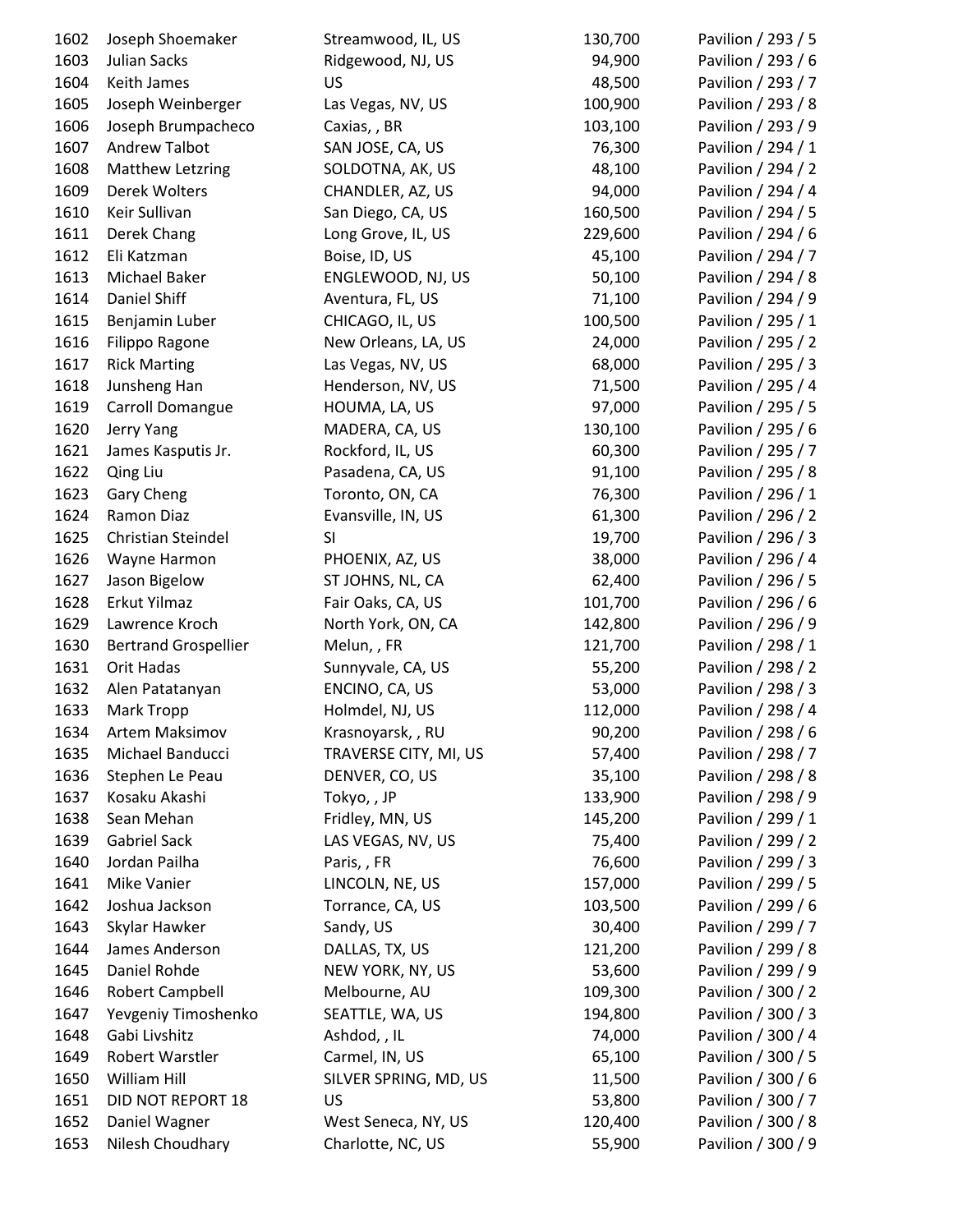| 1654         | Gary Gelman                        | Brooklyn, NY, US           | 101,900 | Pavilion / 301 / 1 |
|--------------|------------------------------------|----------------------------|---------|--------------------|
| 1655         | <b>Tyler Rueger</b>                | New Hartford, NY, US       | 82,500  | Pavilion / 301 / 2 |
| 1656         | Andrew Wilmot                      | Richardson, TX, US         | 39,500  | Pavilion / 301 / 3 |
| 1657         | Josiah Godbey                      | Indianapolis, IN, US       | 140,800 | Pavilion / 301 / 4 |
| 1658         | <b>Brian Stonoff</b>               | SCOTTSDALE, AZ, US         | 96,700  | Pavilion / 301 / 5 |
| 1659         | Thomas Butler                      | Cumberland, RI, US         | 135,500 | Pavilion / 301 / 6 |
| 1660         | Charles Michna                     | LAS VEGAS, NV, US          | 45,300  | Pavilion / 301 / 7 |
| 1661         | Jesus Martinez                     | San Antonio, TX, US        | 85,200  | Pavilion / 301 / 8 |
| 1662         | Carly Gorman                       | Chicago, IL, US            | 35,600  | Pavilion / 301 / 9 |
| 1663         | Andre Butler                       | HAMMOND, IN, US            | 146,600 | Pavilion / 302 / 1 |
| 1664         | Viken Artinian                     | Montreal, QC, CA           | 95,700  | Pavilion / 302 / 2 |
| 1665         | Hanna Khalaf                       | Woodside, CA, US           | 79,000  | Pavilion / 302 / 3 |
| 1666         | Shahriar Fahim                     | REDMOND, WA, US            | 72,500  | Pavilion / 302 / 4 |
| 1667         | <b>Timothy Flattery</b>            | Newbury Park, CA, US       | 73,600  | Pavilion / 302 / 5 |
| 1668         | Salko Imsirovic                    | Las Vegas, NV, US          | 57,500  | Pavilion / 302 / 6 |
| 1669         | Matthew Lung                       | Corona, CA, US             | 39,400  | Pavilion / 302 / 7 |
| 1670         | Erikas Laugzemys                   | Vilnius, , LT              | 11,600  | Pavilion / 302 / 8 |
| 1671         | <b>Brian McDaniel</b>              | CHICAGO, IL, US            | 68,600  | Pavilion / 302 / 9 |
| 1672         | Yehoshua Saadon                    | Beer Sheva, , IL           | 113,300 | Pavilion / 303 / 1 |
| 1673         | Ryan Awwad                         | Ann Arbor, MI, US          | 95,400  | Pavilion / 303 / 3 |
| 1674         | Lionel Saban                       | AR                         | 92,000  | Pavilion / 303 / 4 |
| 1675         | Griff Woodman                      | WOODLAND, MI, US           | 91,100  | Pavilion / 303 / 5 |
| 1676         | Olivier Chaume                     | San Francisco, CA, US      | 77,000  | Pavilion / 303 / 6 |
| 1677         | <b>Brett Bader</b>                 | Jericho, NY, US            | 111,900 | Pavilion / 303 / 7 |
| 1678         | Robert Bob Barber                  | Clearwater Beach, FL, US   | 50,200  | Pavilion / 303 / 8 |
| 1679         | David Szafarz                      | ANDOVER, MA, US            | 127,600 | Pavilion / 303 / 9 |
| 1680         | Ivin Arquiza                       | Vallejo, CA, US            | 95,200  | Pavilion / 304 / 1 |
| 1681         | <b>Roland Rokita</b>               | AT                         | 66,600  | Pavilion / 304 / 2 |
| 1682         | Chang Liu                          | Onl Signup-No City, CA, US | 196,500 | Pavilion / 304 / 3 |
| 1683         | Daniel Babb                        | Lillington, NC, US         | 93,400  | Pavilion / 304 / 4 |
| 1684         | <b>Robert Slezak</b>               | OMAHA, NE, US              | 143,600 | Pavilion / 304 / 5 |
| 1685         | Christopher Lindner                | Austin, TX, US             | 70,000  | Pavilion / 304 / 6 |
| 1686         | Drew Geiger                        | Northampton, PA, US        | 54,100  | Pavilion / 304 / 7 |
| 1687         | Haixia Zhang                       | LOS GATOS, CA, US          | 79,100  | Pavilion / 304 / 8 |
| 1688         | Michael McNeil                     | WHEELING, WV, US           | 122,000 | Pavilion / 304 / 9 |
| 1689         | Irfan Siddiqui                     | Davenport, FL, US          | 72,600  | Pavilion / 306 / 6 |
| 1690         | Stephen Miller                     | KENNETT SQUARE, PA, US     | 112,800 | Pavilion / 307 / 2 |
| 1691         | Mike Ferguson                      | Orinda, CA, US             | 88,400  | Pavilion / 307 / 3 |
| 1692         | Jorden Helstern                    | Chicago, IL, US            | 55,300  | Pavilion / 307 / 4 |
| 1693         | Marco Guerreiro                    | CA                         | 32,800  | Pavilion / 307 / 7 |
| 1694         | Christopher Hovey                  | Omaha, NE, US              | 89,900  | Pavilion / 308 / 1 |
| 1695         | Dylan Herrmann                     | Northridge, CA, US         | 67,400  | Pavilion / 308 / 5 |
| 1696         | Kevin Rabichow                     | CHICAGO, IL, US            | 19,100  | Pavilion / 308 / 6 |
| 1697         | Antoine Sankari                    | Quebec, QC, CA             | 141,000 | Pavilion / 308 / 9 |
| 1698         | David Feldman                      | GOLDEN, CO, US             | 133,400 | Pavilion / 309 / 1 |
| 1699         | Mihai Manole                       | BUCHAREST, , RO            | 78,200  | Pavilion / 309 / 2 |
|              |                                    |                            |         |                    |
| 1700<br>1701 | Karim Lehoussine<br>Andres Benitez | <b>FR</b>                  | 76,600  | Pavilion / 309 / 7 |
|              | Fares Santana                      | Olden Mass, MA, US         | 30,700  | Pavilion / 310 / 1 |
| 1702         | Alexandre Vuilleumier              | Anthem, AZ, US             | 137,000 | Pavilion / 310 / 6 |
| 1703<br>1704 |                                    | GB                         | 88,700  | Pavilion / 310 / 7 |
|              | Sandeep Pulusani                   | Los Angeles, CA, US        | 72,000  | Pavilion / 311 / 3 |
| 1705         | <b>Brandon Cashwell</b>            | WINTERVILLE, NC, US        | 77,900  | Pavilion / 312 / 6 |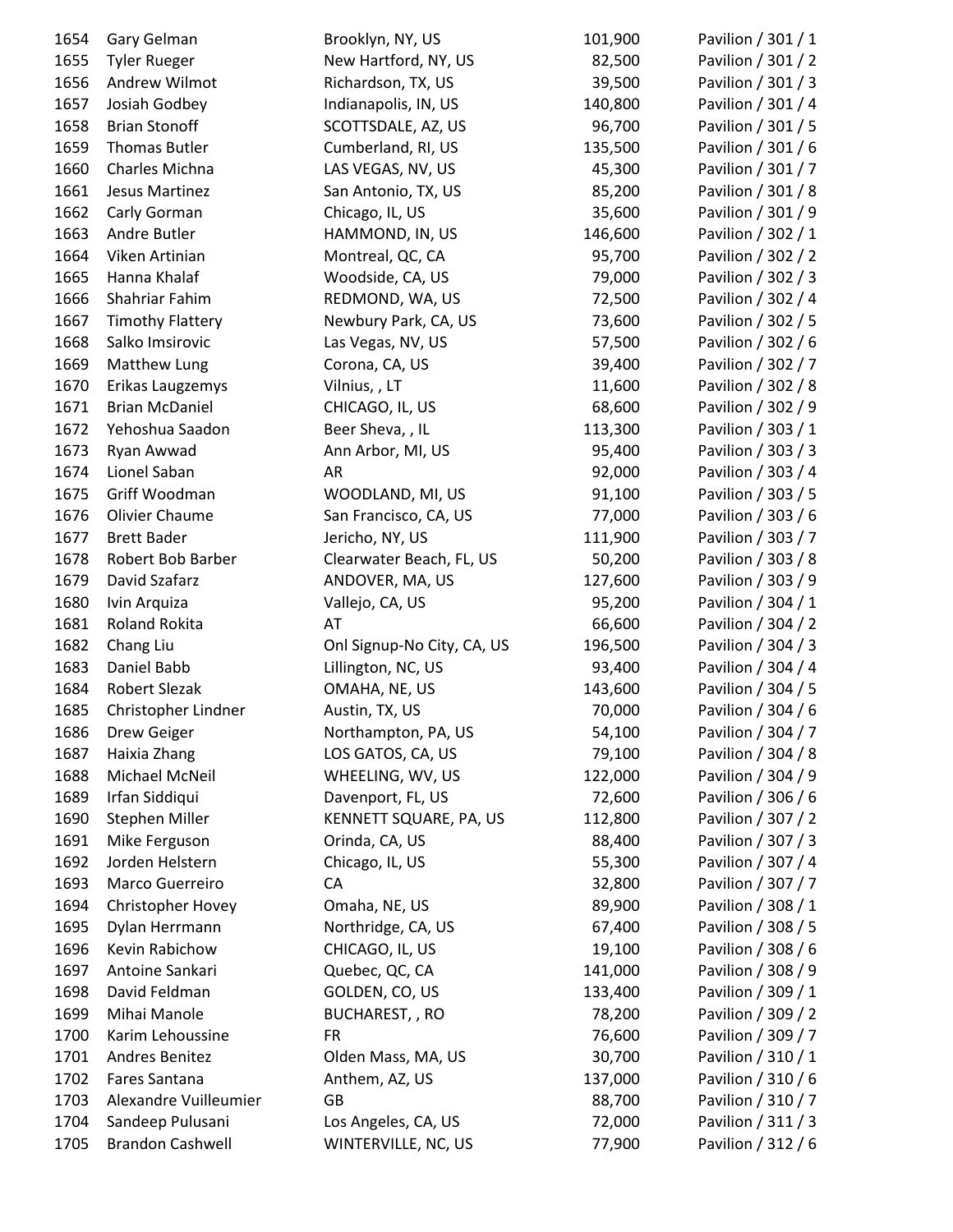| 1706 | Justin Belforti       | Medway, MA, US             | 78,500       | Pavilion / 312 / 7 |
|------|-----------------------|----------------------------|--------------|--------------------|
| 1707 | Julian Pineda         | Medellin, , CO             | 115,200      | Pavilion / 312 / 9 |
| 1708 | Fabian Gumz           | DE                         | 151,800      | Pavilion / 313 / 1 |
| 1709 | Michael Blomstrand    | CHICAGO, IL, US            | 121,000      | Pavilion / 313 / 2 |
| 1710 | Matthew Ernst         | Lexington, KY, US          | 97,500       | Pavilion / 313 / 6 |
| 1711 | Scott Massimiano      | Lahaina, HI, US            | 59,000       | Pavilion / 313 / 8 |
| 1712 | Ronald Mcclellan      | Frederick, MD, US          | 58,300       | Pavilion / 313 / 9 |
| 1713 | Jason Wong            | Bovrbemouth, , GB          | 39,200       | Pavilion / 314 / 3 |
| 1714 | Nicholas Cushman      | SAGINAW, MI, US            | 119,400      | Pavilion / 314 / 8 |
| 1715 | Jaime Cervantes       | Vancouver, WA, US          | 198,800      | Pavilion / 315 / 1 |
| 1716 | DID NOT REPORT 14     | <b>US</b>                  | $\mathbf{1}$ | Pavilion / 315 / 3 |
| 1717 | David Moll            | SAO PAULO, NY, US          | 42,900       | Pavilion / 315 / 4 |
| 1718 | Jose Montes           | BRONX, NY, US              | 72,600       | Pavilion / 315 / 5 |
| 1719 | Michael Figler        | Onl Signup-No City, NY, US | 30,800       | Pavilion / 315 / 7 |
| 1720 | John Zentner          | Las Vegas, NV, US          | 59,500       | Pavilion / 316 / 5 |
| 1721 | Greg Himmelbrand      | QUEENS, NY, US             | 39,400       | Pavilion / 316 / 8 |
| 1722 | Stephen Ekin          | VERO BEACH, FL, US         | 40,300       | Pavilion / 317 / 1 |
| 1723 | Clayton Adams         | Crestview, FL, US          | 87,700       | Pavilion / 317 / 7 |
| 1724 | Victor Crisostomo     | Encino, CA, US             | 60,400       | Pavilion / 318 / 2 |
| 1725 | Joseph Issa           | Onl Signup-No City, FL, US | 62,900       | Pavilion / 319 / 2 |
| 1726 | William Cyr           | Boston, MA, US             | 121,300      | Pavilion / 319 / 3 |
| 1727 | Ryan Roeder           | MISSOULA, MT, US           | 65,400       | Pavilion / 319 / 5 |
| 1728 | Faraz Iqbal           | Karachi Pakistan, , PK     | 23,700       | Pavilion / 320 / 3 |
| 1729 | Christopher Paolino   | Onl Signup-No City, CT, US | 122,700      | Pavilion / 320 / 7 |
| 1730 | Guillermo Bella       | Honolulu, HI, US           | 137,300      | Pavilion / 320 / 9 |
| 1731 | Jungsoo Bin           | Seoul, KR                  | 80,900       | Pavilion / 321 / 2 |
| 1732 | Pablo Joaquin Melogno | Punta Del Este, UY         | 95,500       | Pavilion / 321 / 5 |
| 1733 | Lawrence Ma           | Rowland Heights, CA, US    | 145,000      | Pavilion / 321 / 6 |
| 1734 | Kathy Liebert         | LAS VEGAS, NV, US          | 97,300       | Pavilion / 321 / 8 |
| 1735 | Nick Schwarmann       | ORLANDO, FL, US            | 70,900       | Pavilion / 321 / 9 |
| 1736 | Anatolii Zyrin        | Lesnoy Gorodok, , RU       | 197,200      | Pavilion / 322 / 1 |
| 1737 | Masashi Fujiike       | Onl Signup-No City, , JP   | 151,700      | Pavilion / 322 / 5 |
| 1738 | Carl Smith            | Rancho Mirage, CA, US      | 53,100       | Pavilion / 322 / 6 |
| 1739 | Atanas Kavrakov       | Plovdiv, , BG              | 23,500       | Pavilion / 322 / 7 |
| 1740 | Ron McMillen          | CAMBRIDGE, IA, US          | 33,100       | Pavilion / 323 / 6 |
| 1741 | Dimitri Joubert       | Amsterdam, , FR            | 63,600       | Pavilion / 323 / 9 |
| 1742 | Alan Sternberg        | NORTH BELLMORE, NY, US     | 8,700        | Pavilion / 324 / 2 |
| 1743 | <b>Barry Zarb</b>     | Bethany, CT, US            | 37,000       | Pavilion / 324 / 3 |
| 1744 | Kenneth Hicks         | Cincinnati, OH, US         | 69,200       | Pavilion / 325 / 1 |
| 1745 | Bryan Brozman         | Charleston, SC, US         | 130,800      | Pavilion / 325 / 5 |
| 1746 | Chris Bach            | LAS VEGAS, NV, US          | 70,800       | Pavilion / 325 / 6 |
| 1747 | Jerry Ferrantino      | Brooklyn, NY, US           | 41,900       | Pavilion / 326 / 2 |
| 1748 | <b>Blaine Neufeld</b> | Surrey, BC, CA             | 67,000       | Pavilion / 326 / 3 |
| 1749 | Jacqueline Burkhart   | Boring, OR, US             | 54,900       | Pavilion / 326 / 5 |
| 1750 | Deanna Cromly         | Sylvania, OH, US           | 61,300       | Pavilion / 326 / 6 |
| 1751 | Kitty Kuo             | TAIPEI,, TW                | 57,600       | Pavilion / 327 / 3 |
| 1752 | Yohwan Lim            | Gim Po City, KR            | 159,400      | Pavilion / 328 / 1 |
| 1753 | Parminder Kumar       | Bellingham, WA, US         | 113,500      | Pavilion / 328 / 6 |
| 1754 | Eli Berg              | NEWTONVILLE, MA, US        | 42,600       | Pavilion / 328 / 7 |
| 1755 | Matt Berkey           | Las Vegas, NV, US          | 179,800      | Pavilion / 328 / 8 |
| 1756 | Nghia Le              | SHAKOPEE, MN, US           | 17,500       | Pavilion / 328 / 9 |
| 1757 | Joel Worcester        | Parkville, MO, US          | 116,200      | Pavilion / 329 / 1 |
|      |                       |                            |              |                    |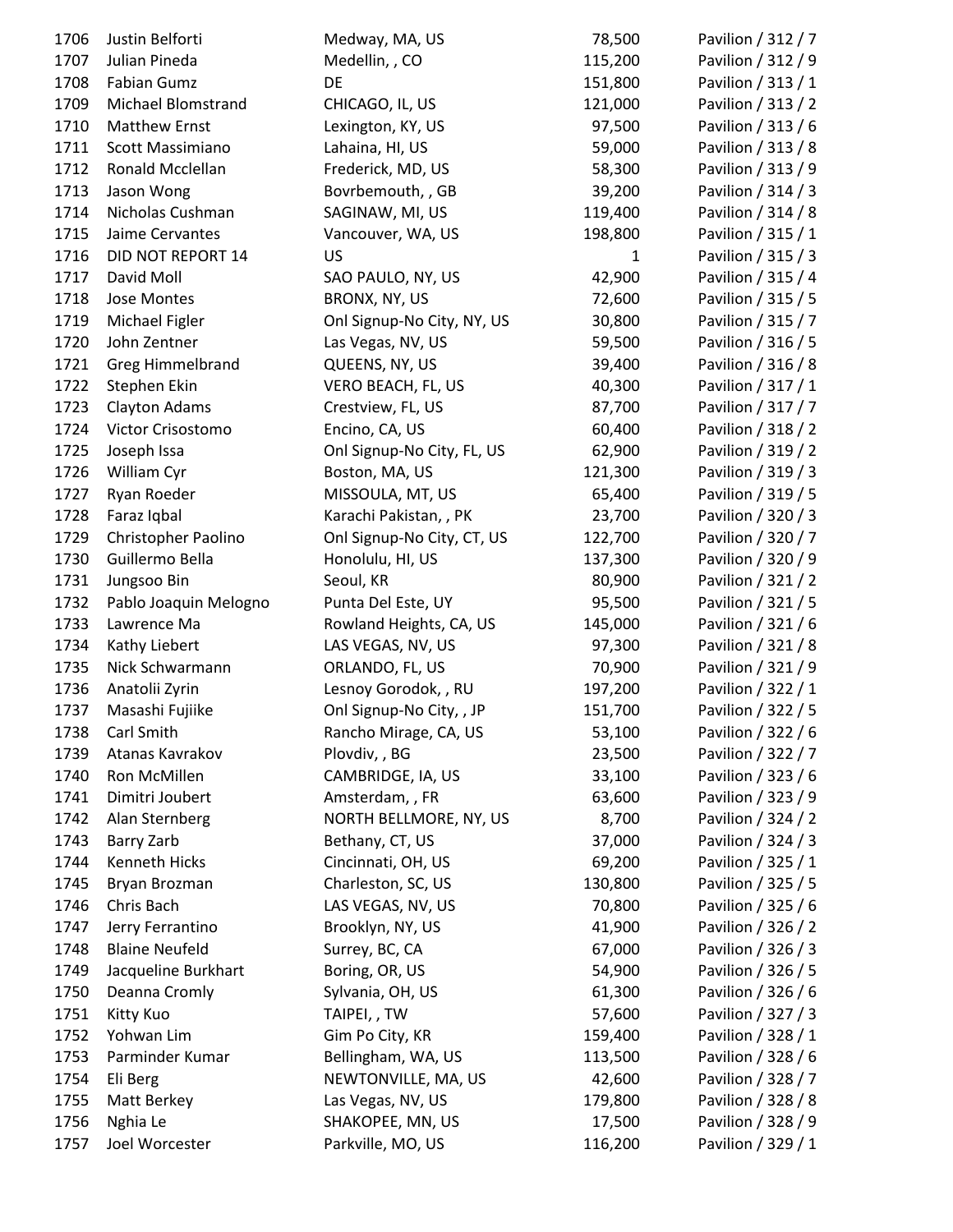| 1758 | Benjamin Steinwachs        | Columbus, GA, US         | 25,600  | Pavilion / 329 / 2 |
|------|----------------------------|--------------------------|---------|--------------------|
| 1759 | Michael Schwartz           | Las Vegas, NV, US        | 87,500  | Pavilion / 329 / 3 |
| 1760 | Nate Silver                | <b>BROOKLYN, NY, US</b>  | 166,300 | Pavilion / 329 / 7 |
| 1761 | <b>Timothy Garles</b>      | Windsor Heights, IA, US  | 122,900 | Pavilion / 330 / 2 |
| 1762 | Zohaib Butt                | North Babylon, NY, US    | 52,600  | Pavilion / 330 / 3 |
| 1763 | Patrick Salo               | Farmington Hills, MI, US | 66,100  | Pavilion / 330 / 5 |
| 1764 | <b>Thatcher Glode</b>      | Denver, CO, US           | 19,300  | Pavilion / 331 / 6 |
| 1765 | Carl Guerreri              | Manassas, VA, US         | 45,100  | Pavilion / 332 / 1 |
| 1766 | Joel Casper                | CHICAGO, IL, US          | 149,100 | Pavilion / 332 / 2 |
| 1767 | <b>Byungjin Kang</b>       | Seoul, , KR              | 77,300  | Pavilion / 332 / 6 |
| 1768 | <b>Frank Evans</b>         | Prospect Park, PA, US    | 88,700  | Pavilion / 332 / 7 |
| 1769 | <b>Terry Wolford</b>       | Ozark, MO, US            | 25,400  | Pavilion / 332 / 8 |
| 1770 | Renan Bruschi              | <b>BR</b>                | 32,400  | Pavilion / 333 / 2 |
| 1771 | William Brock              | Pelham, AL, US           | 23,600  | Pavilion / 333 / 4 |
| 1772 | Michael Ticsay             | PLAINFIELD, IL, US       | 28,500  | Pavilion / 333 / 7 |
| 1773 | <b>Anthony Marsico</b>     | BLOOMINGDALE, IL, US     | 72,400  | Pavilion / 333 / 9 |
| 1774 | <b>Edward Pak</b>          | Laurel, MD, US           | 169,700 | Pavilion / 334 / 2 |
| 1775 | Seun Oluwole               | London, , GB             | 54,800  | Pavilion / 334 / 3 |
| 1776 | Darren Grant               | TORONTO, ON, CA          | 80,700  | Pavilion / 334 / 6 |
| 1777 | <b>Frederic Harvey</b>     | Gatineau, QC, CA         | 52,800  | Pavilion / 334 / 8 |
| 1778 | Nicholas Amicucci          | Allentown, PA, US        | 77,900  | Pavilion / 334 / 9 |
| 1779 | David Levi                 | LAS VEGAS, NV, US        | 68,700  | Pavilion / 335 / 1 |
| 1780 | Joseph Young               | Frisco, TX, US           | 30,800  | Pavilion / 335 / 3 |
| 1781 | Chuanhao Zhang             | Corona, CA, US           | 42,700  | Pavilion / 335 / 7 |
| 1782 | Krzysztof Bernat           | VERNON HILLS, IL, US     | 67,000  | Pavilion / 335 / 9 |
| 1783 | John Allan Hinds           | Fort Lee, NJ, US         | 55,700  | Pavilion / 336 / 2 |
| 1784 | Daniel Tafur               | Albemarle, , ES          | 77,500  | Pavilion / 336 / 3 |
| 1785 | Kevin Tsao                 | FOREST HILLS, NY, US     | 30,800  | Pavilion / 336 / 6 |
| 1786 | Stefan Schillhabel         | Duesseldorf, , DE        | 46,300  | Pavilion / 336 / 7 |
| 1787 | <b>Benjamin Scrogins</b>   | Neptune Beach, FL, US    | 98,000  | Pavilion / 337 / 1 |
| 1788 | Beka Iordanishvili         | UA                       | 34,400  | Pavilion / 337 / 4 |
| 1789 | Jason Deutsch              | STATEN ISLAND, NY, US    | 54,200  | Pavilion / 337 / 5 |
| 1790 | Jake Balsiger              | TEMPE, AZ, US            | 87,800  | Pavilion / 337 / 7 |
| 1791 | Jordan Handrich            | SAINT CLOUD, MN, US      | 88,500  | Pavilion / 337 / 8 |
| 1792 | Camille Brown              | Riverside, CA, US        | 70,900  | Pavilion / 338 / 7 |
| 1793 | Orly Yavin                 | Monee, IL, US            | 57,200  | Pavilion / 339 / 1 |
| 1794 | <b>Stanley Lee</b>         | Las Vegas, NV, US        | 90,200  | Pavilion / 339 / 5 |
| 1795 | Matthew Mich               | Oskaloosa, IA, US        | 52,400  | Pavilion / 340 / 2 |
| 1796 | Slaven Popov               | VARNA, , BG              | 95,200  | Pavilion / 340 / 4 |
| 1797 | Venkat Dudi                | Fremont, CA, US          | 58,900  | Pavilion / 341 / 1 |
| 1798 | <b>Matthew Vannortwick</b> | Saginaw, MI, US          | 103,200 | Pavilion / 341 / 4 |
| 1799 | Jin Kim                    | Bellevue, WA, US         | 69,400  | Pavilion / 341 / 7 |
| 1800 | Metin Aksoy                | Brooklyn, NY, US         | 53,800  | Pavilion / 341 / 9 |
| 1801 | Daniel Jones               | Las Vegas, NV, US        | 73,900  | Pavilion / 342 / 5 |
| 1802 | Jose Mendez                | Austin, TX, US           | 23,900  | Pavilion / 342 / 7 |
| 1803 | Jan-Peter Jachtmann        | Roggenkamp, , DE         | 36,500  | Pavilion / 343 / 2 |
| 1804 | Anuj Kwatra                | Girard, OH, US           | 77,800  | Pavilion / 343 / 3 |
| 1805 | Robert Mather              | Redding, CA, US          | 73,200  | Pavilion / 343 / 5 |
| 1806 | Rubin Chappell (CA)        | Downey, CA, US           | 45,100  | Pavilion / 343 / 9 |
| 1807 | Yosuke Kuroda              | Yoskohama, , JP          | 31,700  | Pavilion / 344 / 2 |
| 1808 | Alexander Lampropoulos     | Ipswich, MA, US          | 70,300  | Pavilion / 344 / 8 |
| 1809 | Justin Nguyen              | Stockton, NV, US         | 63,500  | Pavilion / 345 / 4 |
|      |                            |                          |         |                    |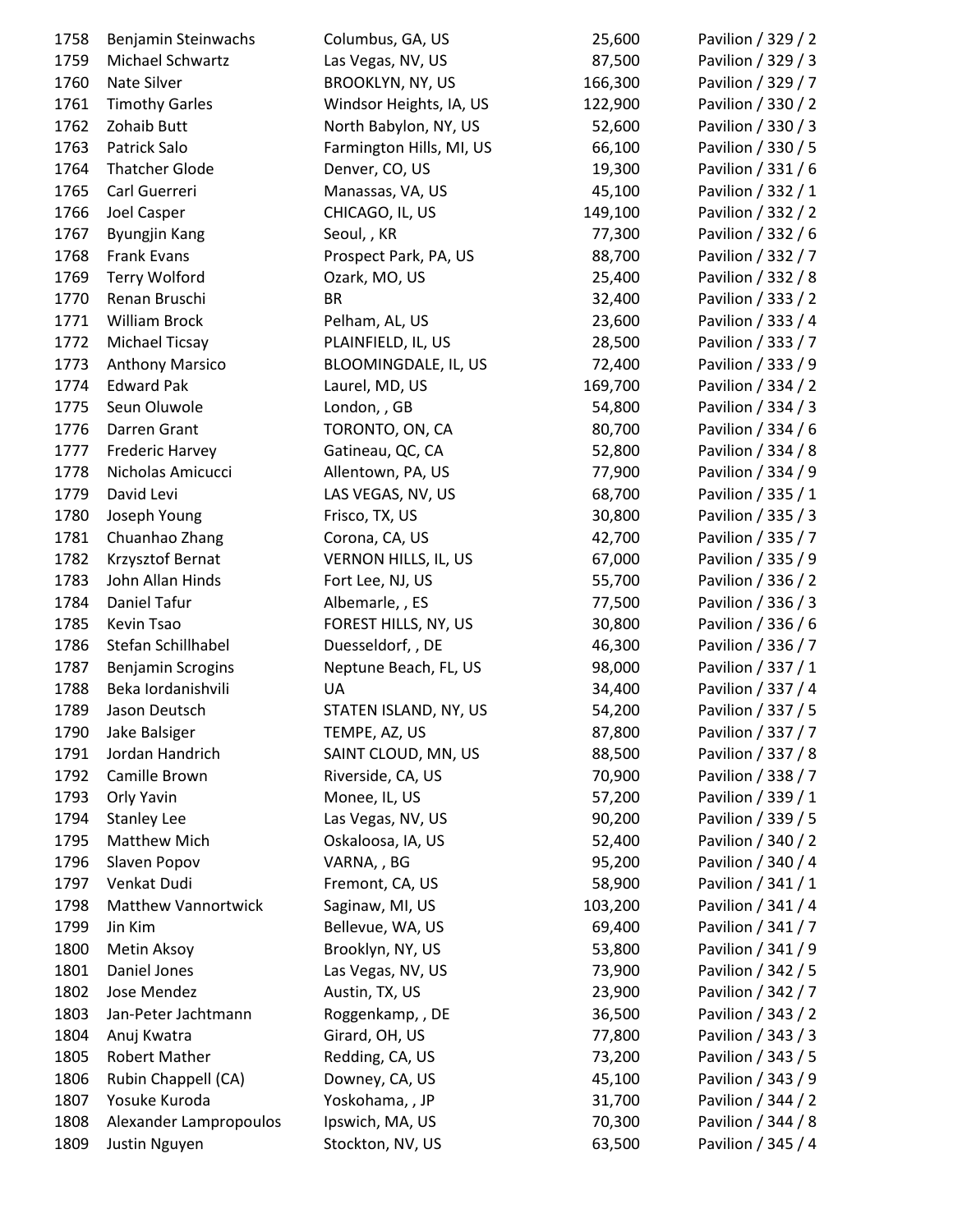| 1810 | Michael Rosnick        | Southport, CT, US        | 40,200  | Pavilion / 345 / 5 |
|------|------------------------|--------------------------|---------|--------------------|
| 1811 | Saya Ono               | Cerritos, CA, US         | 140,400 | Pavilion / 345 / 8 |
| 1812 | Justin Saliba          | Las Vegas, NV, US        | 36,700  | Pavilion / 701 / 1 |
| 1813 | Ana Freitas            | <b>BR</b>                | 129,300 | Pavilion / 701 / 2 |
| 1814 | Luis Manzo             | Bronx, NY, US            | 71,100  | Pavilion / 701 / 3 |
| 1815 | Leo Nash               | Killarney, IE            | 169,300 | Pavilion / 701 / 4 |
| 1816 | Stephen Williams       | Manchester, NH, US       | 89,900  | Pavilion / 701 / 5 |
| 1817 | Clifford Jacobson      | Henderson, NV, US        | 61,800  | Pavilion / 701 / 6 |
| 1818 | Josh King              | Austin, TX, US           | 41,300  | Pavilion / 701 / 7 |
| 1819 | Jeffrey Stellwagon     | Mohrsville, PA, US       | 27,200  | Pavilion / 701 / 9 |
| 1820 | Ran Ilani              | Herzliya, , IL           | 94,000  | Pavilion / 702 / 1 |
| 1821 | Benjamin Diebold       | Mt. Pleasant, SC, US     | 45,700  | Pavilion / 702 / 3 |
| 1822 | Marcus Stein           | Pembroke Pines, FL, US   | 37,600  | Pavilion / 702 / 4 |
| 1823 | So Konishi             | Tokyo,, JP               | 144,900 | Pavilion / 702 / 5 |
| 1824 | Tatsuya Nishikawa      | Tokyo,, JP               | 128,000 | Pavilion / 702 / 6 |
| 1825 | Preston McEwen         | Murfreesboro, TN, US     | 130,300 | Pavilion / 702 / 7 |
| 1826 | Tai Tran               | Richmond, CA, US         | 26,500  | Pavilion / 702 / 8 |
| 1827 | Jonathan Magal         | Alamo, CA, US            | 96,500  | Pavilion / 702 / 9 |
| 1828 | Kane Kalas             | Philadelphia, PA, US     | 23,600  | Pavilion / 703 / 1 |
| 1829 | <b>Colton Blomberg</b> | Tempe, AZ, US            | 44,400  | Pavilion / 703 / 2 |
| 1830 | Ken Packer             | FAYETTEVILLE, NC, US     | 70,900  | Pavilion / 703 / 3 |
| 1831 | Joseph Rogers          | Oxford, MS, US           | 140,900 | Pavilion / 703 / 4 |
| 1832 | Nicholas Lepore        | MONROE, NJ, US           | 128,200 | Pavilion / 703 / 5 |
| 1833 | <b>Ugur Secilmis</b>   | Istanbul, , TC           | 260,000 | Pavilion / 703 / 6 |
| 1834 | <b>Rick Whitesell</b>  | Vancouver, WA, US        | 54,600  | Pavilion / 703 / 7 |
| 1835 | Steven Snyder          | Huntersville, NC, US     | 159,300 | Pavilion / 703 / 8 |
| 1836 | Aleksandras Rusinovas  | LT                       | 37,100  | Pavilion / 703 / 9 |
| 1837 | James Penning          | SAN JOSE, CA, US         | 11,800  | Pavilion / 704 / 1 |
| 1838 | Aaron Frei             | Longmont, CO, US         | 64,200  | Pavilion / 704 / 2 |
| 1839 | <b>Travis Herzing</b>  | SAINT MARYS, PA, US      | 92,300  | Pavilion / 704 / 3 |
| 1840 | Camillo Baggiani       | Sao Paulo, , BR          | 38,700  | Pavilion / 704 / 4 |
| 1841 | <b>Vincent Huang</b>   | Sydney, , AT             | 22,000  | Pavilion / 704 / 5 |
| 1842 | Charles Sylvestre      | Saint-Laurent, QC, CA    | 92,600  | Pavilion / 704 / 6 |
| 1843 | Jeffery Taylor         | Saint Paul, MN, US       | 97,700  | Pavilion / 704 / 7 |
| 1844 | <b>Tom Gottlieb</b>    | Tel Aviv,, IL            | 22,100  | Pavilion / 704 / 8 |
| 1845 | Anthony Newman         | <b>BROOKLYN, NY, US</b>  | 63,600  | Pavilion / 704 / 9 |
| 1846 | Mike Parisi            | WOOD DALE, IL, US        | 75,000  | Pavilion / 705 / 1 |
| 1847 | Matthew Shaw           | Calgary, , CA            | 162,500 | Pavilion / 705 / 2 |
| 1848 | Peter Ferderber        | SARASOTA, FL, US         | 42,500  | Pavilion / 705 / 3 |
| 1849 | Jonathan Pransky       | Swampscott, MA, US       | 104,300 | Pavilion / 705 / 4 |
| 1850 | <b>Scott Adams</b>     | Rosendale, MO, US        | 167,600 | Pavilion / 705 / 5 |
| 1851 | Jacob Wilson           | McKinney, TX, US         | 70,100  | Pavilion / 705 / 6 |
| 1852 | David Graham           | St Marys, , CA           | 101,200 | Pavilion / 705 / 7 |
| 1853 | Robert Nguyen          | NEW YORK, NY, US         | 48,300  | Pavilion / 705 / 8 |
| 1854 | Mason Hinkle           | KANSAS CITY, MO, US      | 63,500  | Pavilion / 705 / 9 |
| 1855 | Michael Hamm           | San Diego, CA, US        | 117,000 | Pavilion / 706 / 1 |
| 1856 | Sean Mcnulty           | Toronto, ON, CA          | 62,800  | Pavilion / 706 / 2 |
| 1857 | Leo Mitchell           | Sterling Hts, MI, US     | 53,000  | Pavilion / 706 / 3 |
| 1858 | Omar Saeed             | NEW YORK, NY, US         | 92,000  | Pavilion / 706 / 4 |
| 1859 | Daniel Marx            | Breckenridge, CO, US     | 117,400 | Pavilion / 706 / 5 |
| 1860 | David Macleod          | Huntington Beach, CA, US | 117,700 | Pavilion / 706 / 6 |
| 1861 | <b>Kou Vang</b>        | Brooklyn Park, MN, US    | 102,300 | Pavilion / 706 / 7 |
|      |                        |                          |         |                    |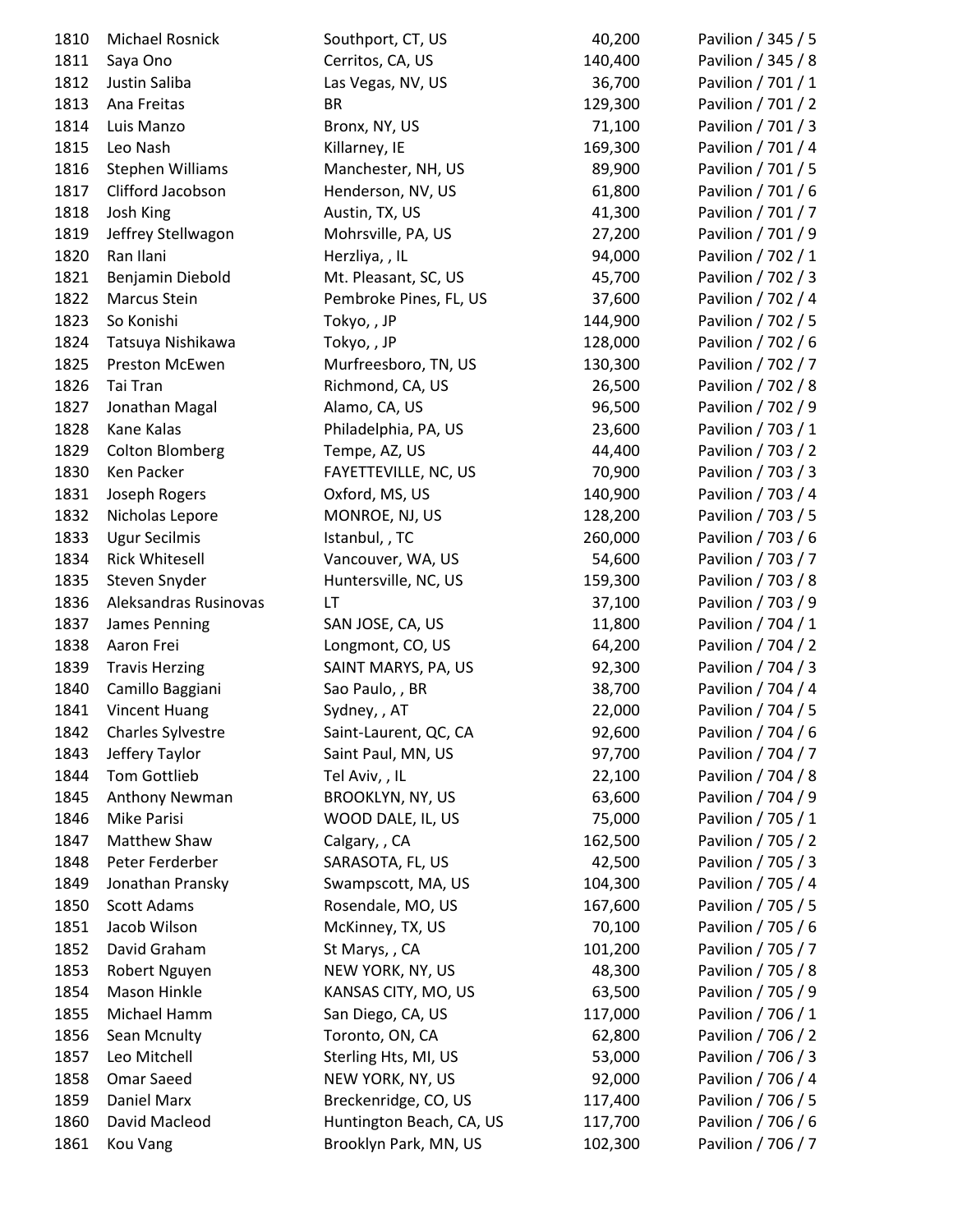| 1862 | Larry Cherniss             | SAN JOSE, CA, US          | 34,100  | Pavilion / 706 / 8 |
|------|----------------------------|---------------------------|---------|--------------------|
| 1863 | Nick Petrangelo            | FEEDING HILLS, MA, US     | 180,000 | Pavilion / 706 / 9 |
| 1864 | Francesco Zangari          | Huntington, NY, US        | 60,600  | Pavilion / 707 / 1 |
| 1865 | Jin Ro                     | Cumming, GA, US           | 31,500  | Pavilion / 707 / 2 |
| 1866 | Ali Rezaee                 | Burlingame, CA, US        | 37,600  | Pavilion / 707 / 3 |
| 1867 | John Young                 | Morrisville, NC, US       | 34,200  | Pavilion / 707 / 4 |
| 1868 | Ron Lane                   | SAN JOSE, CA, US          | 79,500  | Pavilion / 707 / 5 |
| 1869 | <b>Scott Hall</b>          | FAYETTEVILLE, AR, US      | 85,500  | Pavilion / 707 / 6 |
| 1870 | Yarom Limor                | BEVERLY HILLS, CA, US     | 44,000  | Pavilion / 707 / 7 |
| 1871 | Calen McNeil               | VICTORIA, BC, CA          | 86,800  | Pavilion / 707 / 8 |
| 1872 | Noah Curhan                | Scottsdale, AZ, US        | 160,600 | Pavilion / 707 / 9 |
| 1873 | Santiago Vila              | KALAMAZOO, MI, US         | 102,000 | Pavilion / 708 / 1 |
| 1874 | Kostas Theodosakis         | Surrey, BC, CA            | 29,100  | Pavilion / 708 / 2 |
| 1875 | <b>Christopher Perkins</b> | Evans City, PA, US        | 31,500  | Pavilion / 708 / 3 |
| 1876 | David Feigenbaum           | Boca Raton, FL, US        | 55,500  | Pavilion / 708 / 4 |
| 1877 | Simeon Spadov              | BG                        | 152,200 | Pavilion / 708 / 5 |
| 1878 | <b>Garry Gates</b>         | HENDERSON, NV, US         | 60,700  | Pavilion / 708 / 6 |
| 1879 | Stephen Deutsch            | Greensboro, NC, US        | 83,700  | Pavilion / 708 / 7 |
| 1880 | <b>Greg Collins</b>        | LAFAYETTE, CO, US         | 73,700  | Pavilion / 708 / 8 |
| 1881 | Joshua Millet              | Los Angeles, CA, US       | 80,700  | Pavilion / 708 / 9 |
| 1882 | <b>Trevor Keller</b>       | Souderton, PA, US         | 62,800  | Pavilion / 709 / 1 |
| 1883 | James Ruszkiewicz          | MUKWONAGO, WI, US         | 34,900  | Pavilion / 709 / 2 |
| 1884 | Dylan Wilkerson            | San Francisco, CA, US     | 55,500  | Pavilion / 709 / 3 |
| 1885 | Jeonggyu Cho               | Seoul, , KR               | 152,600 | Pavilion / 709 / 4 |
| 1886 | Peiqi Cheryl Choon         | San Diego, CA, US         | 64,500  | Pavilion / 709 / 5 |
| 1887 | <b>Alexander Treimanis</b> | Chicago, IL, US           | 61,600  | Pavilion / 709 / 6 |
| 1888 | <b>Stephen Leahy</b>       | Miami Beach, FL, US       | 9,900   | Pavilion / 709 / 7 |
| 1889 | Jason Tang                 | EL CAJON, CA, US          | 19,800  | Pavilion / 709 / 8 |
| 1890 | Kwunfai Chu                | Flushing, NY, US          | 42,400  | Pavilion / 709 / 9 |
| 1891 | Robert Hsu                 | Plano, TX, US             | 59,900  | Pavilion / 710 / 2 |
| 1892 | <b>Thomas Shoemaker</b>    | HUNTLEY, IL, US           | 20,700  | Pavilion / 710 / 3 |
| 1893 | Kevin Duddlesten           | Austin, TX, US            | 46,200  | Pavilion / 710 / 4 |
| 1894 | <b>Bradley Howard</b>      | VISTA, CA, US             | 27,800  | Pavilion / 710 / 5 |
| 1895 | Ryan Riske                 | Cambridge, , CA           | 108,900 | Pavilion / 710 / 6 |
| 1896 | Steve Karp                 | North Miami Beach, , US   | 93,600  | Pavilion / 710 / 7 |
| 1897 | Noah Schwartz              | Sunny Isles Beach, FL, US | 122,600 | Pavilion / 710 / 8 |
| 1898 | Nadya Magnus               | Palatine, IL, US          | 120,500 | Pavilion / 710 / 9 |
| 1899 | <b>Bradley Berman</b>      | WAYZATA, MN, US           | 19,300  | Pavilion / 711 / 1 |
| 1900 | Francisco Benitez          | Montevideo, , UY          | 69,600  | Pavilion / 711 / 2 |
| 1901 | Michael Gathy              | BRUSSELS, , BE            | 67,000  | Pavilion / 711 / 4 |
| 1902 | <b>Bradley Jansen</b>      | West Bend, WI, US         | 79,700  | Pavilion / 711 / 5 |
| 1903 | Lam Loi                    | Milpitas, CA, US          | 92,200  | Pavilion / 711 / 6 |
| 1904 | Pete Skyllas               | Astoria, NY, US           | 63,300  | Pavilion / 711 / 7 |
| 1905 | Anthony Ribeiro            | Oshawa, ON, CA            | 14,600  | Pavilion / 711 / 8 |
| 1906 | Ralph Pecorale             | Saint James, NY, US       | 65,800  | Pavilion / 711 / 9 |
| 1907 | Alexander Dmytraczenko     | New Orleans, LA, US       | 63,500  | Pavilion / 712 / 1 |
| 1908 | <b>Fabrice Bigot</b>       | <b>FR</b>                 | 43,400  | Pavilion / 712 / 2 |
| 1909 | <b>Miguel Use</b>          | Bambrugge, BE             | 113,000 | Pavilion / 712 / 3 |
| 1910 | Elton Beebe                | RIDGELAND, MS, US         | 158,400 | Pavilion / 712 / 4 |
| 1911 | Julius Heftler             | New York, NY, US          | 23,200  | Pavilion / 712 / 5 |
| 1912 | Sean Hall                  | Indianapolis, IN, US      | 49,300  | Pavilion / 712 / 6 |
| 1913 | Alexander Pope             | Toronto, ON, CA           | 134,100 | Pavilion / 712 / 7 |
|      |                            |                           |         |                    |